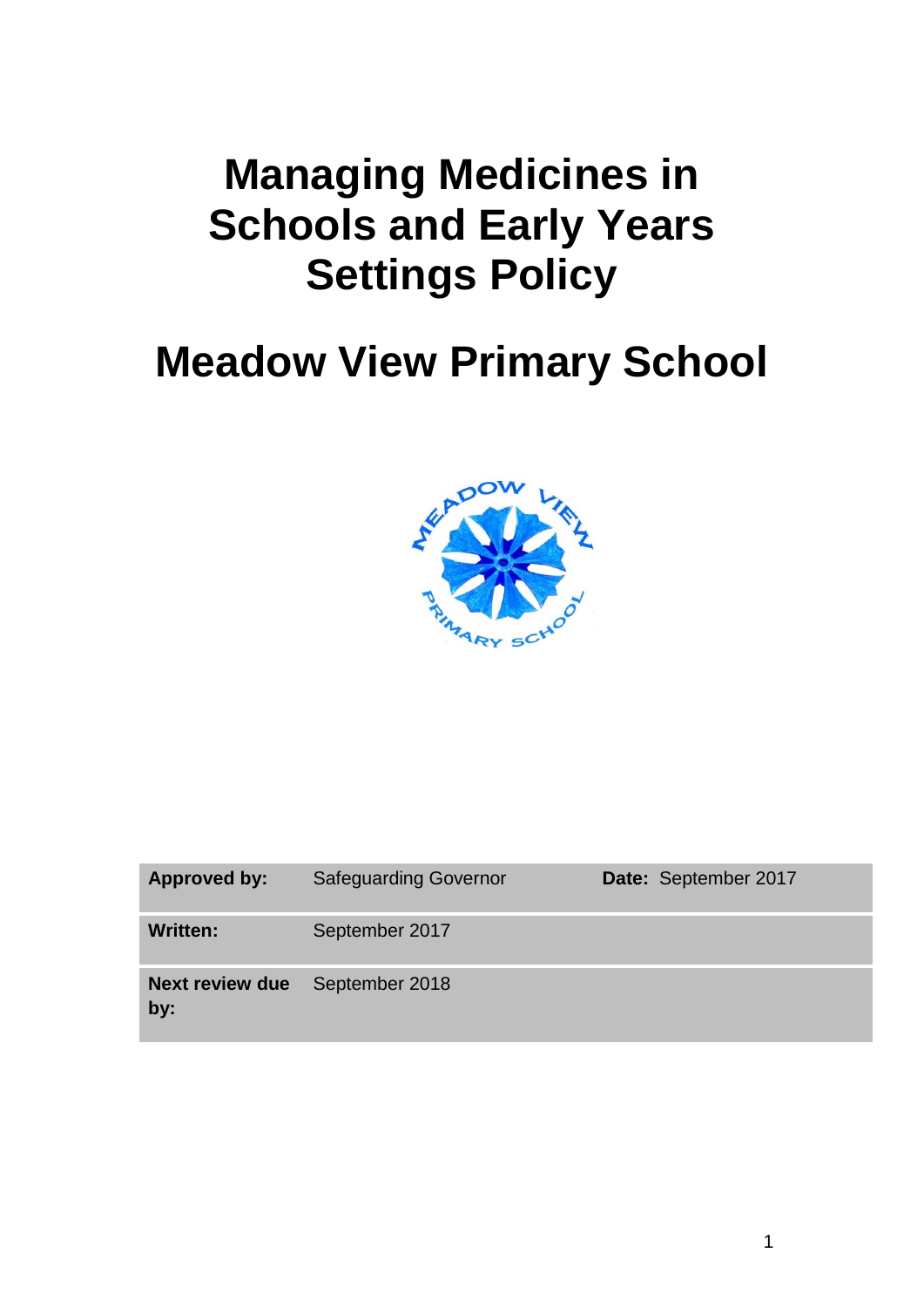# **MANAGING MEDICINES IN SCHOOLS**

# **AND EARLY YEARS SETTINGS**

**The following policy is adopted from Department for Education and Skills Guidance. As a school we have agreed to follow the National guidance.**

#### **Guidance**

All Local Authorities and all schools and early years settings and their employers

Date of Issue: March 2005

Reference: 1448-2005DCL-EN

Status: Recommended

Department for Education and Skills | Department of Health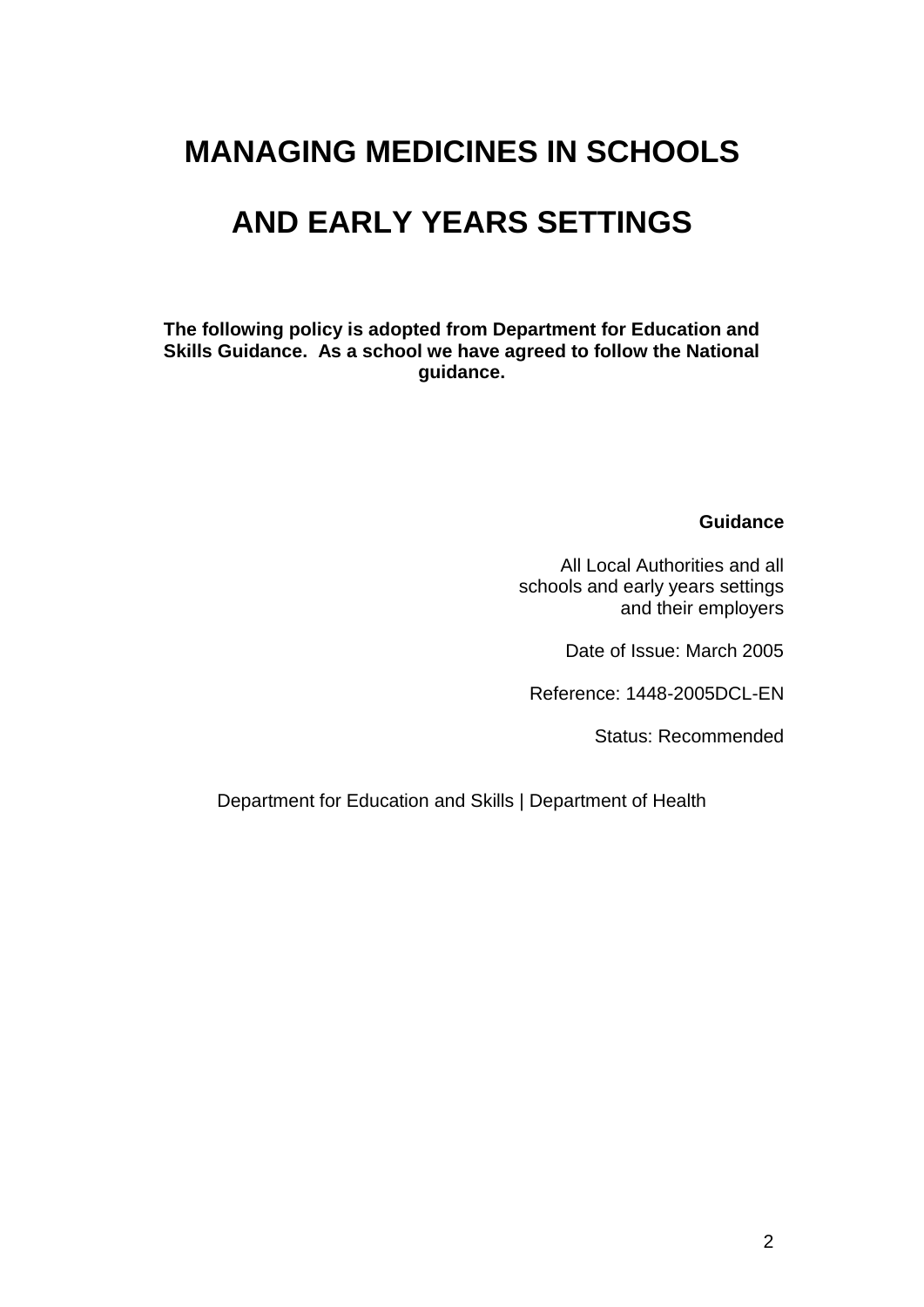#### **FOREWORD**

As part of the government's agenda to improve the lives of children and young people, we are pleased to be able to introduce this updated guidance on managing medicines in school and early years settings, which replaces the earlier Department for Education and Employment and Department of Health *Supporting Pupils with Medical Needs: a good practice guide* and Circular 14/96 *Supporting Pupils with Medical Needs in School*, which were published in 1996.

This updated guidance sets a clear framework within which Local Authorities, NHS Primary Care Trusts, schools, early years settings and families are able to work together to develop policies to ensure that children requiring medicines receive the support they need. The guidance, which has been produced by the Department for Education and Skills in collaboration with the Department of Health, takes full account of the recommendations included in the Department of Health and Department for Education and Skills National Service Framework for Children, Young People and Maternity Services and is consistent with our Every Child Matters: Change for Children programme.

In updating this guidance we were very fortunate to be able to work closely with a number of voluntary bodies, including those that specialise in supporting children with particular medical needs, and with the Royal College of Paediatrics and Child Health, the Royal College of Nursing, school staff unions, Confed and the Local Government Association. We are grateful for their input in seeking to make this guidance as clear and helpful as possible.

We trust that this updated guidance will encourage and help early years settings, schools, Local Authorities and NHS Primary Care Trusts to

- review their current policies and procedures involving children with medical needs in order to make sure that everyone, including parents, is clear about their respective roles
- put in place effective management systems to help support individual children with medical needs
- make sure that within early years and school settings medicines are handled responsibly
- help ensure that all school staff are clear about what to do in the event of a medical emergency

All of us want all children to have successful and fulfilling lives. By implementing this guidance you will be helping to achieve our shared vision that all children and young people should be healthy, stay safe, enjoy and achieve, and be able to make a positive contribution. The measures outlined in this guidance are one more step towards ensuring that vision becomes a reality.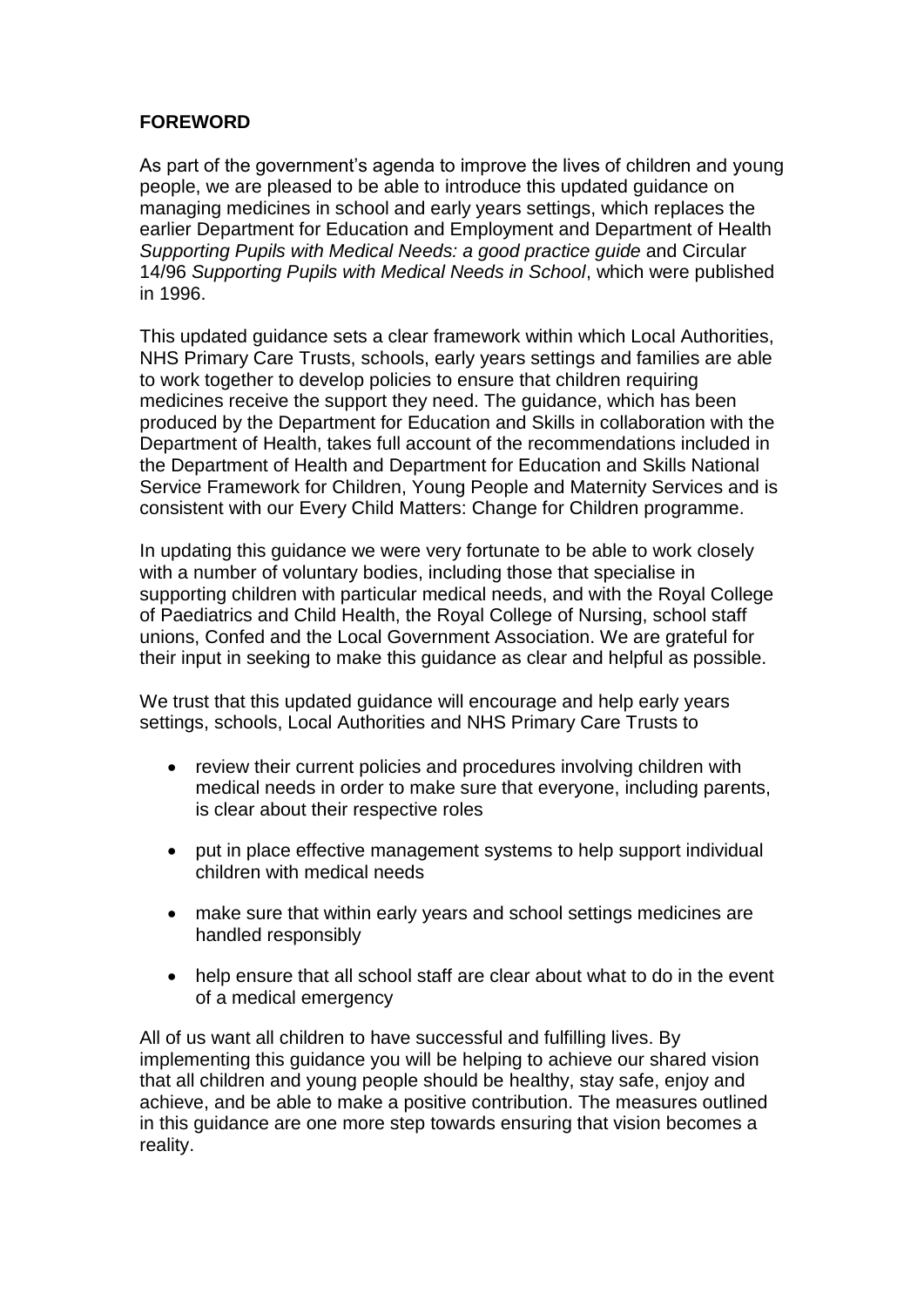## **CONTENTS**

|                                                                      | Paragraph |
|----------------------------------------------------------------------|-----------|
| <b>Introduction</b><br><b>Children with Medical Needs</b>            |           |
| <b>Access to Education and Associated Services</b>                   | 4<br>8    |
| Support for Children with Medical Needs                              | 13        |
|                                                                      |           |
| <b>Chapter 1: Developing Medicines Policies</b>                      |           |
| Introducing a Policy                                                 | 20        |
| <b>Prescribed Medicines</b>                                          | 25        |
| <b>Controlled Drugs</b>                                              | 29        |
| <b>Non-Prescription Medicines</b><br><b>Short-Term Medical Needs</b> | 35<br>37  |
| Long-Term Medical Needs                                              | 38        |
| <b>Administering Medicines</b>                                       | 42        |
| Self-Management                                                      | 45        |
| <b>Refusing Medicine</b>                                             | 49        |
| <b>Record Keeping</b>                                                | 50        |
| <b>Educational Visits</b>                                            | 56        |
| <b>Sporting Activities</b>                                           | 60        |
| Home to School Transport                                             | 62        |
| <b>Chapter 2: Roles and Responsibilities</b>                         |           |
| Introduction                                                         | 66        |
| <b>Parents and Carers</b>                                            | 67        |
| The Employer                                                         | 73        |
| The Governing Body                                                   | 79        |
| The Head Teacher or Head of Setting                                  | 81        |
| <b>Teachers and Other Staff</b>                                      | 86        |
| The Local Authority                                                  | 92        |
| <b>Primary Care and NHS Trusts</b>                                   | 95        |
| <b>Health Services</b>                                               | 97        |
| <b>Ofsted</b>                                                        | 103       |
| <b>Chapter 3: Dealing With Medicines Safely</b>                      |           |
| <b>Safety Management</b>                                             | 106       |
| <b>Storing Medicines</b>                                             | 107       |
| <b>Access to Medicines</b>                                           | 111       |
| <b>Disposal of Medicines</b>                                         | 112       |
| <b>Hygiene and Infection Control</b>                                 | 114       |
| <b>Emergency Procedures</b>                                          | 115       |
| <b>Chapter 4: Drawing up a Health Care Plan</b>                      |           |
| Purpose of a Health Care Plan                                        | 118       |
| Co-ordinating Information                                            | 124       |
| Information for Staff and Others                                     | 125       |
| <b>Staff Training</b>                                                | 129       |
| Confidentiality                                                      | 130       |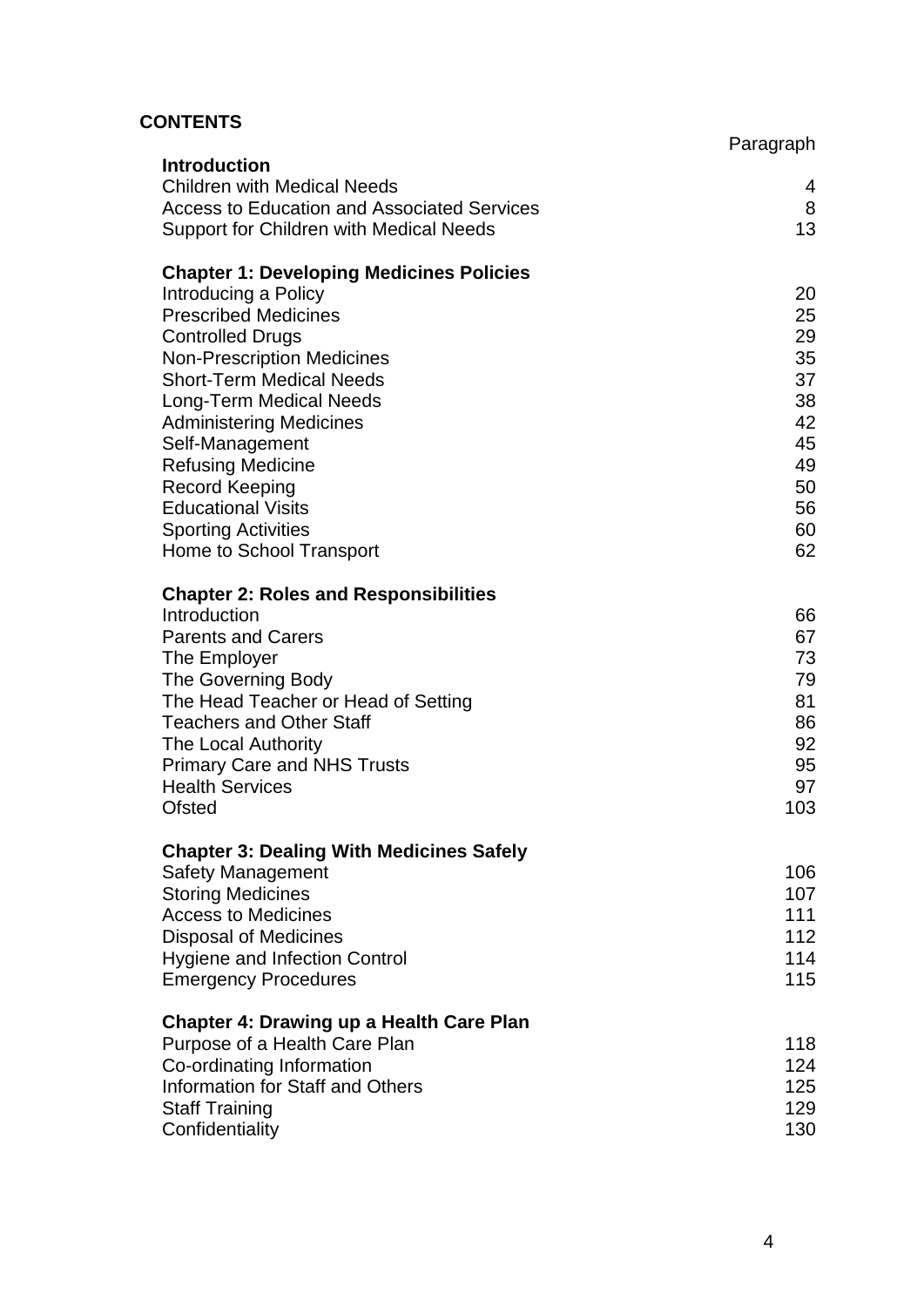| <b>Chapter 5: Common Conditions – Practical Advice on Asthma,</b><br><b>Epilepsy, Diabetes and Anaphylaxis</b> |     |
|----------------------------------------------------------------------------------------------------------------|-----|
| Introduction                                                                                                   | 131 |
| What is Asthma?                                                                                                | 134 |
| <b>Medicine and Control</b>                                                                                    | 137 |
| What is Epilepsy?                                                                                              | 150 |
| <b>Medicine and Control</b>                                                                                    | 156 |
| What is Diabetes?                                                                                              | 164 |
| <b>Medicine and Control</b>                                                                                    | 167 |
| What is Anaphylaxis?                                                                                           | 178 |
| <b>Medicine and Control</b>                                                                                    | 182 |

### **Annex A: Legal Framework**

#### **Annex B: Forms**

Form 1: Contacting Emergency Services Form 2: Healthcare Plan Form 3A: Parental agreement for school/setting to administer medicine Form 3B: Parental agreement for school/setting to administer medicine Form 4: Head's agreement to administer medicine Form 5: Record of medicine administered to an individual Form 6: Record of medicines administered to all children Form 7: Request for child to carry his/her own medicine Form 8: Staff training record - administration of medicines Form 9: Authorisation for the administration of rectal diazepam **Annex C: Related Documents**

# **Annex D: Useful Contacts**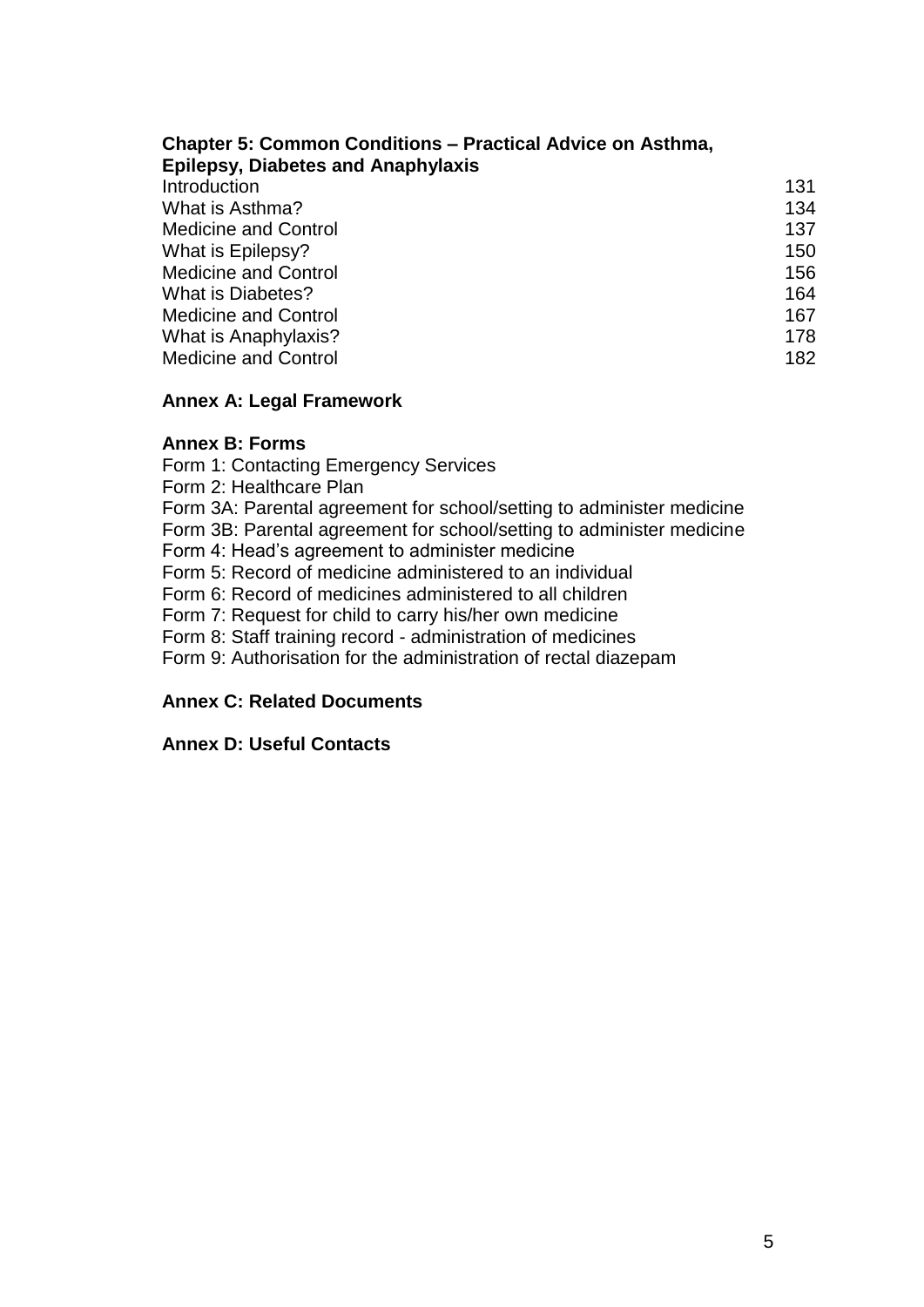#### **INTRODUCTION**

- 1. This guidance is designed to help all schools and all early years settings and their employers develop policies on managing medicines, and to put in place effective management systems to support individual children with medical needs. Positive responses by schools and settings to a child's medical needs will not only benefit the child directly, but can also positively influence the attitude of their peers. This guidance replaces *Supporting Pupils with Medical Needs: a good practice guide* and Circular 14/96 *Supporting Pupils with Medical Needs in School* (DfEE/DH 1996).
- 2. It is for Local Authorities, schools and governing bodies, settings and management groups to work out their own policies in the light of statutory responsibilities and their own assessment of local needs and resources, but it is hoped that when doing so they will find this guidance useful. To help in this process, forms are provided at Annex B that can be photocopied or adapted for use.
- 3. This guidance is not a definitive interpretation of the law. Interpreting the law is a matter for the courts alone.

#### **Children with Medical Needs**

- 4. Children with medical needs have the same rights of admission to a school or setting as other children. Most children will at some time have shortterm medical needs, perhaps entailing finishing a course of medicine such as antibiotics. Some children however have longer term medical needs and may require medicines on a long-term basis to keep them well, for example children with well-controlled epilepsy or cystic fibrosis.
- 5. Others may require medicines in particular circumstances, such as children with severe allergies who may need an adrenaline injection. Children with severe asthma may have a need for daily inhalers and additional doses during an attack.
- 6. Most children with medical needs are able to attend school regularly and can take part in normal activities, sometimes with some support. However, staff may need to take extra care in supervising some activities to make sure that these children, and others, are not put at risk.
- 7. An individual health care plan can help staff identify the necessary safety measures to support children with medical needs and ensure that they and others are not put at risk. Detailed advice on how to develop an individual health care plan is set out in Chapter 4.

#### **Access to Education and Associated Services**

8. Some children with medical needs are protected from discrimination under the Disability Discrimination Act (DDA) 1995. The DDA defines a person as having a disability if he has a physical or mental impairment which has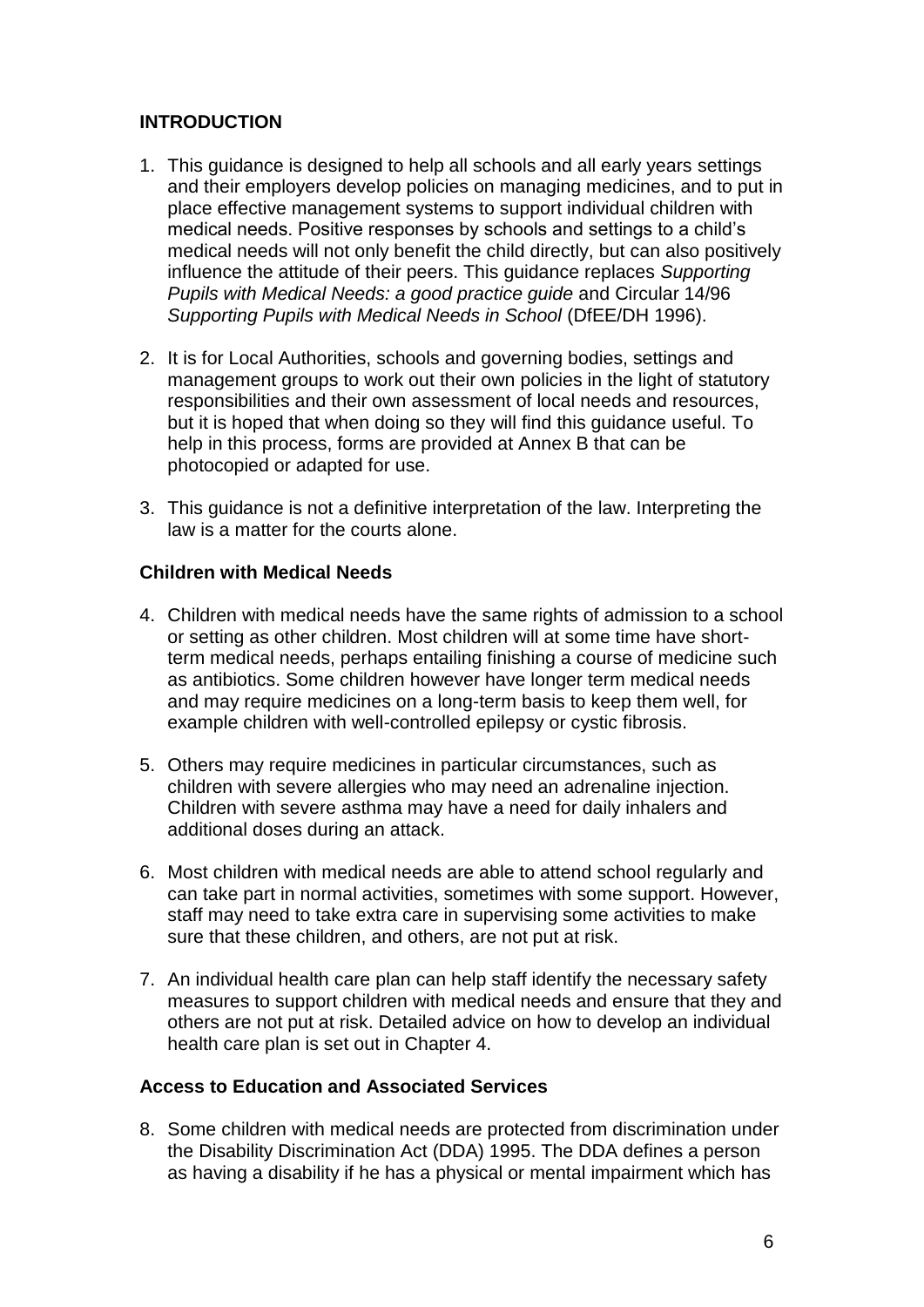a substantial and long-term adverse effect on his abilities to carry out normal day to day activities.

- 9. Under Part 4 of the DDA, responsible bodies for schools (including nursery schools) **must not** discriminate against disabled pupils in relation to their access to education and associated services – a broad term that covers all aspects of school life including school trips and school clubs and activities.<sup>1</sup> Schools should be making reasonable adjustments for disabled children including those with medical needs at different levels of school life; and for the individual disabled child in their practices and procedures and in their policies.
- 10.Schools are also under a duty to plan strategically to increase access, over time to schools. This should include planning in anticipation of the admission of a disabled pupil with medical needs so that they can access the school premises, the curriculum and the provision of written materials in alternative formats to ensure accessibility.
- 11.Early years settings not constituted as schools, including childminders and other private, voluntary and statutory provision are covered by Part 3 of the DDA. Part 3 duties cover the refusal to provide a service, offering a lower standard of service or offering a service on worse terms to a disabled child<sup>2</sup>. This includes disabled children with medical needs. Like schools, early years settings should be making reasonable adjustments for disabled children including those with medical needs. However, unlike schools, the reasonable adjustments by early years settings will include alterations to the physical environment as they are not covered by the Part 4 planning duties.
- 12.The National Curriculum Inclusion Statement 2000 emphasises the importance of providing effective learning opportunities for all pupils and offers three key principles for inclusion:



<sup>1</sup> The *Code of Practice for Schools – DDA 1995: Part 4* (Disability Rights Commission, 2002) explains the duties schools have and shows responsible bodies how they might meet the duties that apply to them.

<sup>&</sup>lt;sup>2</sup> The Disability Rights Commission (DRC) has issued a Code of Practice covering Rights of Access to Goods, Facilities, Services and Premises*,* under Part 3 of the DDA.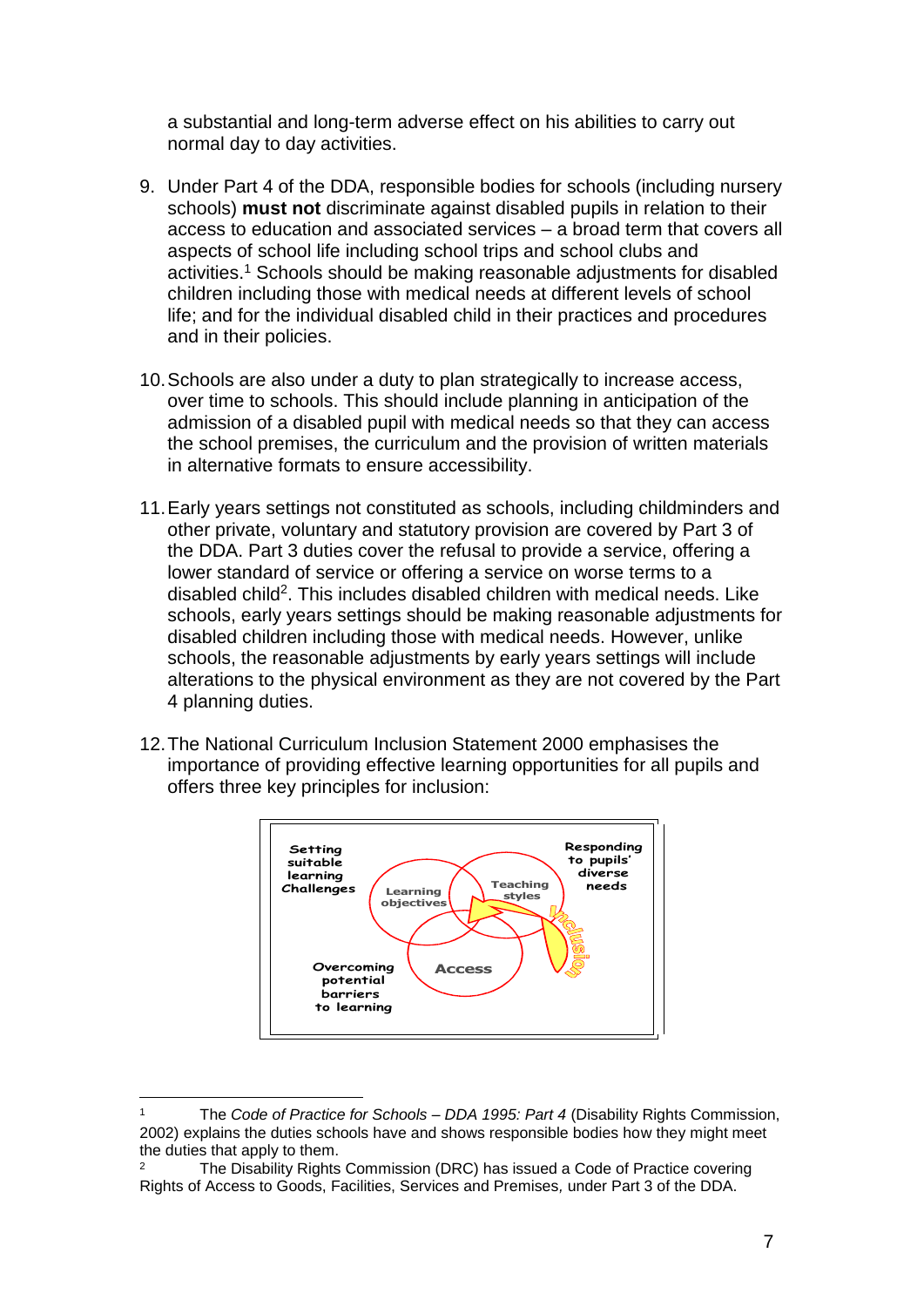#### **Support for Children with Medical Needs**

- 13. Parents<sup>3</sup> have the prime responsibility for their child's health and should provide schools and settings with information about their child's medical condition. Parents, and the child if appropriate, should obtain details from their child's General Practitioner (GP) or paediatrician, if needed. The school doctor or nurse or a health visitor and specialist voluntary bodies may also be able to provide additional background information for staff.
- 14.The school health service can provide advice on health issues to children, parents, education and early years staff, education officers and Local Authorities. NHS Primary Care Trusts (PCTs) and NHS Trusts, Local Authorities, Early Years Development and Childcare Partnerships and governing bodies should work together to make sure that children with medical needs and school and setting staff have effective support.
- 15.Local Authorities and other employers, schools (including community nursery schools) should consider the issue of managing administration of medicines and supporting children with more complex health needs as part of their accessibility planning duties. It will greatly assist the smooth integration of children into the life of the school or setting.
- 16.There is no legal duty that requires school or setting staff to administer medicines. A number of schools are developing roles for support staff that build the administration of medicines into their core job description. Some support staff may have such a role in their contract of employment. Schools should ensure that they have sufficient members of support staff who are appropriately trained to manage medicines as part of their duties.
- 17.Conditions of employment are individual to each non-maintained early years setting. The registered person has to arrange who should administer medicines within a setting, either on a voluntary basis or as part of a contract of employment.
- 18.Staff managing the administration of medicines and those who administer medicines should receive appropriate training and support from health professionals. Where employers' policies are that schools and settings should manage medicines, there should be robust systems in place to ensure that medicines are managed safely. There must be an assessment of the risks to the health and safety of staff and others and measures put in place to manage any identified risks.
- 19.Some children and young people with medical needs have complex health needs that require more support than regular medicine. It is important to seek medical advice about each child or young person's individual needs.<sup>4</sup>

Here, and throughout this document, 'parents' should be taken to include all those with parental responsibility, including parents and carers. See also 'Parents and Carers' [paragraphs 67–72).

<sup>4</sup> '*Including Me: Managing Complex Health Needs in Schools and Early Years Settings* (Council for Disabled Children, 2005 ) provides practical advice on supporting children with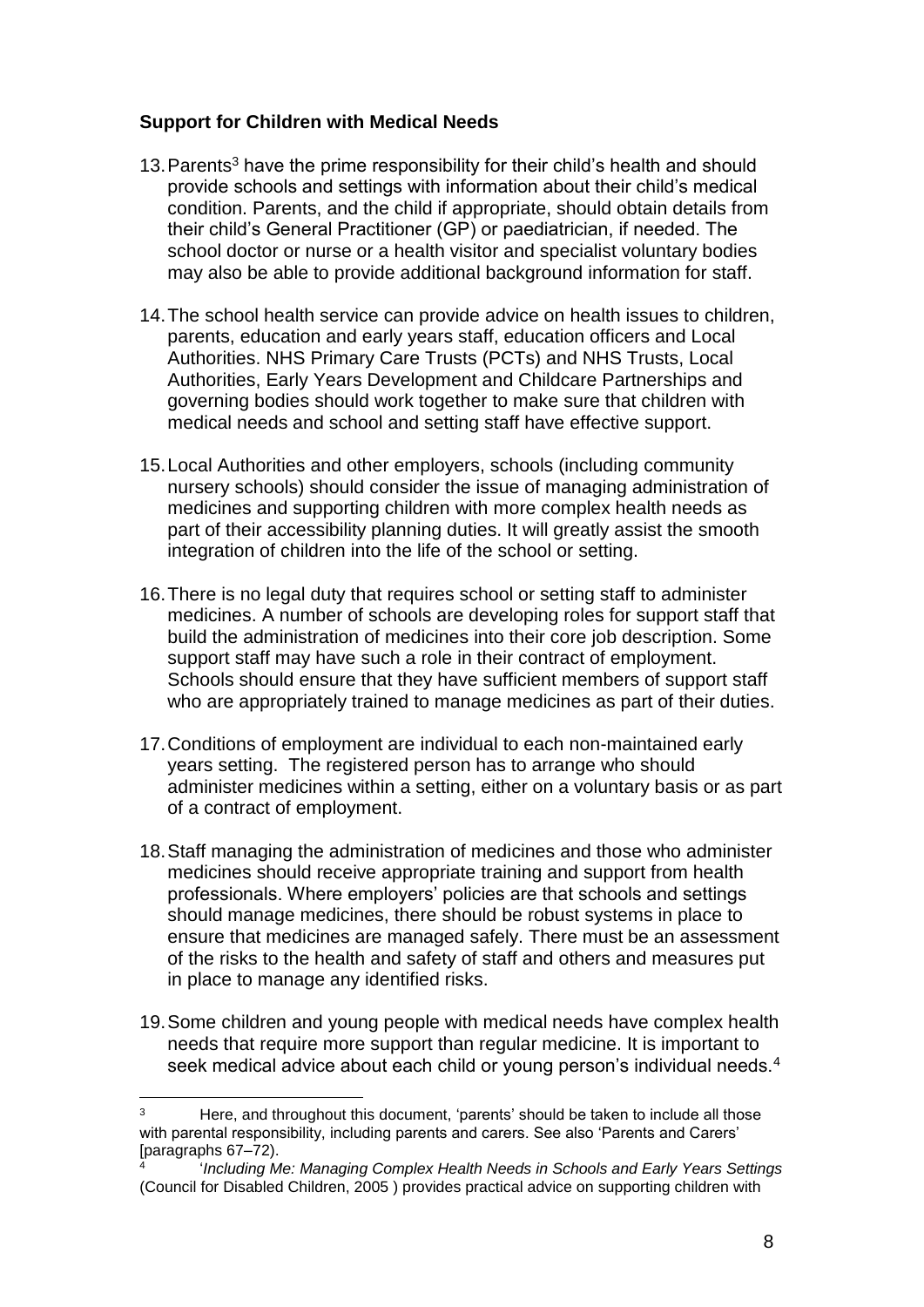#### **CHAPTER 1: DEVELOPING MEDICINES POLICIES**

#### **Introducing a Policy**

- 20.A clear policy understood and accepted by staff, parents and children provides a sound basis for ensuring that children with medical needs receive proper care and support in a school or setting.
- 21.The employer has the responsibility for devising the policy. However schools and settings, acting on behalf of the employer, should develop policies and procedures that draw on the employer's overall policy but are amended for their particular provision. Policies should, as far as possible, be developed in consultation with heads, and with governing bodies or management groups where they are not the employer. All policies should be reviewed and updated on a regular basis.
- 22.Policies should aim to enable regular attendance. Formal systems and procedures in respect of administering medicines, developed in partnership with parents and staff should back up the policy.
- 23.A policy needs to be clear to all staff, parents and children. It could be included in the prospectus, or in other information for parents. A policy should cover:
	- procedures for managing prescription medicines which need to be taken during the school or setting 'day'
	- procedures for managing prescription medicines on trips and outings
	- a clear statement on the roles and responsibility of staff managing administration of medicines, and for administering or supervising the administration of medicines
	- a clear statement on parental responsibilities in respect of their child's medical needs
	- $\bullet$  the need for prior written agreement from parents<sup>5</sup> for any medicines to be given to a child
	- the circumstances in which children may take any non-prescription medicines
	- the school or setting policy on assisting children with long- term or complex medical needs
	- policy on children carrying and taking their medicines themselves
	- staff training in managing medicines safely and supporting an identified individual child
	- record keeping
	- safe storage of medicines
	- access to the school's emergency procedures
	- risk assessment and management procedures

more complex needs

<sup>5</sup> For early years settings prior permission is a mandatory requirement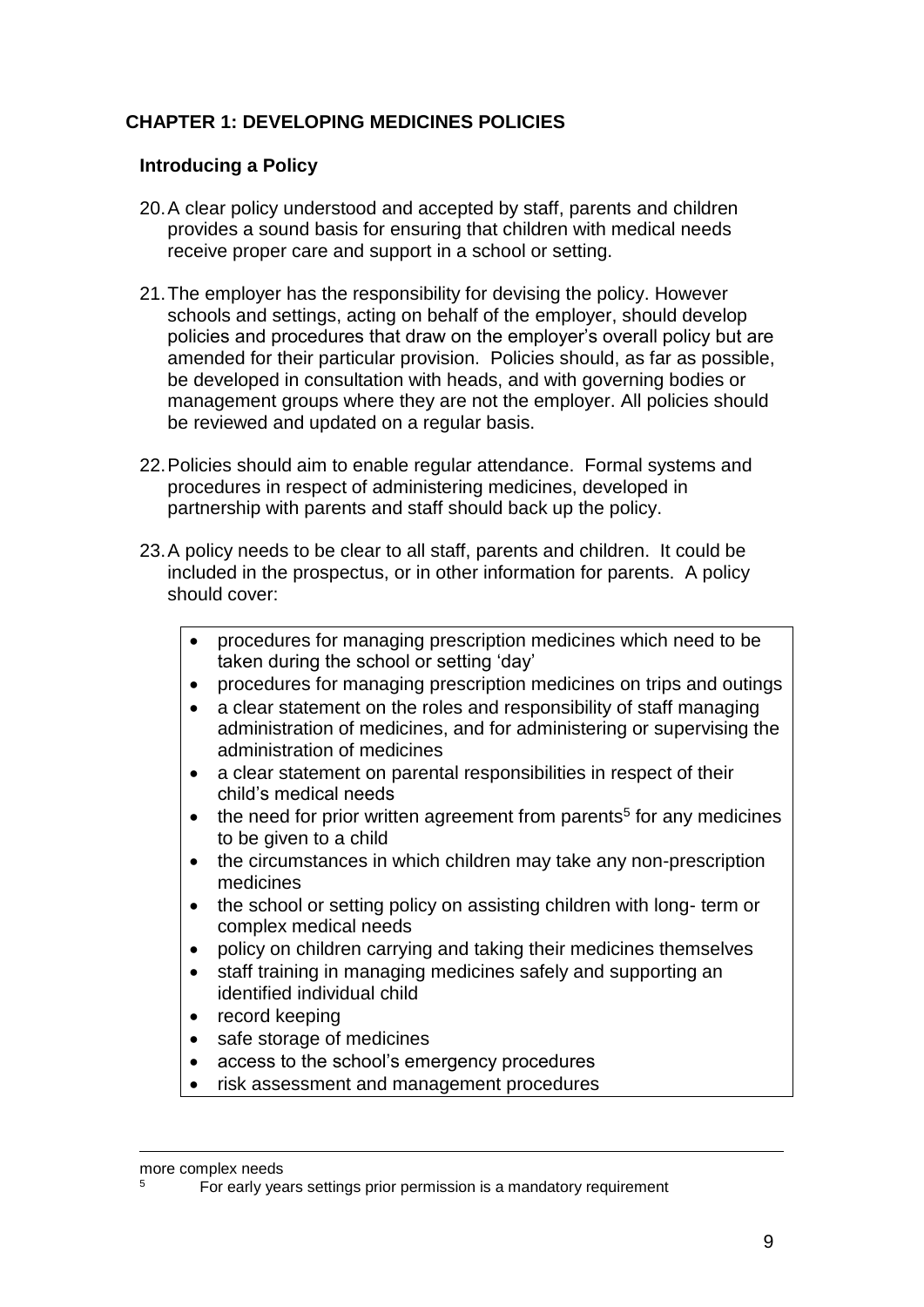24.Parents should provide full information about their child's medical needs, including details on medicines their child needs.

#### **Prescribed Medicines**

25.Medicines should only be taken to school or settings when essential; that is where it would be detrimental to a child's health if the medicine were not administered during the school or setting 'day'. Schools and settings should only accept medicines that have been prescribed by a doctor, dentist, nurse prescriber or pharmacist prescriber. Medicines should always be provided in the original container as dispensed by a pharmacist and include the prescriber's instructions for administration and dosage.

26.**Schools and settings should never accept medicines that have been taken out of the container as originally dispensed nor make changes to dosages on parental instructions.**

- 27.It is helpful, where clinically appropriate, if medicines are prescribed in dose frequencies which enable it to be taken outside school hours. Parents could be encouraged to ask the prescriber about this. It is to be noted that medicines that need to be taken three times a day could be taken in the morning, after school hours and at bedtime.
- 28.The Medicines Standard of the National Service Framework (NSF) for Children<sup>6</sup> recommends that a range of options are explored including:
	- Prescribers consider the use of medicines which need to be administered only once or twice a day (where appropriate) for children and young people so that they can be taken outside school hours
	- Prescribers consider providing two prescriptions, where appropriate and practicable, for a child's medicines: one for home and one for use in the school or setting, avoiding the need for repackaging or relabelling of medicines by parents

#### **Controlled Drugs**

- 29.The supply, possession and administration of some medicines are controlled by the Misuse of Drugs Act and its associated regulations (see Annex A). Some may be prescribed as medicine for use by children, e.g. methylphenidate.
- 30.Any member of staff may administer a controlled drug to the child for whom it has been prescribed. Staff administering medicine should do so in accordance with the prescriber's instructions.

<sup>6</sup> *National Service Framework for Children and Young People and Maternity Services: Medicines for Children and Young People* (Department of Health/DfES, 2004)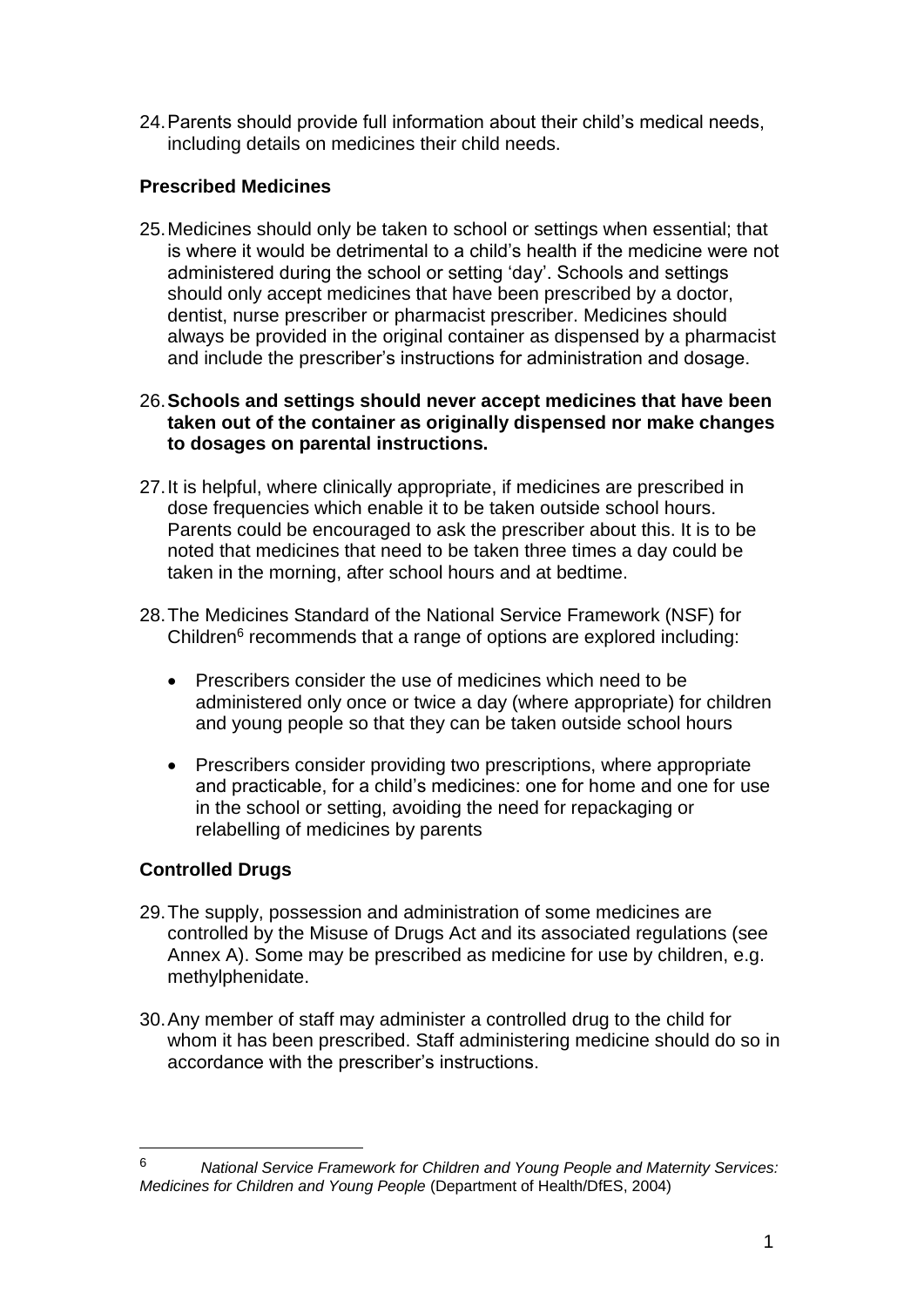- 31.A child who has been prescribed a controlled drug may legally have it in their possession. It is permissible for schools and settings to look after a controlled drug, where it is agreed that it will be administered to the child for whom it has been prescribed.
- 32.Schools and settings should keep controlled drugs in a locked nonportable container and only named staff should have access. A record should be kept for audit and safety purposes.
- 33.A controlled drug, as with all medicines, should be returned to the parent when no longer required to arrange for safe disposal (by returning the unwanted supply to the local pharmacy). If this is not possible, it should be returned to the dispensing pharmacist (details should be on the label).
- 34.Misuse of a controlled drug, such as passing it to another child for use, is an offence. Schools should have a policy in place for dealing with drug misuse.<sup>7</sup>

#### **Non-Prescription Medicines**

35.Staff should **never** give a non-prescribed medicine to a child unless there is specific prior written permission from the parents. Where the head agrees to administer a non-prescribed medicine it **must<sup>8</sup>** be in accordance with the employer's policy. The employer's policy should set out the circumstances under which staff may administer non-prescribed medicines. Staff should check that the medicine has been administered without adverse effect to the child in the past and that parents have certified this is the case – a note to this effect should be recorded in the written parental agreement for the school/setting to administer medicine. A short written agreement with parents may be all that is necessary – forms 3A and 3B (see Annex B). Criteria, in the national standards<sup>9</sup> for under 8s day care providers, make it clear that non-prescription medicines should not normally be administered. Where a non-prescribed medicine is administered to a child it should be recorded on a form such as Form 5 or 6 (see Annex B) and the parents informed. If a child suffers regularly from frequent or acute pain the parents should be encouraged to refer the matter to the child's GP

#### 36. **A child under 16 should never be given aspirin-containing medicine unless prescribed by a doctor.**

#### **Short-Term Medical Needs**

37.Many children will need to take medicines during the day at some time during their time in a school or setting. This will usually be for a short

<sup>1</sup> 7 '*Drugs: Guidance for Schools* (DfES/0092/ 2004)

<sup>&</sup>lt;sup>8</sup> Throughout this document 'must' refers to a legal/statutory duty.<br><sup>9</sup> Mational standards for under 8s day care and objidminding. Chil

<sup>9</sup> *National standards for under 8s day care and childminding* – *Childminding* (DfES/0649/2003); *Creches* (DfES/0650/2003); *Full day care* (DfES/0651/2003); *Out of school care* (DfES/0652/2003); *Sessional care* (DfES/0653/2003).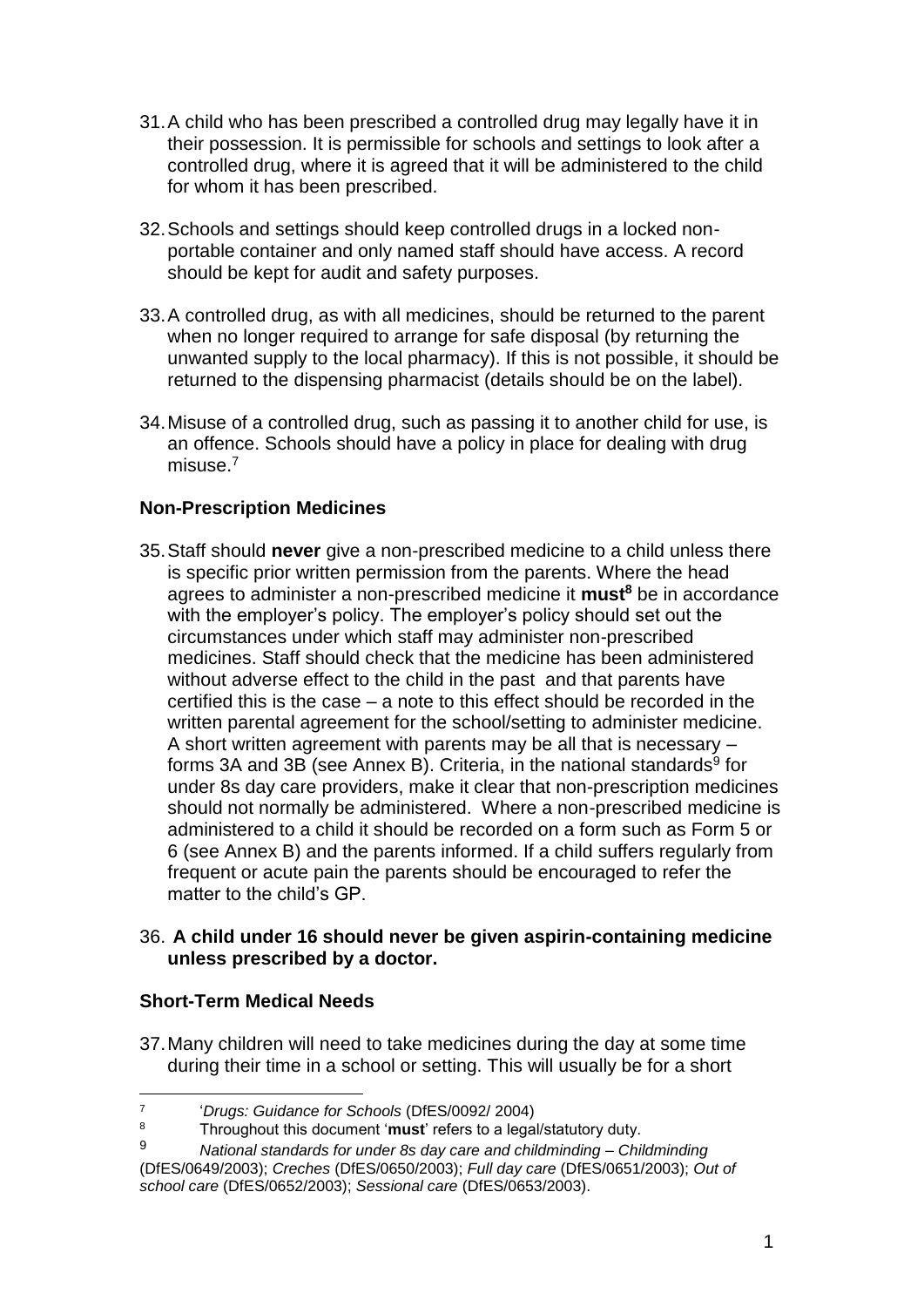period only, perhaps to finish a course of antibiotics or to apply a lotion. To allow children to do this will minimise the time that they need to be absent. However, such medicines should only be taken to school or an early years setting where it would be detrimental to a child's health if it were not administered during the day.

#### **Long-Term Medical Needs**

- 38.It is important to have sufficient information about the medical condition of any child with long-term medical needs. If a child's medical needs are inadequately supported this may have a significant impact on a child's experiences and the way they function in or out of school or a setting. The impact may be direct in that the condition may affect cognitive or physical abilities, behaviour or emotional state. Some medicines may also affect learning leading to poor concentration or difficulties in remembering. The impact could also be indirect; perhaps disrupting access to education through unwanted effects of treatments or through the psychological effects that serious or chronic illness or disability may have on a child and their family.
- 39.The Special Educational Needs (SEN) Code of Practice 2001 advises that a medical diagnosis or a disability does not necessarily imply SEN. It is the child's educational needs rather than a medical diagnosis that **must** be considered. <sup>10</sup>
- 40.Schools and settings need to know about any particular needs before a child is admitted, or when a child first develops a medical need. For children who attend hospital appointments on a regular basis, special arrangements may also be necessary. It is often helpful to develop a written health care plan for such children, involving the parents and relevant health professionals. This can include:
- details of a child's condition
- special requirement e.g. dietary needs, pre-activity precautions
- and any side effects of the medicines
- what constitutes an emergency
- what action to take in an emergency
- what not to do in the event of an emergency
- who to contact in an emergency
- the role the staff can play
- 41.Form 2 provides an example of a health care plan that schools and settings may wish to use or adapt.

#### **Administering Medicines**

42.No child under 16 should be given medicines without their parent's written consent. Any member of staff giving medicines to a child should check:

 $\frac{1}{10}$ '*SEN Code of Practice'* (DfES/0581/ 2001) paragraphs 7.64 – 7.67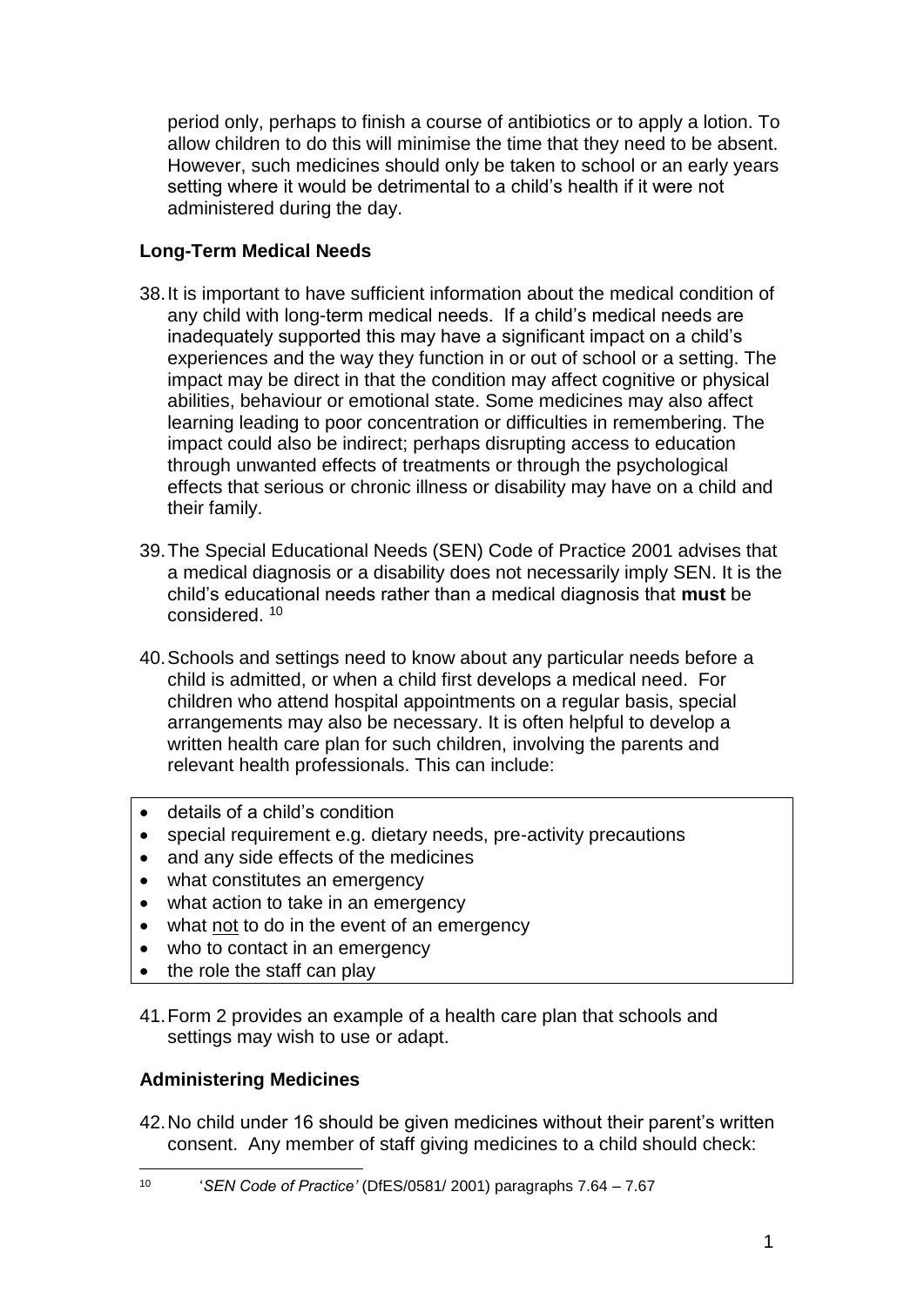- $\bullet$  the child's name
- prescribed dose
- expiry date
- $\bullet$  written instructions provided by the prescriber on the label or container<sup>11</sup>
- 43.If in doubt about any procedure staff should not administer the medicines but check with the parents or a health professional before taking further action. If staff have any other concerns related to administering medicine to a particular child, the issue should be discussed with the parent, if appropriate, or with a health professional attached to the school or setting
- 44.Early years settings **must** keep written records each time medicines are given. Schools should also arrange for staff to complete and sign a record each time they give medicine to a child. Form 5 or 6 can be used for this purpose. Good records help demonstrate that staff have exercised a duty of care. In some circumstances such as the administration of rectal diazepam, it is good practice to have the dosage and administration witnessed by a second adult.

#### **Self-Management**

- 45.It is good practice to support and encourage children, who are able, to take responsibility to manage their own medicines from a relatively early age and schools should encourage this. The age at which children are ready to take care of, and be responsible for, their own medicines, varies. As children grow and develop they should be encouraged to participate in decisions about their medicines and to take responsibility.
- 46.Older children with a long-term illness should, whenever possible, assume complete responsibility under the supervision of their parent. Children develop at different rates and so the ability to take responsibility for their own medicines varies. This should be borne in mind when making a decision about transferring responsibility to a child or young person. There is no set age when this transition should be made. There may be circumstances where it is not appropriate for a child of any age to selfmanage. Health professionals need to assess, with parents and children, the appropriate time to make this transition.
- 47.If children can take their medicines themselves, staff may only need to supervise. The policy should say whether children may carry, and administer (where appropriate), their own medicines, bearing in mind the safety of other children and medical advice from the prescriber in respect of the individual child. A suggested parental consent form is provided in Form 7.

 $11$  It is to be noted that adrenaline pens include manufacturer's instructions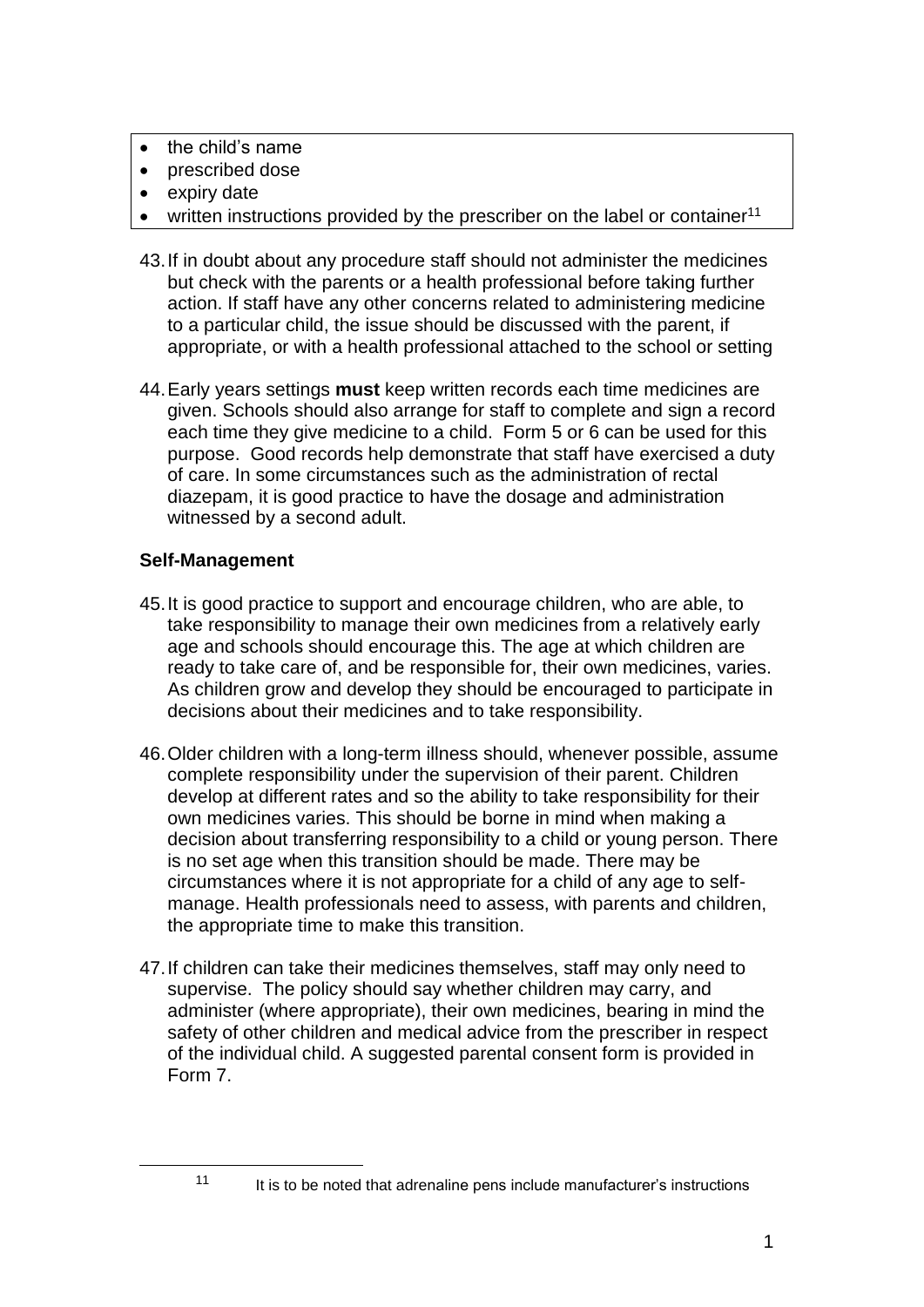48.Where children have been prescribed controlled drugs staff need to be aware that these should be kept in safe custody. However children could access them for self-medication if it is agreed that it is appropriate.

#### **Refusing Medicines**

49.If a child refuses to take medicine, staff should not force them to do so, but should note this in the records and follow agreed procedures. The procedures may either be set out in the policy or in an individual child's health care plan. Parents should be informed of the refusal on the same day. If a refusal to take medicines results in an emergency, the school or setting's emergency procedures should be followed.

#### **Record Keeping**

- 50. Parents should tell the school or setting about the medicines that their child needs to take and provide details of any changes to the prescription or the support required. However staff should make sure that this information is the same as that provided by the prescriber.
- 51.Medicines should always be provided in the original container as dispensed by a pharmacist and include the prescriber's instructions. In all cases it is necessary to check that written details include:
- name of child
- name of medicine
- dose
- method of administration
- time/frequency of administration
- any side effects
- expiry date
- 52.It may be helpful to give parents a form similar to Form 3A or 3B to record details of medicines in a standard format. Staff should check that any details provided by parents, or in particular cases by a paediatrician or specialist nurse, are consistent with the instructions on the container.
- 53.Form 4 could be used to confirm, with the parents, that a member of staff will administer medicine to their child.
- 54.All early years settings **must** keep written records of all medicines administered to children, and make sure that parents sign the record book to acknowledge the entry.
- 55.Although there is no similar legal requirement for schools to keep records of medicines given to pupils, and the staff involved, it is good practice to do so. Records offer protection to staff and proof that they have followed agreed procedures. Some schools keep a logbook for this. Forms 5 and 6 provide example record sheets.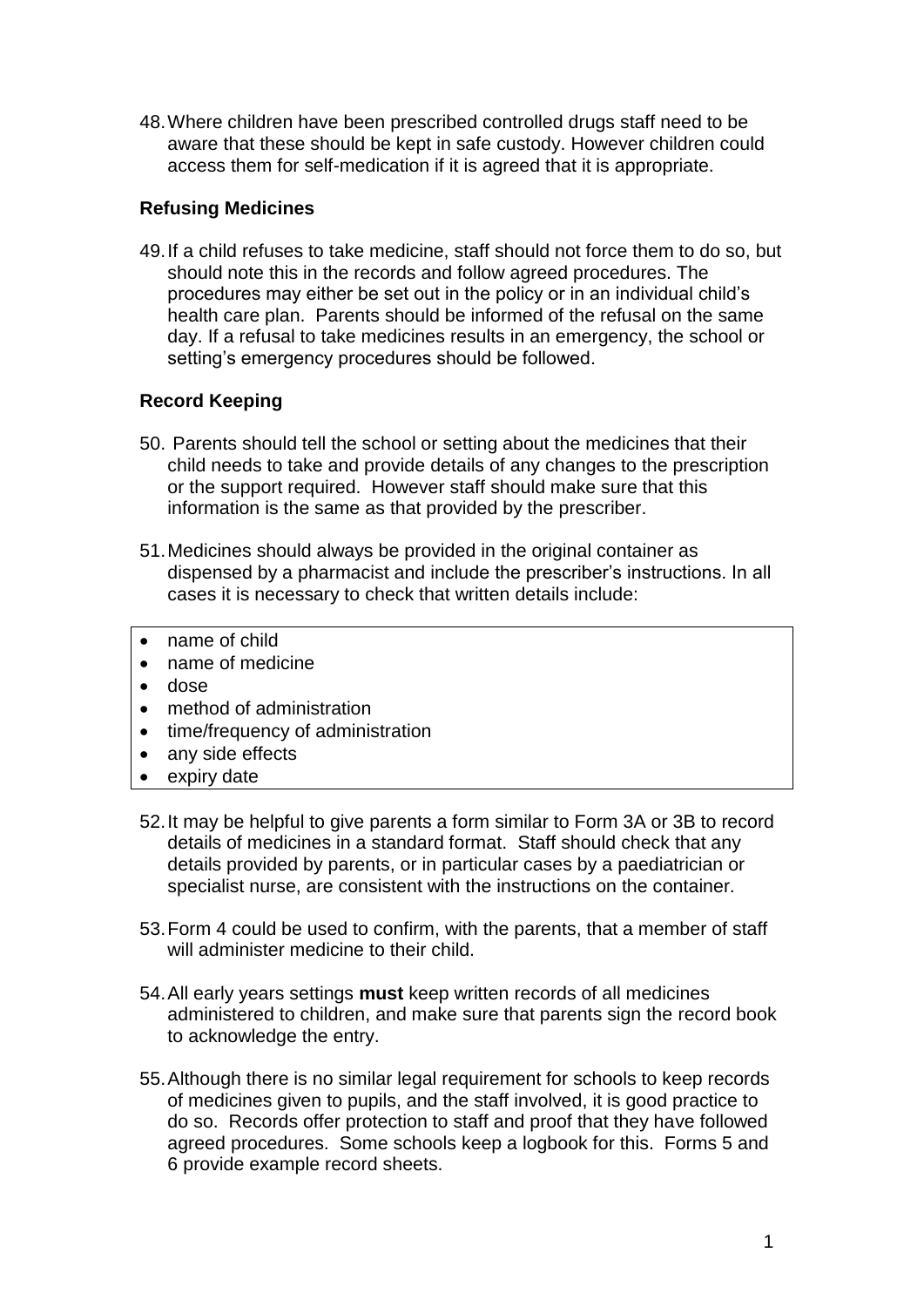#### **Educational Visits**

- 56.It is good practice for schools to encourage children with medical needs to participate in safely managed visits. Schools and settings should consider what reasonable adjustments they might make to enable children with medical needs to participate fully and safely on visits. This might include reviewing and revising the visits policy and procedures so that planning arrangements will include the necessary steps to include children with medical needs. It might also include risk assessments for such children.
- 57.Sometimes additional safety measures may need to be taken for outside visits. It may be that an additional supervisor, a parent or another volunteer might be needed to accompany a particular child. Arrangements for taking any necessary medicines will also need to be taken into consideration. Staff supervising excursions should always be aware of any medical needs, and relevant emergency procedures. A copy of any health care plans should be taken on visits in the event of the information being needed in an emergency.
- 58.If staff are concerned about whether they can provide for a child's safety, or the safety of other children on a visit, they should seek parental views and medical advice from the school health service or the child's GP. See DfES guidance on planning educational visits. <sup>12</sup>
- 59.The national standards for under 8s day care and childminding mean that the registered person **must** take positive steps to promote safety on outings.

#### **Sporting Activities**

- 60.Most children with medical conditions can participate in physical activities and extra-curricular sport. There should be sufficient flexibility for all children to follow in ways appropriate to their own abilities. For many, physical activity can benefit their overall social, mental and physical health and well-being. Any restrictions on a child's ability to participate in PE should be recorded in their individual health care plan. All adults should be aware of issues of privacy and dignity for children with particular needs.
- 61.Some children may need to take precautionary measures before or during exercise, and may also need to be allowed immediate access to their medicines such as asthma inhalers. More details about specific health conditions can be found in Chapter 5. Staff supervising sporting activities should consider whether risk assessments are necessary for some children, be aware of relevant medical conditions and any preventative medicine that may need to be taken and emergency procedures.

<sup>1</sup> <sup>12</sup> *Health and Safety of Pupils on Educational Visits: a good practice guide* (DfES, 1998) paragraphs 100–106.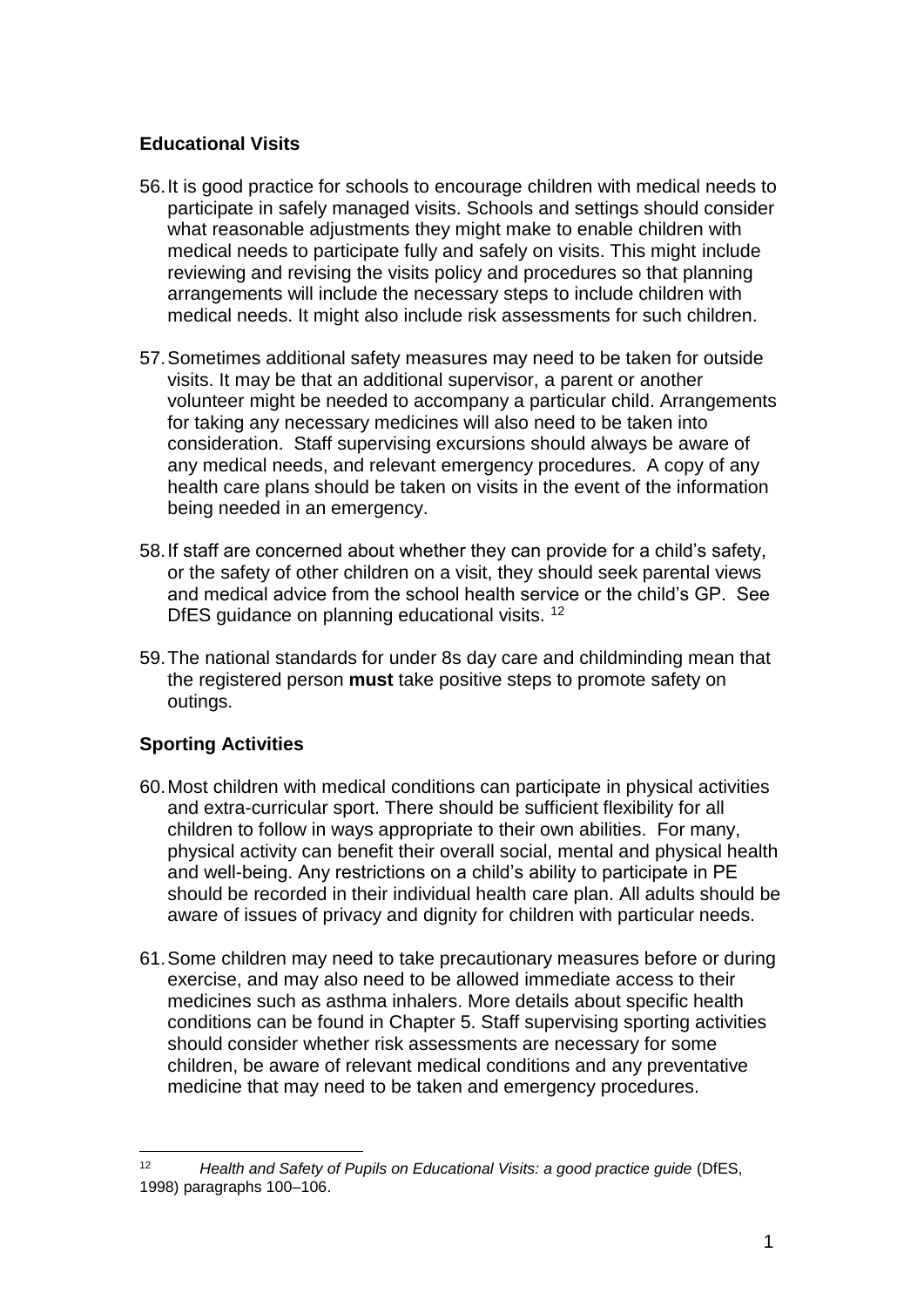#### **Home to School Transport**

- 62.Local Authorities arrange home to school transport where legally required to do so. They **must** make sure that pupils are safe during the journey. Most pupils with medical needs do not require supervision on school transport, but Local Authorities should provide appropriate trained escorts if they consider them necessary<sup>13</sup>. Guidance should be sought from the child's GP or paediatrician.
- 63.Drivers and escorts should know what to do in the case of a medical emergency. They should not generally administer medicines but where it is agreed that a driver or escort will administer medicines (i.e. in an emergency) they **must** receive training and support and fully understand what procedures and protocols to follow. They should be clear about roles, responsibilities and liabilities.
- 64.Where pupils have life threatening conditions, specific health care plans should be carried on vehicles. Schools will be well placed to advise the Local Authority and its transport contractors of particular issues for individual children. Individual transport health care plans will need input from parents and the responsible medical practitioner for the pupil concerned. The care plans should specify the steps to be taken to support the normal care of the pupil as well as the appropriate responses to emergency situations. All drivers and escorts should have basic first aid training. Additionally trained escorts may be required to support some pupils with complex medical needs. These can be healthcare professionals or escorts trained by them.
- 65.Some pupils are at risk of severe allergic reactions (see Chapter 5). Risks can be minimised by not allowing anyone to eat on vehicles. As noted above, all escorts should have basic first aid training and should be trained in the use of an adrenaline pen for emergencies where appropriate.

<sup>13</sup> See *Home to school travel for pupils requiring special arrangements* (DfES/0261/2004)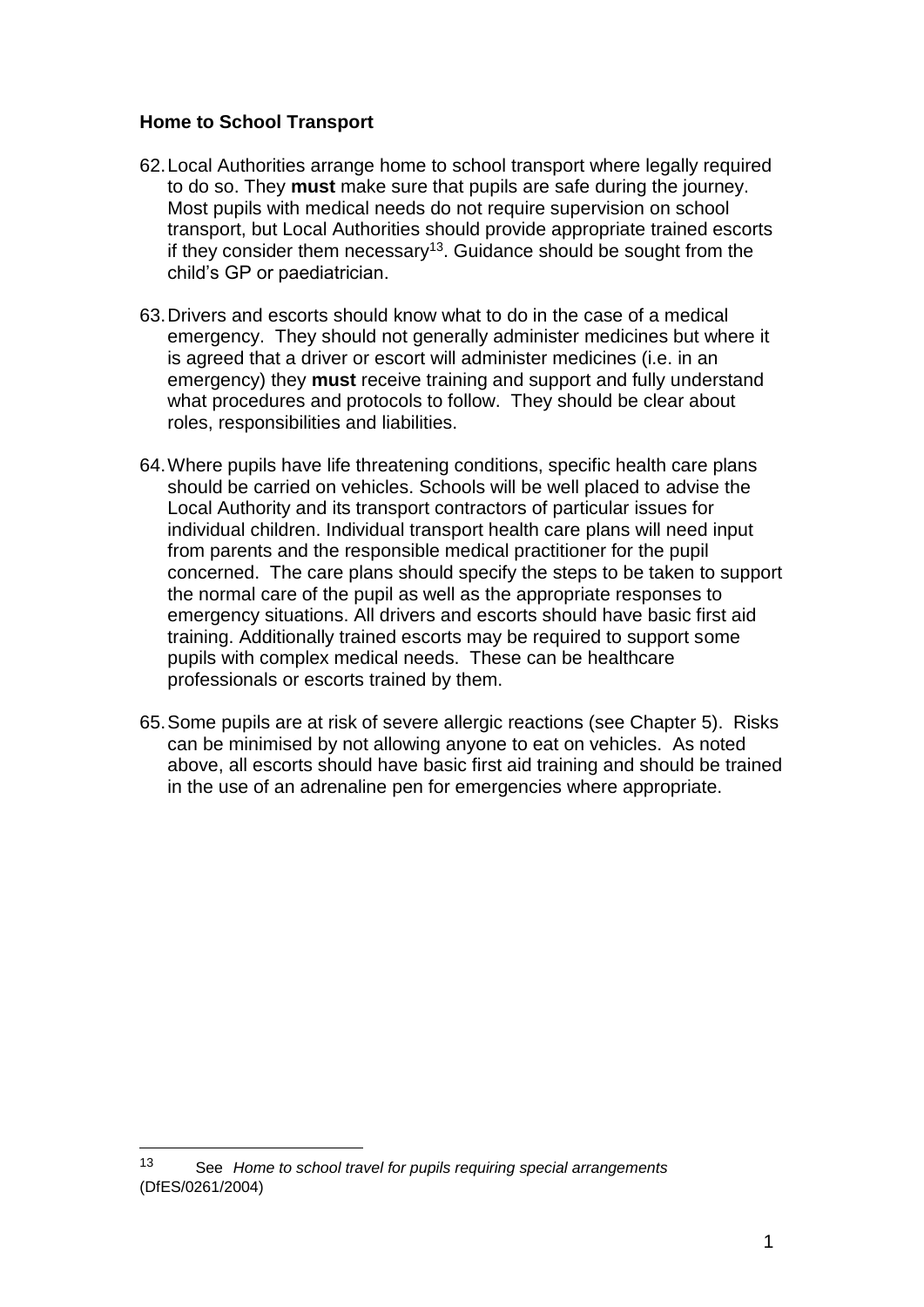#### **CHAPTER 2: ROLES AND RESPONSIBILITIES**

#### **INTRODUCTION**

66.It is important that responsibility for child safety is clearly defined and that each person involved with children with medical needs is aware of what is expected of them. Close co-operation between schools, settings, parents, health professionals and other agencies will help provide a suitably supportive environment for children with medical needs. An overview of the relevant legislation can be found in Annex A.

#### **Parents and Carers**

- 67.Parents, as defined in section 576 of the Education Act 1996, include any person who is not a parent of a child but has parental responsibility for or care of a child. In this context, the phrase 'care of the child' includes any person who is involved in the full-time care of a child on a settled basis, such as a foster parent, but excludes baby sitters, child minders, nannies and school staff.
- 68.It only requires one parent to agree to or request that medicines are administered. As a matter of practicality, it is likely that this will be the parent with whom the school or setting has day-to-day contact. Where parents disagree over medical support, the disagreement must be resolved by the Courts. The school or setting should continue to administer the medicine in line with the consent given and in accordance with the prescriber's instructions, unless and until a Court decides otherwise.
- 69.It is important that professionals understand who has parental responsibility for a child. The Children Act 1989 introduced the concept of parental responsibility. The Act uses the phrase "parental responsibility" to sum up the collection of rights, duties, powers, responsibilities and authority that a parent has by law in respect of a child. In the event of family breakdown, such as separation or divorce, both parents will normally retain parental responsibility for the child and the duty on both parents to continue to play a full part in the child's upbringing will not diminish**.** In relation to unmarried parents, only the mother will have parental responsibility unless the father has acquired it in accordance with the Children Act 1989. Where a court makes a residence order in favour of a person who is not a parent of the child, for example a grandparent, that person will have parental responsibility for the child for the duration of the Order.
- 70.If a child is 'looked after' by a local authority, the child may either be on a care order or be voluntarily accommodated. A Care Order places a child in the care of a local authority and gives the Local Authority parental responsibility for the child. The local authority will have the power to determine the extent to which this responsibility will continue to be shared with the parents. A local authority may also accommodate a child under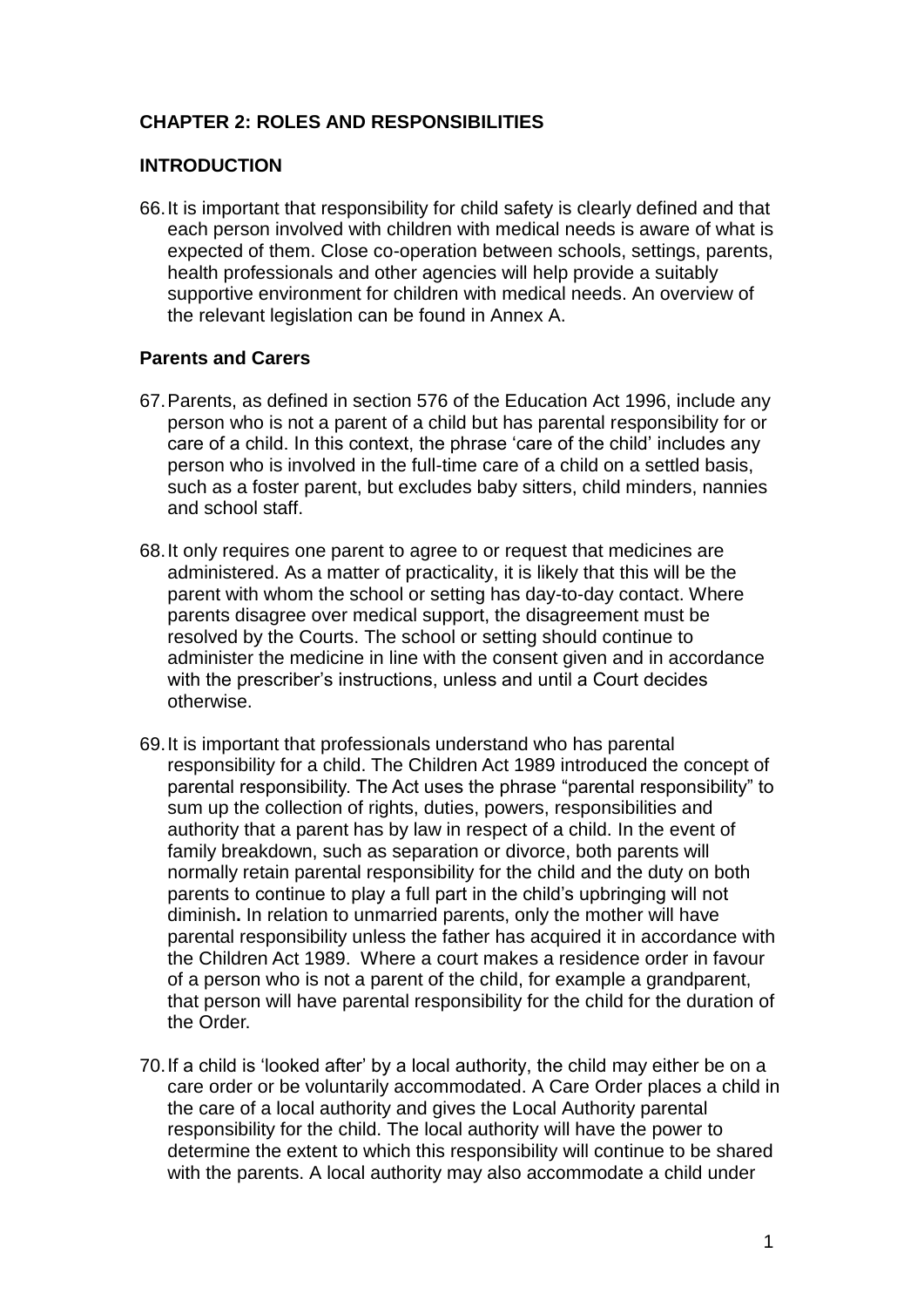voluntary arrangements with the child's parents. In these circumstances the parents will retain parental responsibility acting so far as possible as partners of the local authority. Where a child is looked after by a local authority day-to-day responsibility may be with foster parents, residential care workers or guardians.

- 71.Parents should be given the opportunity to provide the head with sufficient information about their child's medical needs if treatment or special care needed. They should, jointly with the head, reach agreement on the school's role in supporting their child's medical needs, in accordance with the employer's policy. Ideally, the head should always seek parental agreement before passing on information about their child's health to other staff. Sharing information is important if staff and parents are to ensure the best care for a child.
- 72.Some parents may have difficulty understanding or supporting their child's medical condition themselves. Local health services can often provide additional assistance in these circumstances.

#### **The Employer**

- 73.Under the Health and Safety at Work etc Act 1974, employers, including Local Authorities and school governing bodies, **must** have a health and safety policy<sup>14</sup>. This should incorporate managing the administration of medicines and supporting children with complex health needs, which will support schools and settings in developing their own operational policies and procedures.
- 74.With the exception of Local Authorities, employers **must** take out Employers Liability Insurance<sup>15</sup> to provide cover for injury to staff acting within the scope of their employment. Local Authorities may choose instead to "self-insure" although in practice most take out Employers Liability Insurance.
- 75.In the event of legal action over an allegation of negligence the employer, rather than the employee, is likely to be held responsible. Employers should therefore make sure that their insurance arrangements provide full cover in respect of actions which could be taken by staff in the course of their employment. It is the employer's responsibility to make sure that proper procedures are in place; and that staff are aware of the procedures and fully trained. Keeping accurate records is helpful in such cases. Employers should support staff to use their best endeavours at all times, particularly in emergencies. In general, the consequences of taking no action are likely to be more serious than those of trying to assist in an emergency.

<sup>&</sup>lt;u>.</u> <sup>14</sup> *Health and Safety: Responsibilities and Powers* (DfES/0803/2001) includes information on responsibilities for health and safety in schools<br>15 **Insurance** A guide for schools (Df ES/0356/2002)

<sup>15</sup> *Insurance – A guide for schools* (DfES/0256/2003)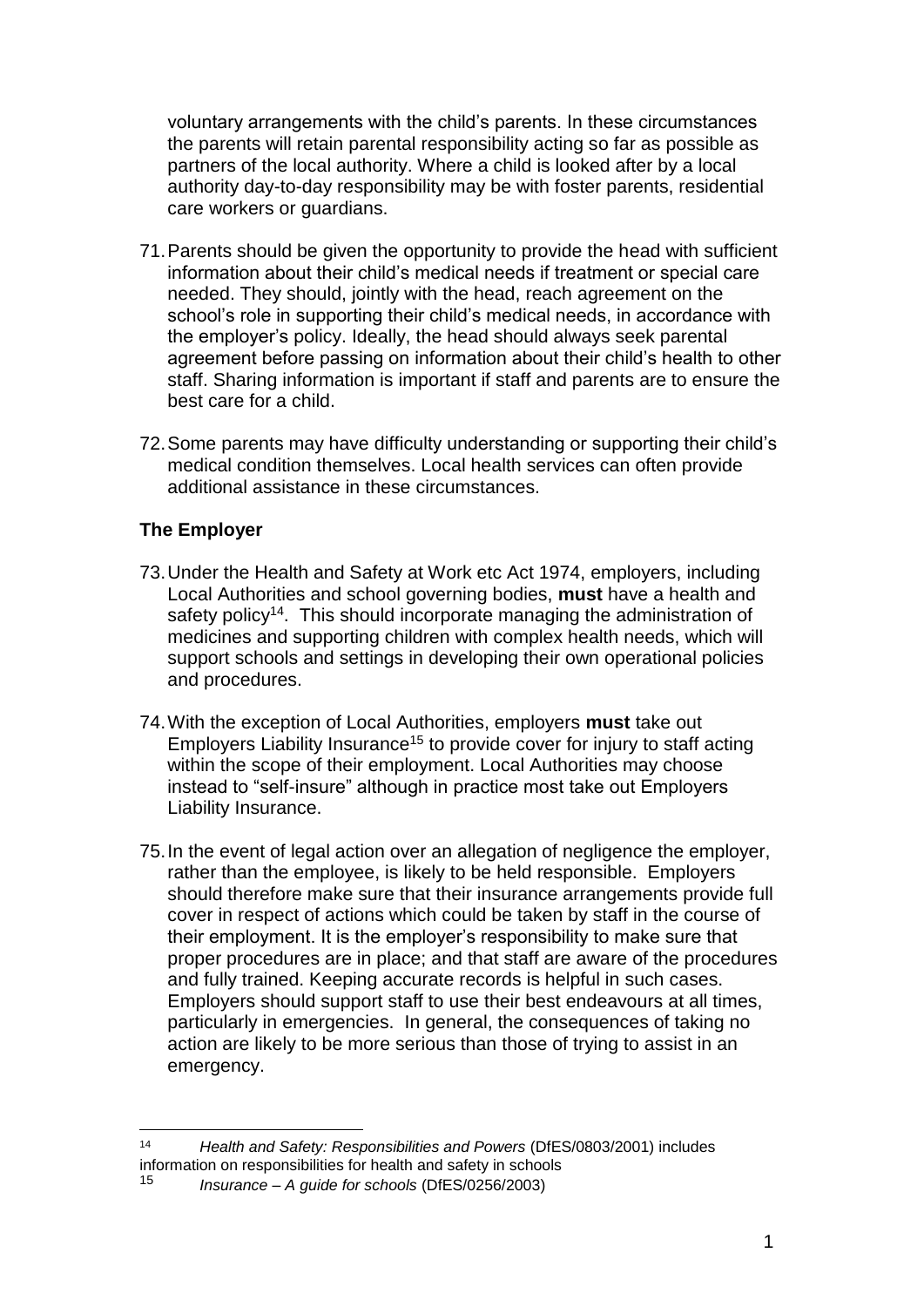- 76.In most instances, the Local Authority, a school or an early years setting will directly employ staff. However, some care or health staff may be employed by a local health trust or Social Services department, or possibly through the voluntary sector. In such circumstances, appropriate shared Governance arrangements should be agreed between the relevant agencies.
- 77.The employer is responsible for making sure that staff have appropriate training to support children with medical needs. Employers should also ensure that there are appropriate systems for sharing information about children's medical needs in each school or setting for which they are responsible. Employers should satisfy themselves that training has given staff sufficient understanding, confidence and expertise and that arrangements are in place to up-date training on a regular basis. A health care professional should provide written confirmation of proficiency in any medical procedure.
- 78. NHS Primary Care Trusts (PCTs) have the discretion to make resources available for any necessary training. Employers should also consider arranging training for staff in the management of medicines and policies about administration of medicines. Complex medical assistance is likely to mean that the staff will need specialised training. This should be arranged in conjunction with local health services or other health professionals. Managing medicines training could be provided by Local Authorities, Regional Consortia, Pharmacists and other training providers.

#### **The Governing Body**

- 79.Individual schools should develop policies to cover the needs of their own school. The policies should reflect those of their employer. The governing body has general responsibility for all of the school's policies even when it is not the employer. The governing body will generally want to take account of the views of the head teacher, staff and parents in developing a policy on assisting pupils with medical needs. Where the Local Authority is the employer, the school's governing body should follow the health and safety policies and procedures produced by the Local Authority .
- 80.Criteria under the national standards for under 8s day care make it clear that day care providers should have a clearly understood policy on the administration of medicines. If the administration of prescription medicines requires technical or medical knowledge then individual training should be provided to staff from a qualified health professional. Training is specific to the individual child concerned. Ofsted's guidance on this standard sets out the issues that providers need to think through in determining the policy.

#### **The Head Teacher or Head of Setting**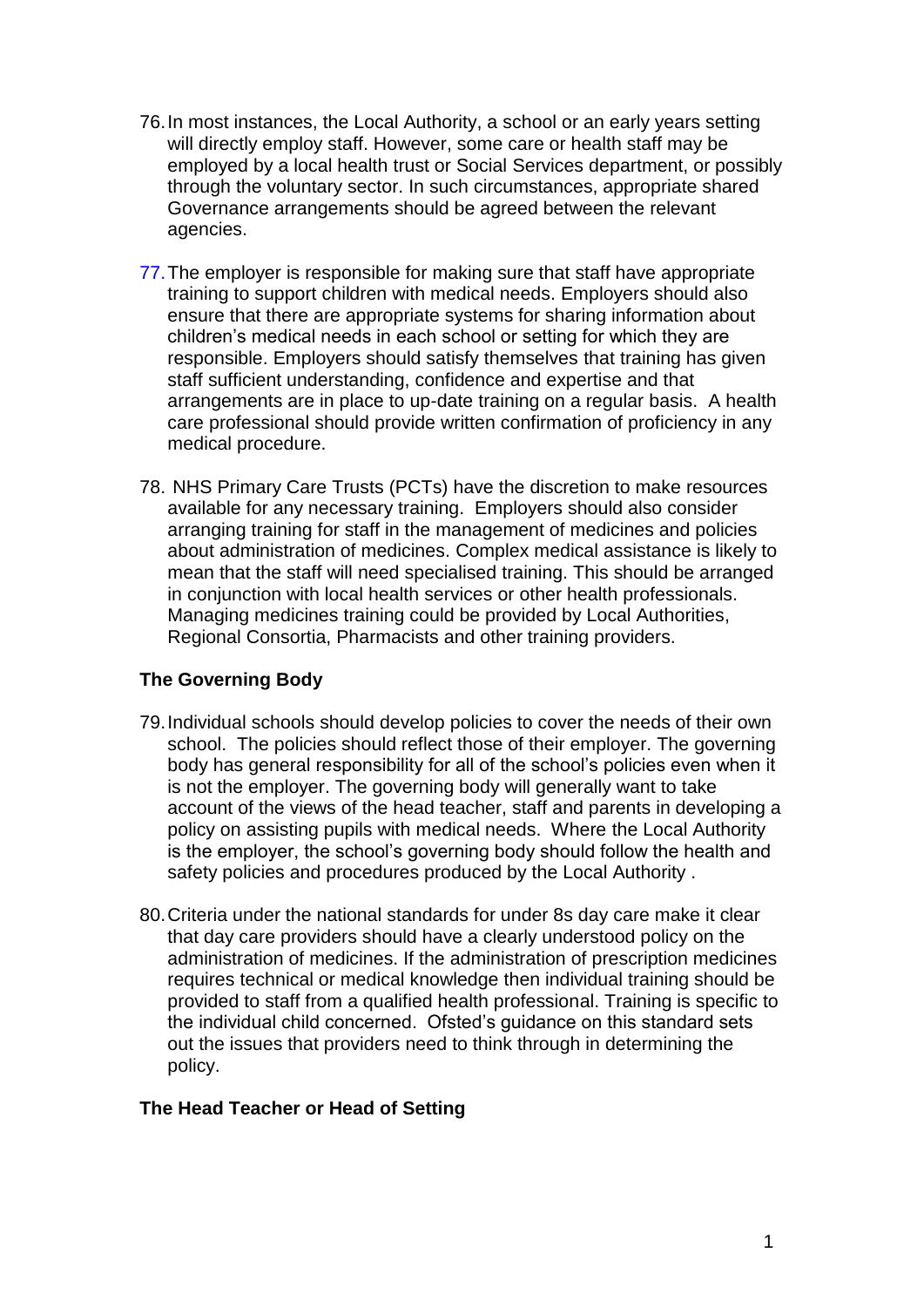- 81.The head is responsible for putting the employer's policy into practice and for developing detailed procedures. Day to day decisions will normally fall to the head or to whosoever they delegate this to, as set out in their policy.
- 82.The employer **must** ensure that staff receive proper support and training where necessary. Equally, there is a contractual duty on head teachers to ensure that their staff receive the training. As the manager of staff it is likely to be the head teacher who will agree when and how such training takes place.
- 83.The head should make sure that all parents and all staff are aware of the policy and procedures for dealing with medical needs. The head should also make sure that the appropriate systems for information sharing are followed. The policy should make it clear that parents should keep children at home when they are acutely unwell. The policy should also cover the approach to taking medicines at school or in a setting. Head teachers and governors of schools may want to ensure that the policy and procedures are compatible and consistent with any registered day care operated either by them or an external provider on school premises.
- 84.For a child with medical needs, the head will need to agree with the parents exactly what support can be provided. Where parents' expectations appear unreasonable, the head should seek advice from the school nurse or doctor, the child's GP or other medical advisers and, if appropriate, the employer. In early years settings advice is more likely to be provided by a health visitor.
- 85.If staff follow documented procedures, they should be fully covered by their employer's public liability insurance should a parent make a complaint. The head should ask the employer to provide written confirmation of the insurance cover for staff who provide specific medical support. Registered persons are required to carry public liability insurance for day care provision.

#### **Teachers and Other Staff**

- 86.Some staff may be naturally concerned for the health and safety of a child with a medical condition, particularly if it is potentially life threatening. Staff with children with medical needs in their class or group should be informed about the nature of the condition, and when and where the children may need extra attention. The child's parents and health professionals should provide this information**.**
- 87.All staff should be aware of the likelihood of an emergency arising and what action to take if one occurs. Back up cover should be arranged for when the member of staff responsible is absent or unavailable. At different times of the day other staff may be responsible for children, such as lunchtime supervisors. It is important that they are also provided with training and advice. Form 8 provides an example of confirmation that any necessary training has been completed.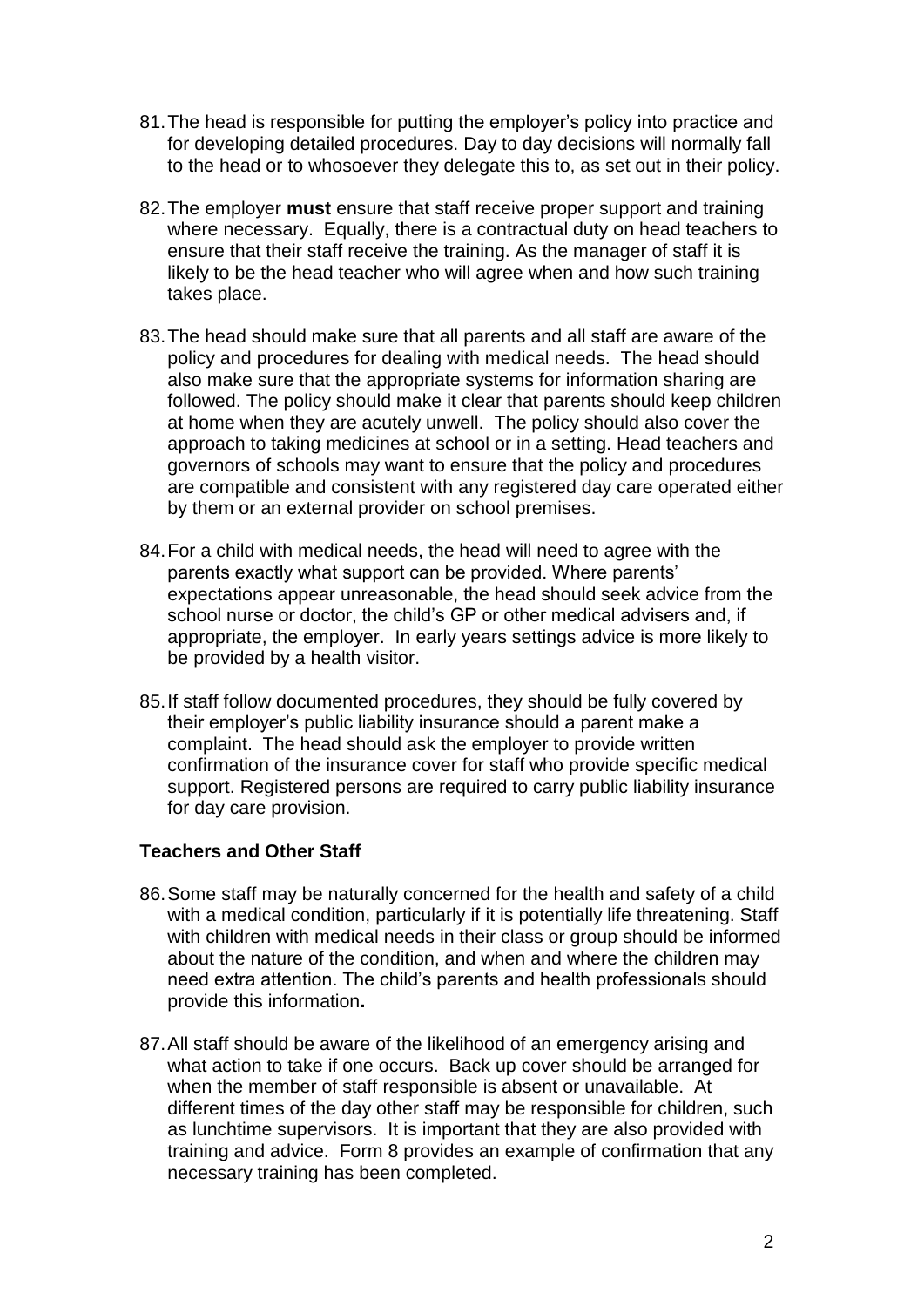88.Many voluntary organisations specialising in particular medical conditions provide advice or produce packs advising staff on how to support children. Annex D lists contact details.

#### *School Staff Giving Medicines*

- 89.Teachers' conditions of employment do not include giving or supervising a pupil taking medicines. Schools should ensure that they have sufficient members of support staff who are employed and appropriately trained to manage medicines as part of their duties.
- 90.Any member of staff who agrees to accept responsibility for administering prescribed medicines to a child should have appropriate training and guidance. They should also be aware of possible side affects of the medicines and what to do if they occur. The type of training necessary will depend on the individual case.

#### *Early Years Staff Giving Medicines*

91.For registered day care the conditions of employment are individual to each setting. It is therefore for the registered person to arrange who should administer medicines within a setting, either on a voluntary basis or as part of a contract of employment.

#### **The Local Authority**

- 92.In community, community special and voluntary controlled schools and community nursery schools, the Local Authority, as the employer, is responsible for all health and safety matters. For local authority day nurseries, out of school clubs (including open access schemes), holiday clubs and play schemes the registered person, which may be the authority itself, is responsible for all health and safety matters.
- 93.The Local Authority should provide a general policy framework to guide schools in developing their own policies on supporting pupils with medical needs. Many Local Authorities find it useful to work closely with their Primary Care Trusts (PCTs) when drawing up a policy. The Local Authority may also arrange training for staff in conjunction with health professionals.
- 94.Local Authorities have a duty under the Children Act 1989 to provide advice and training for day care providers. However providers should seek appropriate training from qualified professionals to deal with the needs of specific children.

#### **Primary Care and NHS Trusts**

95.PCTs have a statutory duty to purchase services to meet local needs. PCTs and NHS Trusts may provide these services. PCTs, Local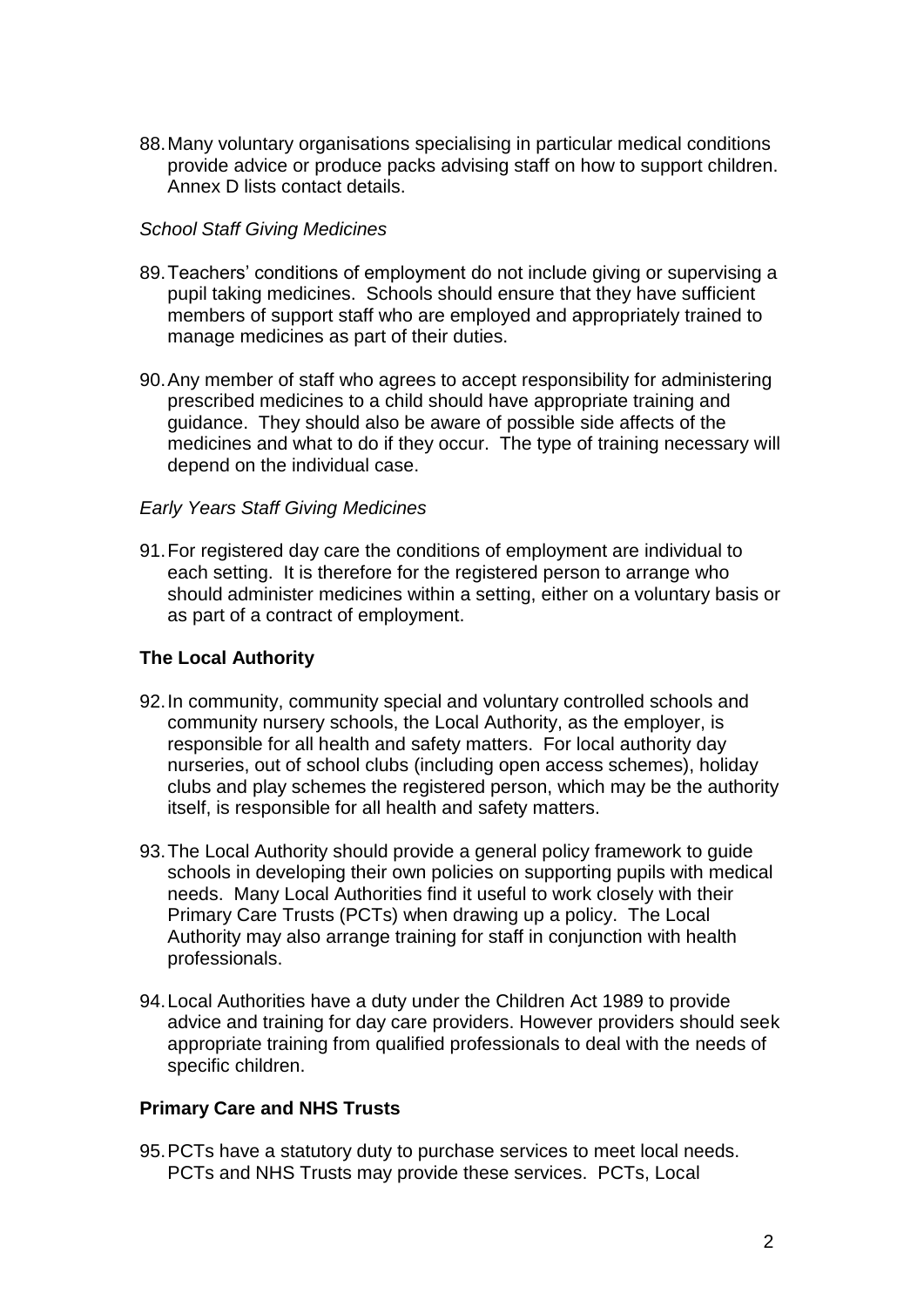Authorities and school governing bodies should work in cooperation to determine need, plan and co-ordinate effective local provision within the resources available.

96.PCTs **must** ensure that there is a medical officer with specific responsibility for children with special educational needs (SEN)<sup>16</sup>. Some of these children may have medical needs. PCTs and NHS Trusts, usually through the school health service, may provide advice and training for staff in providing for a child's medical needs.

<sup>16</sup> *SEN Code of Practice* (DfES/0581/2001) paragraphs 10:24 – 10:26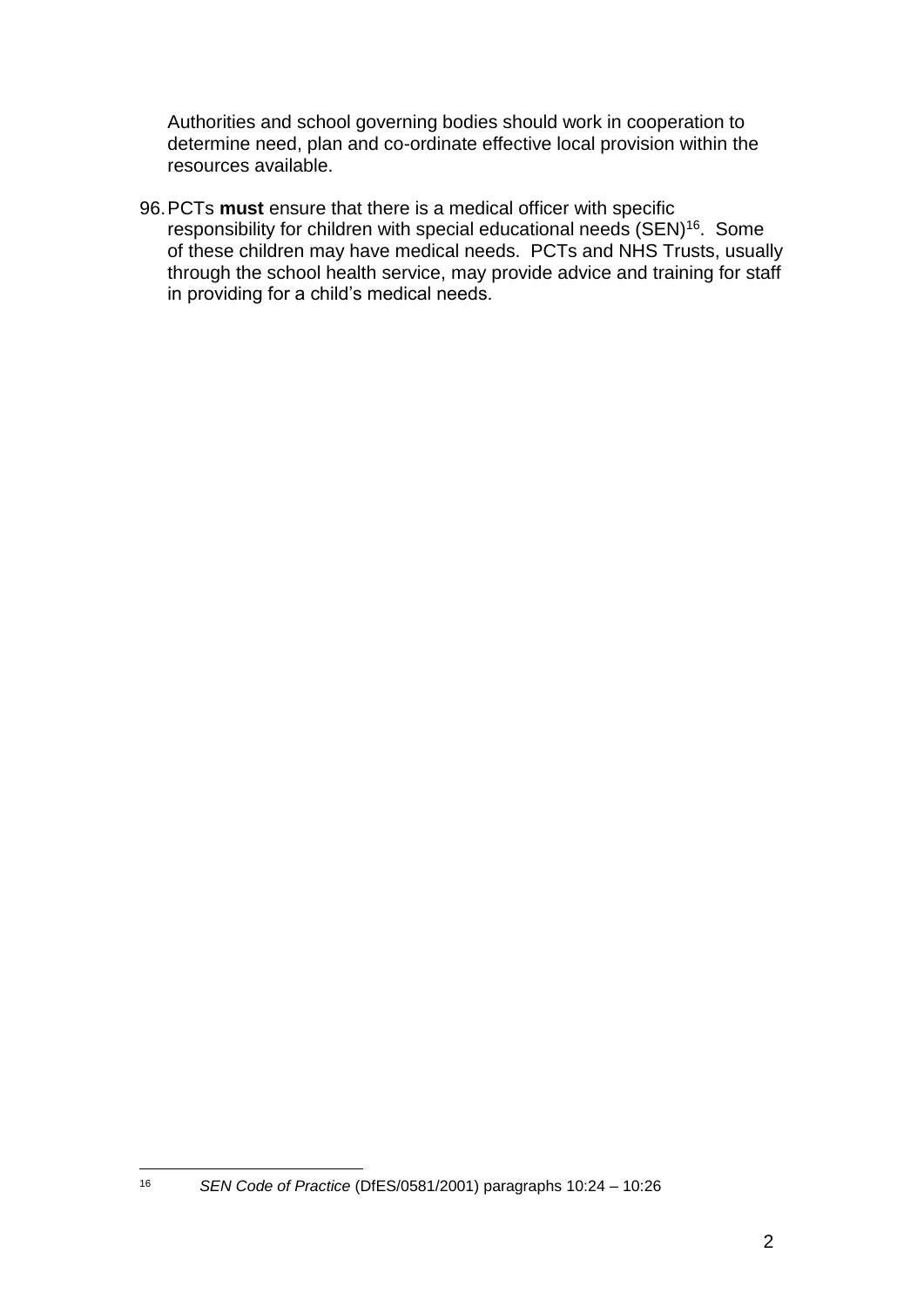#### **Health Services**

- 97.The nature and scope of local health services to schools and settings varies between Health Trusts. They can provide advice on health issues to children, parents, teachers, education welfare officers and Local Authorities. The main health contact for schools is likely to be a school nurse, whilst early years settings usually link with a health visitor. The school health service may also provide guidance on medical conditions and, in some cases, specialist support for a child with medical needs.
- 98.Most schools will have contact with the health service through a school nurse or doctor. The school nurse or doctor should help schools draw up individual health care plans for pupils with medical needs, and may be able to supplement information already provided by parents and the child's GP. The nurse or doctor may also be able to advise on training for school staff on administering medicines, or take responsibility for other aspects of support. In early years settings, including nursery schools, a health visitor usually provides the support and advice.
- 99.Every child should be registered with a GP. GPs work as part of a primary health care team. Parents usually register their child with a local GP practice. A GP owes a duty of confidentiality to patients, and so any exchange of information between a GP and a school or setting should normally be with the consent of the child if appropriate or the parent. Usually consent will be given, as it is in the best interests of children for their medical needs to be understood by school staff. The GP may share this information directly or via the school health service.
- 100. Many other health professionals may take part in the care of children with medical needs. Often a community paediatrician will be involved. These doctors are specialists in children's health, with special expertise in childhood disability, chronic illness and its impact in the school setting. They may be directly involved in the care of the child, or provide advice to schools and settings in liaison with the other health professionals looking after the child.
- 101. Most NHS Trusts with school health services have pharmacists. They can provide pharmaceutical advice to school health services. Some work closely with local authority education departments and give advice on the management of medicines within schools and settings. This could involve helping to prepare policies related to medicines in schools and training school staff. In particular, they can advise on the storage, handling and disposal of medicines.
- 102. Some children with medical needs receive dedicated support from specialist nurses or community children's nurses, for instance a children's oncology nurse. These nurses often work as part of a NHS Trust or PCT and work closely with the primary health care team. They can provide advice on the medical needs of an individual child, particularly when a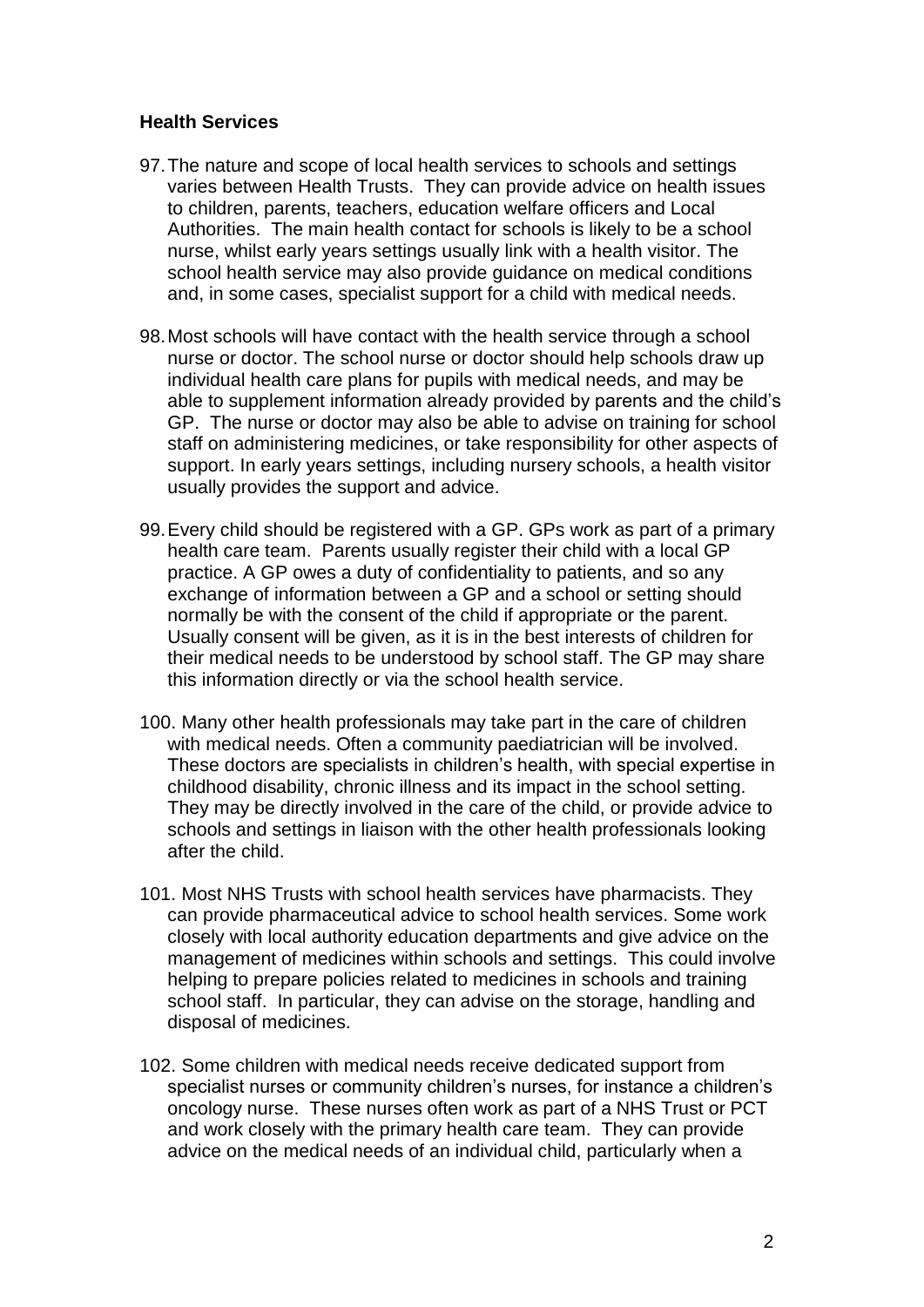medical condition has just been diagnosed and the child is adjusting to new routines.

#### **Ofsted**

- 103. During an inspection Ofsted will check that day care providers have adequate policies and procedures in place regarding the administration and storage of medicines. Regulations require that parents give their consent to medicines being given to their child and that the provider keeps written records.
- 104. During school inspections Ofsted inspectors must evaluate and report on how well schools ensure pupils' care, welfare, health and safety. Ofsted will look to see whether 'administration of medicines follows clear procedures'. <sup>17</sup> The Commission for Social Care Inspection (CSCI) already has a regular programme of inspections for care homes and other types of residential establishment such as special residential and boarding schools. Specialist pharmacy inspectors are available for follow-up visits if the generic inspection reveals any cause for concern.
- 105. During LEA inspections Ofsted will look at support for health and safety, welfare and child protection. Ofsted will look to see that 'Schools are well supported in developing their health and safety policies and receive comprehensive guidance on dealing with medical needs.'<sup>18</sup> From September 2005, LEAs' services will be inspected within multiinspectorate joint area reviews of children's services. Inspectors propose to assess that steps are taken to provide children and young people with a safe environment, including that the safe storage and use of medicines is promoted.

 $17$ <sup>17</sup> Ofsted *'Inspecting schools – Handbook for inspecting nursery and primary schools; Inspecting schools – Handbook for inspecting secondary schools;'Inspecting schools – Handbook for inspecting special schools and pupil referral units* (all Ofsted 2003). These include "'Judgements about the care, welfare, health and safety of pupils."'

<sup>18</sup> Ofsted Inspection Guidance Document *LEA Framework 2004 - Support for health and safety, welfare and child protection* (Ofsted, 2004)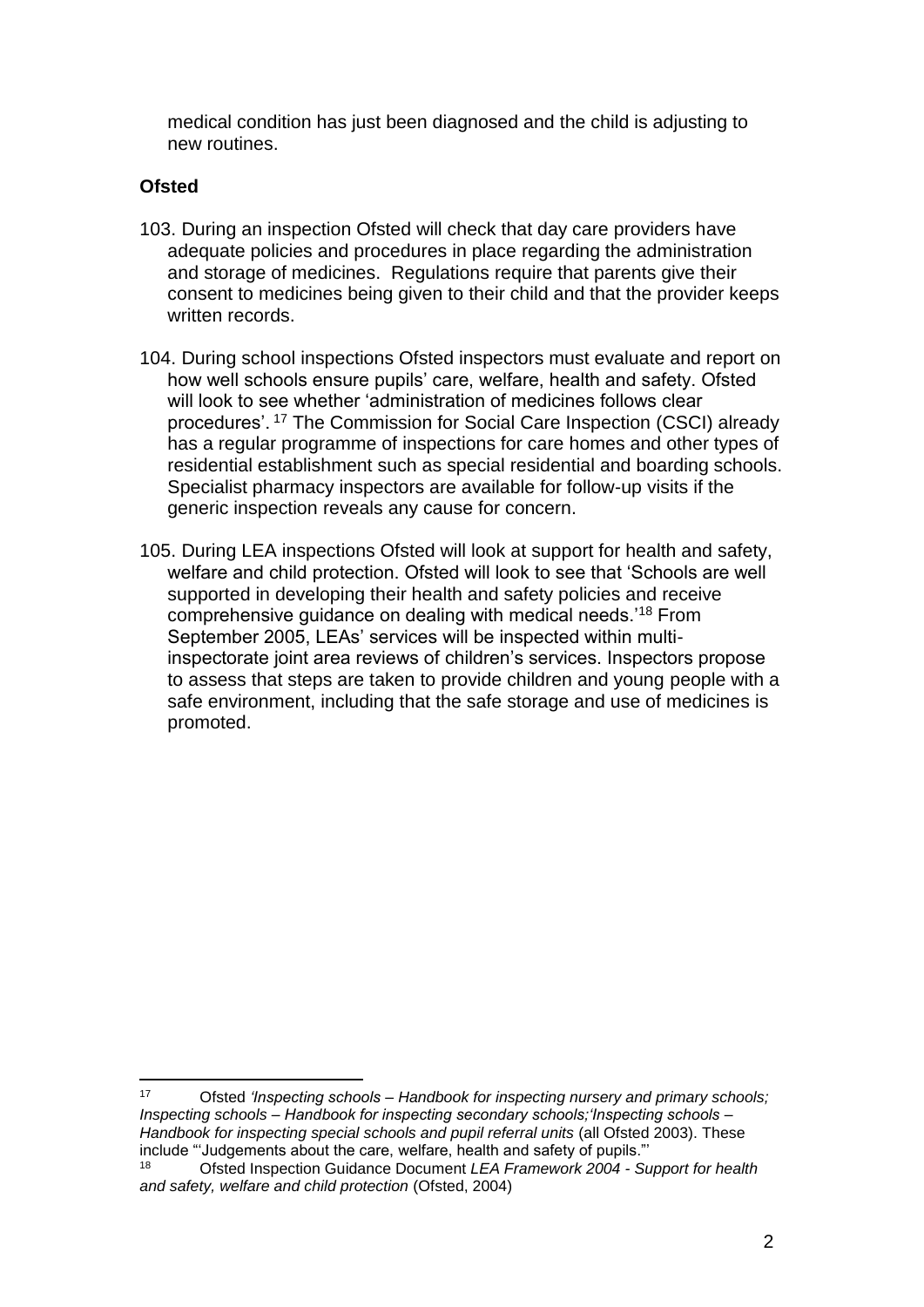#### **CHAPTER 3: DEALING WITH MEDICINES SAFELY**

#### **Safety Management**

106. All medicines may be harmful to anyone for whom they are not appropriate. Where a school or setting agrees to administer any medicines the employer **must** ensure that the risks to the health of others are properly controlled. This duty is set out in the Control of Substances Hazardous to Health Regulations 2002 (COSHH).

#### **Storing Medicines**

- 107. Large volumes of medicines should not be stored. Staff should only store, supervise and administer medicine that has been prescribed for an individual child. Medicines should be stored strictly in accordance with product instructions (paying particular note to temperature) and in the original container in which dispensed. Staff should ensure that the supplied container is clearly labelled with the name of the child, the name and dose of the medicine and the frequency of administration. This should be easy if medicines are only accepted in the original container as dispensed by a pharmacist in accordance with the prescriber's instructions. Where a child needs two or more prescribed medicines, each should be in a separate container. Non-healthcare staff should never transfer medicines from their original containers.
- 108. Children should know where their own medicines are stored and who holds the key. The head is responsible for making sure that medicines are stored safely. All emergency medicines, such as asthma inhalers and adrenaline pens, should be readily available to children and should not be locked away. Many schools and settings allow children to carry their own inhalers. Other non-emergency medicines should generally be kept in a secure place not accessible to children. Criteria under the national standards for under 8s day care require medicines to be stored in their original containers, clearly labelled and inaccessible to children.
- 109. A few medicines need to be refrigerated. They can be kept in a refrigerator containing food but should be in an airtight container and clearly labelled. There should be restricted access to a refrigerator holding medicines.
- 110. Local pharmacists can give advice about storing medicines.

#### **Access to Medicines**

111. Children need to have immediate access to their medicines when required. The school or setting may want to make special access arrangements for emergency medicines that it keeps. However, it is also important to make sure that medicines are only accessible to those for whom they are prescribed. This should be considered as part of the policy about children carrying their own medicines.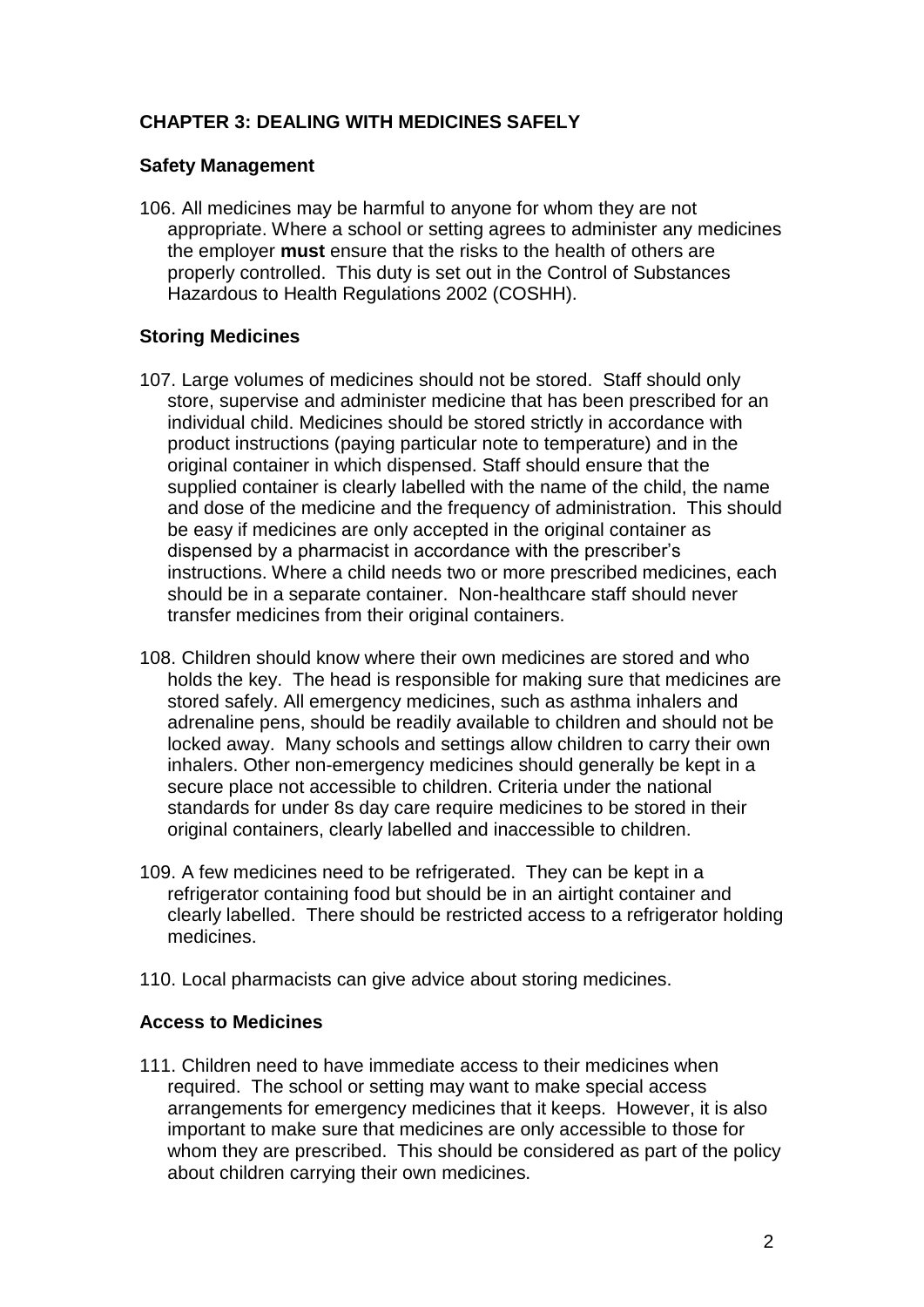#### **Disposal of Medicines**

- 112. Staff should not dispose of medicines. Parents are responsible for ensuring that date-expired medicines are returned to a pharmacy for safe disposal. They should also collect medicines held at the end of each term. If parents do not collect all medicines, they should be taken to a local pharmacy for safe disposal.
- 113. Sharps boxes should always be used for the disposal of needles. Sharps boxes can be obtained by parents on prescription from the child's GP or paediatrician. Collection and disposal of the boxes should be arranged with the Local Authority's environmental services.

#### **Hygiene and Infection Control**

114. All staff should be familiar with normal precautions for avoiding infection and follow basic hygiene procedures<sup>19</sup>. Staff should have access to protective disposable gloves and take care when dealing with spillages of blood or other body fluids and disposing of dressings or equipment. Ofsted guidance provides an extensive list of issues that early years providers should consider in making sure settings are hygienic.

#### **Emergency Procedures**

- 115. As part of general risk management processes all schools and settings should have arrangements in place for dealing with emergency situations. This could be part of the school's first aid policy and provision<sup>20</sup>. Other children should know what to do in the event of an emergency, such as telling a member of staff. All staff should know how to call the emergency services. Guidance on calling an ambulance is provided in Form 1. All staff should also know who is responsible for carrying out emergency procedures in the event of need. A member of staff should always accompany a child taken to hospital by ambulance, and should stay until the parent arrives. Health professionals are responsible for any decisions on medical treatment when parents are not available.
- 116. Staff should never take children to hospital in their own car; it is safer to call an ambulance. In remote areas a school might wish to make arrangements with a local health professional for emergency cover. The national standards require early years settings to ensure that contingency arrangements are in place to cover such emergencies.
- 117. Individual health care plans should include instructions as to how to manage a child in an emergency, and identify who has the responsibility in an emergency, for example if there is an incident in the playground a lunchtime supervisor would need to be very clear of their role.
- 1 <sup>19</sup> See *Guidance on infection control in schools and nurseries* (Department of Health/Department for Education and Employment/Public Health Laboratory Service, 1999)

<sup>20</sup> See *Guidance on First Aid for Schools: a good practice guide* (DfES, 1998)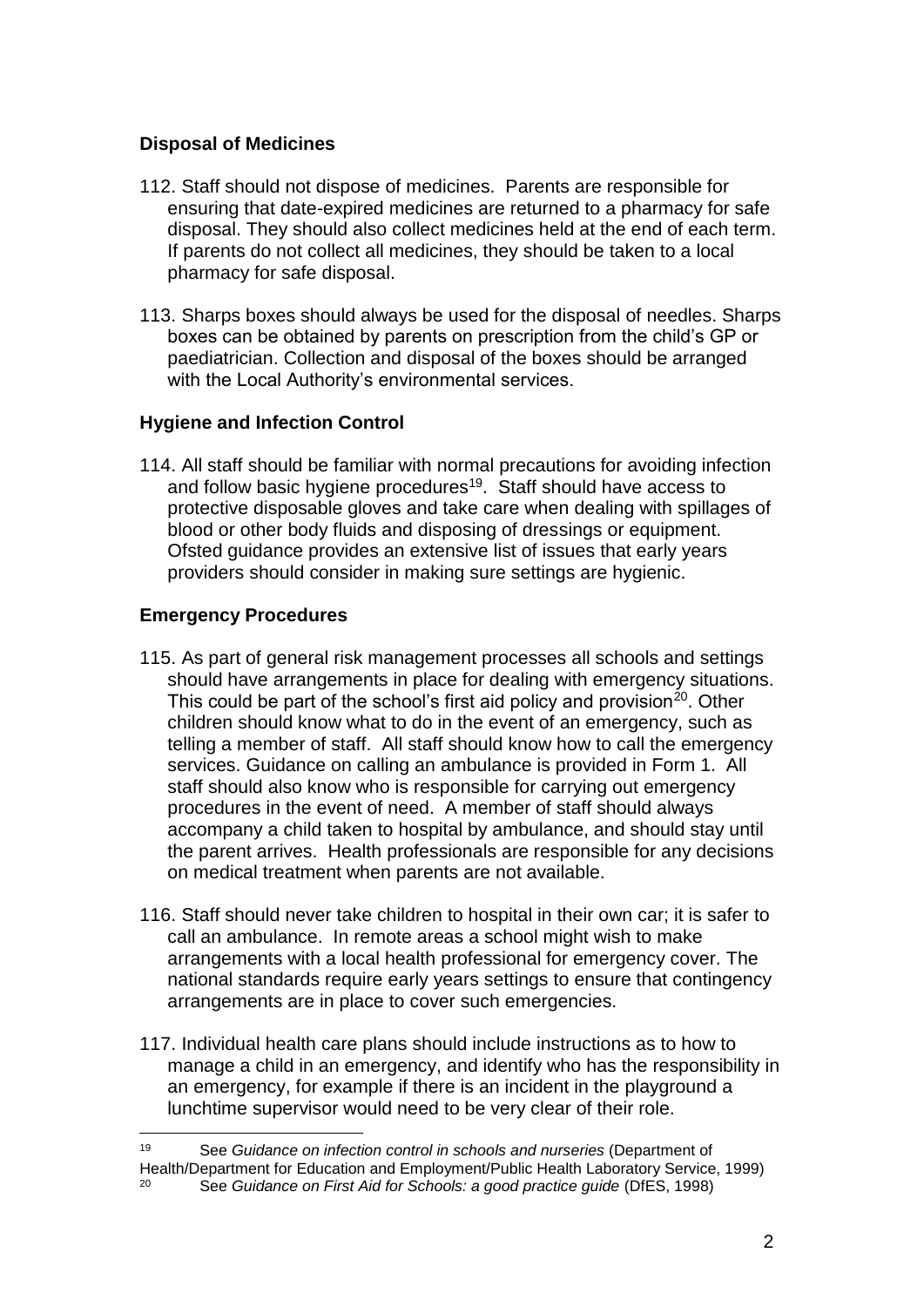#### **CHAPTER 4: DRAWING UP A HEALTH CARE PLAN**

#### **Purpose of a Health Care Plan**

- 118. The main purpose of an individual health care plan for a child with medical needs is to identify the level of support that is needed. Not all children who have medical needs will require an individual plan. A short written agreement with parents may be all that is necessary such as Forms 3A or 3B and Form 4.
- 119. An individual health care plan clarifies for staff, parents and the child the help that can be provided. It is important for staff to be guided by the child's GP or paediatrician. Staff should agree with parents how often they should jointly review the health care plan. It is sensible to do this at least once a year, but much depends on the nature of the child's particular needs; some would need reviewing more frequently.
- 120. Staff should judge each child's needs individually as children and young people vary in their ability to cope with poor health or a particular medical condition.
- 121. Developing a health care plan should not be onerous, although each plan will contain different levels of detail according to the need of the individual child. Form 2 can be used or adapted.
- 122. In addition to input from the school health service, the child's GP or other health care professionals (depending on the level of support the child needs), those who may need to contribute to a health care plan include:
	- the head teacher or head of setting
	- the parent or carer
	- $\bullet$  the child (if appropriate)
	- early years practitioner/class teacher (primary schools)/form tutor/head of year (secondary schools)
	- care assistant or support staff (if applicable)
	- staff who are trained to administer medicines
	- staff who are trained in emergency procedures
- 123. Early years settings should be aware that parents may provide them with a copy of their Family Service Plan, a feature of the Early Support Family Pack promoted through the government's Early Support Programme<sup>21</sup>. Whilst the plan will be extremely helpful in terms of understanding the wider picture of the child's needs and services provided, it should not take the place of an individual health care plan devised by the setting with input from a health professional, or indeed the record of a child's medicines (see Forms 2 and 3A and B in Annex B).

 $21$ <sup>21</sup> *Early Support Family Pack* (DfES, 2004).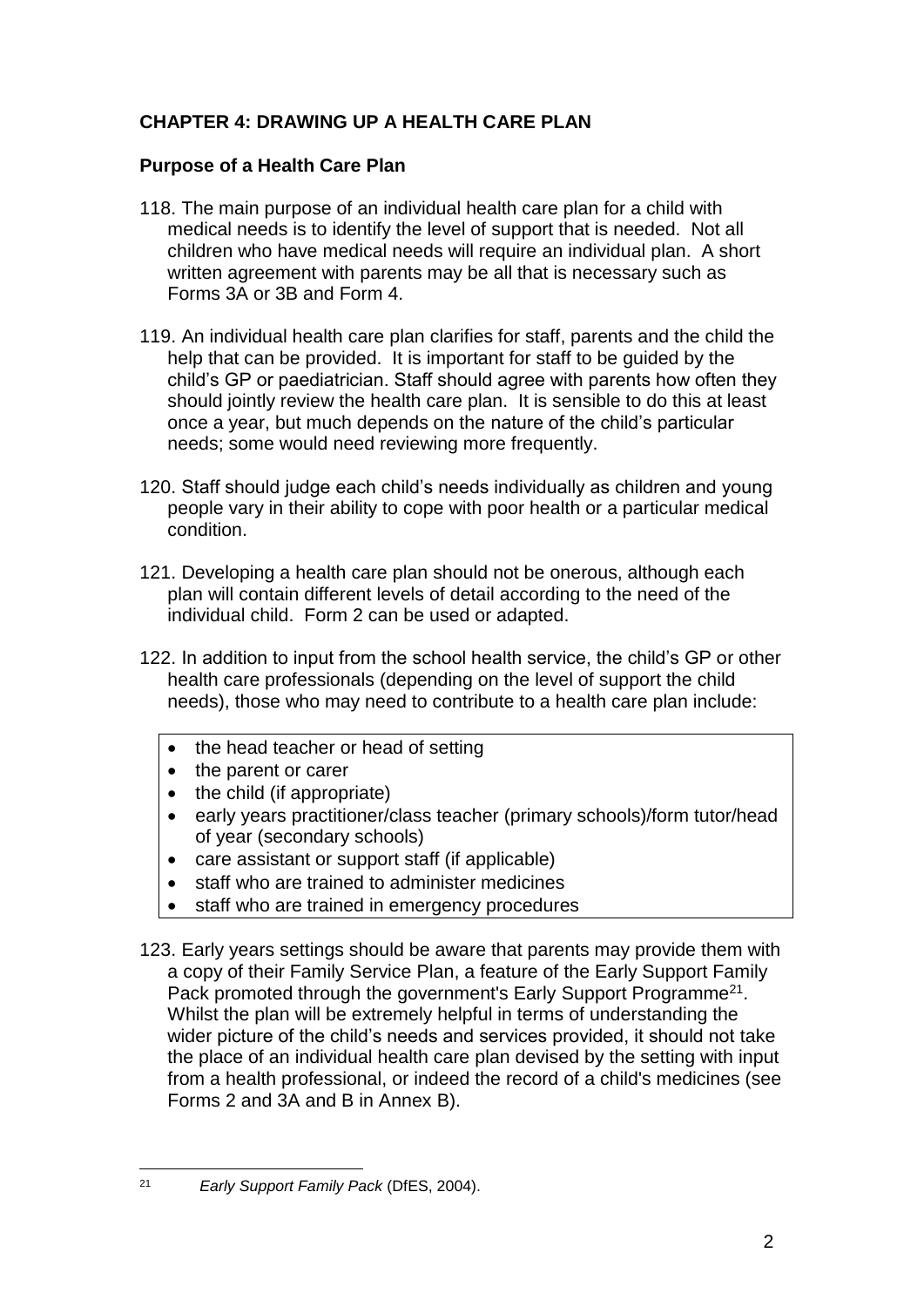#### **Co-ordinating Information**

124. Coordinating and sharing information on an individual pupil with medical needs, particularly in secondary schools, can be difficult. The head teacher should decide which member of staff has specific responsibility for this role. This person can be a first contact for parents and staff, and liaise with external agencies. It would be helpful if members of staff with this role attended training on managing medicines and drawing up policies on medicines. Local Authorities Regional Consortia and others provide such training.

#### **Information for Staff and Others**

125. Staff who may need to deal with an emergency will need to know about a child's medical needs. The head should make sure that supply staff know about any medical needs.

#### *Off-site education or work experience*

- 126. Schools are responsible for ensuring, under an employer's overall policy, that work experience placements are suitable for students with a particular medical condition. Schools are also responsible for pupils with medical needs who, as part of key stage 4 provision, are educated off-site through another provider such as the voluntary sector, E2E training provider or further education college. Schools should consider whether it is necessary to carry out a risk assessment before a young person is educated off-site or has work experience.
- 127. Schools have a primary duty of care for pupils and have a responsibility to assess the general suitability of all off-site provision including college and work placements. This includes responsibility for an overall risk assessment of the activity, including issues such as travel to and from the placement and supervision during non-teaching time or breaks and lunch hours. This does not conflict with the responsibility of the college or employer to undertake a risk assessment to identify significant risks and necessary control measures when pupils below the minimum school leaving age are on site.
- 128. Schools should refer to guidance from DfES<sup>22</sup>, the Health and Safety Executive and the Learning and Skills Council for programmes that they are funding (e.g. Increased Flexibility Programme). Generally schools should undertake an overall risk assessment of the whole activity and schools or placement organisers should visit the workplace to assess its general suitability. Responsibility for risk assessments remain with the employer or the college. Where students have special medical needs the school will need to ensure that such risk assessments take into account those needs. Parents and pupils must give their permission before

<sup>22</sup> *Work Related Learning and the Law* (DfES/0475/ 2004)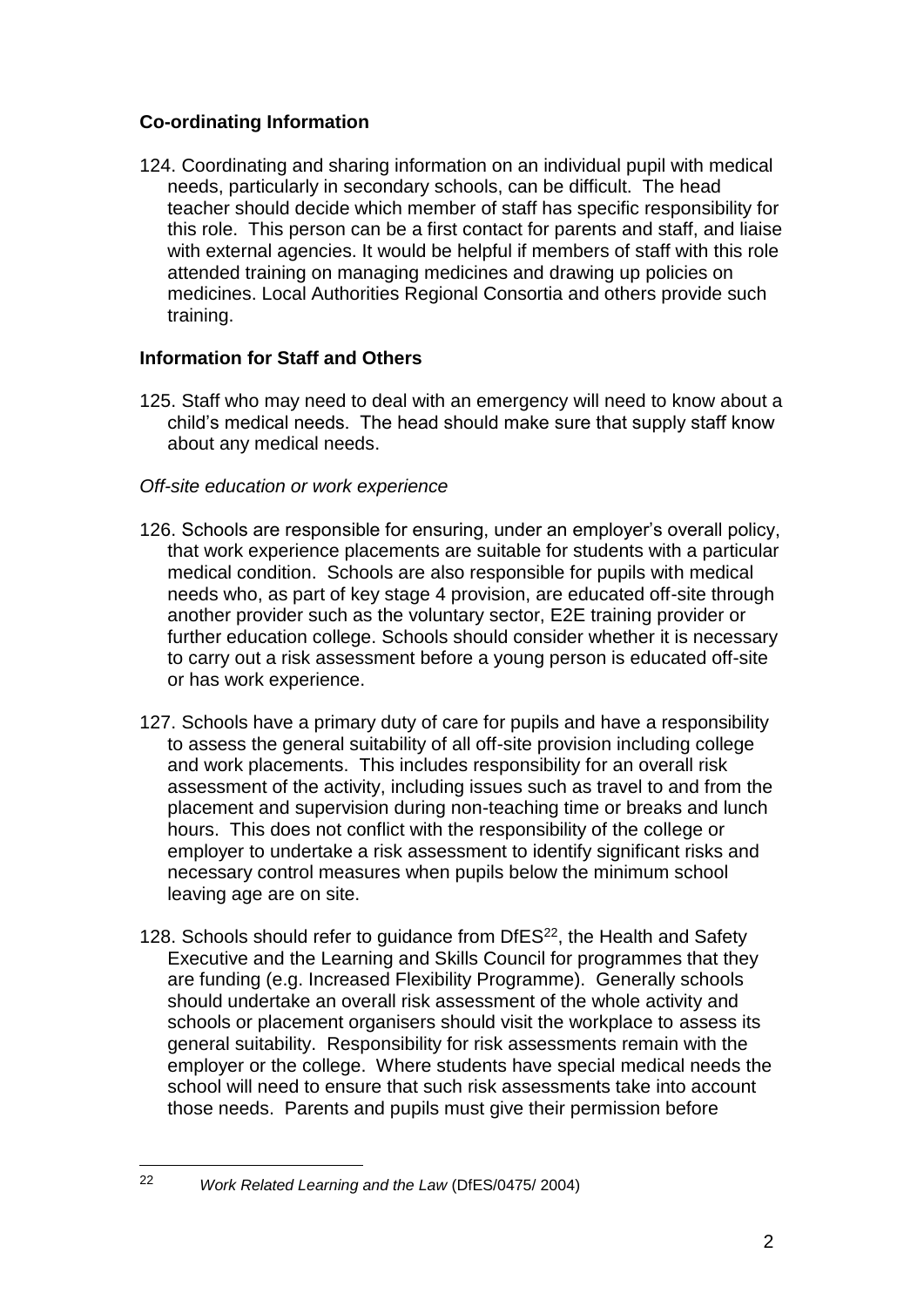relevant medical information is shared on a confidential basis with employers.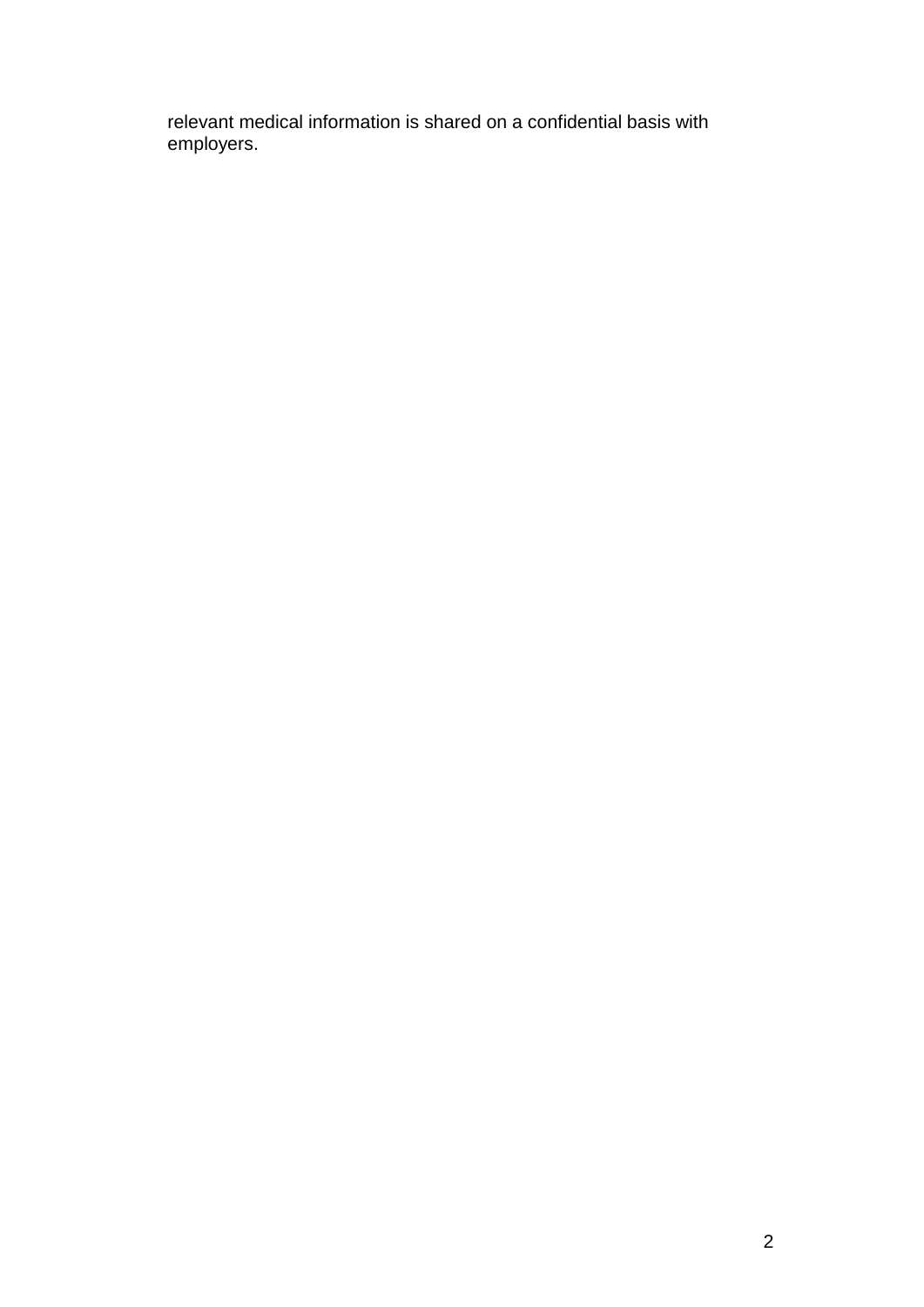#### **Staff Training**

129. A health care plan may reveal the need for some staff to have further information about a medical condition or specific training in administering a particular type of medicine or in dealing with emergencies. Staff should not give medicines without appropriate training from health professionals. When staff agree to assist a child with medical needs, the employer should arrange appropriate training in collaboration with local health services. Local health services will also be able to advise on further training needs. In every area there will be access to training, in accordance with the provisions of the National Service Framework for Children, Young People and Maternity Services<sup>23</sup>, by health professionals for all conditions and to all schools and settings.

#### **Confidentiality**

130. The head and staff should always treat medical information confidentially. The head should agree with the child where appropriate, or otherwise the parent, who else should have access to records and other information about a child. If information is withheld from staff they should not generally be held responsible if they act incorrectly in giving medical assistance but otherwise in good faith.

<sup>1</sup> 23 Section 10, *Standard 10: Medicines Management for Children and Young People* (DH/DfES, 2004)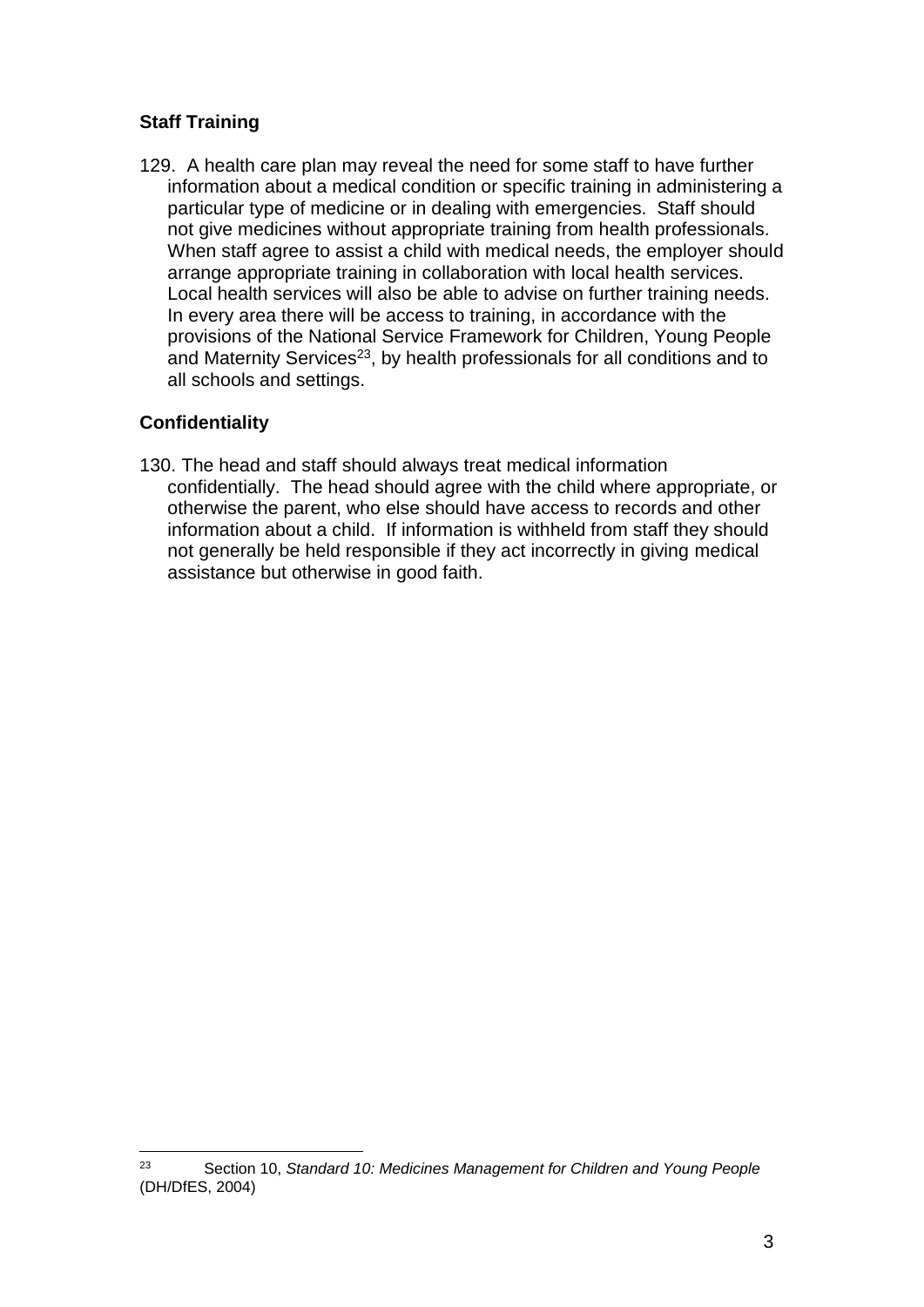#### **CHAPTER 5: COMMON CONDITIONS – PRACTICAL ADVICE ON ASTHMA, EPILEPSY, DIABETES AND ANAPHYLAXIS**

#### **INTRODUCTION**

- 131. The medical conditions in children that most commonly cause concern in schools and settings are asthma, diabetes, epilepsy and severe allergic reaction (anaphylaxis). This chapter provides some basic information about these conditions but it is beyond its scope to provide more detailed medical advice and it is important that the needs of children are assessed on an individual basis.
- 132. Further information, including advice specifically for schools and settings, is available from leading charities listed in Annex D.
- 133. From April 2004 training for first-aiders in early years settings must include recognising and responding appropriately to the emergency needs of babies and children with chronic medical conditions.

#### **ASTHMA**

#### **What is Asthma?**

- 134. Asthma is common and appears to be increasingly prevalent in children and young people. One in ten children have asthma in the UK.
- 135. The most common symptoms of asthma are coughing, wheezing or whistling noise in the chest, tight feelings in the chest or getting short of breath. Younger children may verbalise this by saying that their tummy hurts or that it feels like someone is sitting on their chest. Not everyone will get all these symptoms, and some children may only get symptoms from time to time.
- 136. However in early years settings staff may not be able to rely on younger children being able to identify or verbalise when their symptoms are getting worse, or what medicines they should take and when. It is therefore imperative that early years and primary school staff, who have younger children in their classes, know how to identify when symptoms are getting worse and what to do for children with asthma when this happens. This should be supported by written asthma plans, asthma school cards provided by parents, and regular training and support for staff. Children with significant asthma should have an individual health care plan.

#### **Medicine and Control**

137. There are two main types of medicines used to treat asthma, relievers and preventers. Usually a child will only need a reliever during the school day. **Relievers** (blue inhalers) are medicines taken immediately to relieve asthma symptoms and are taken during an asthma attack. They are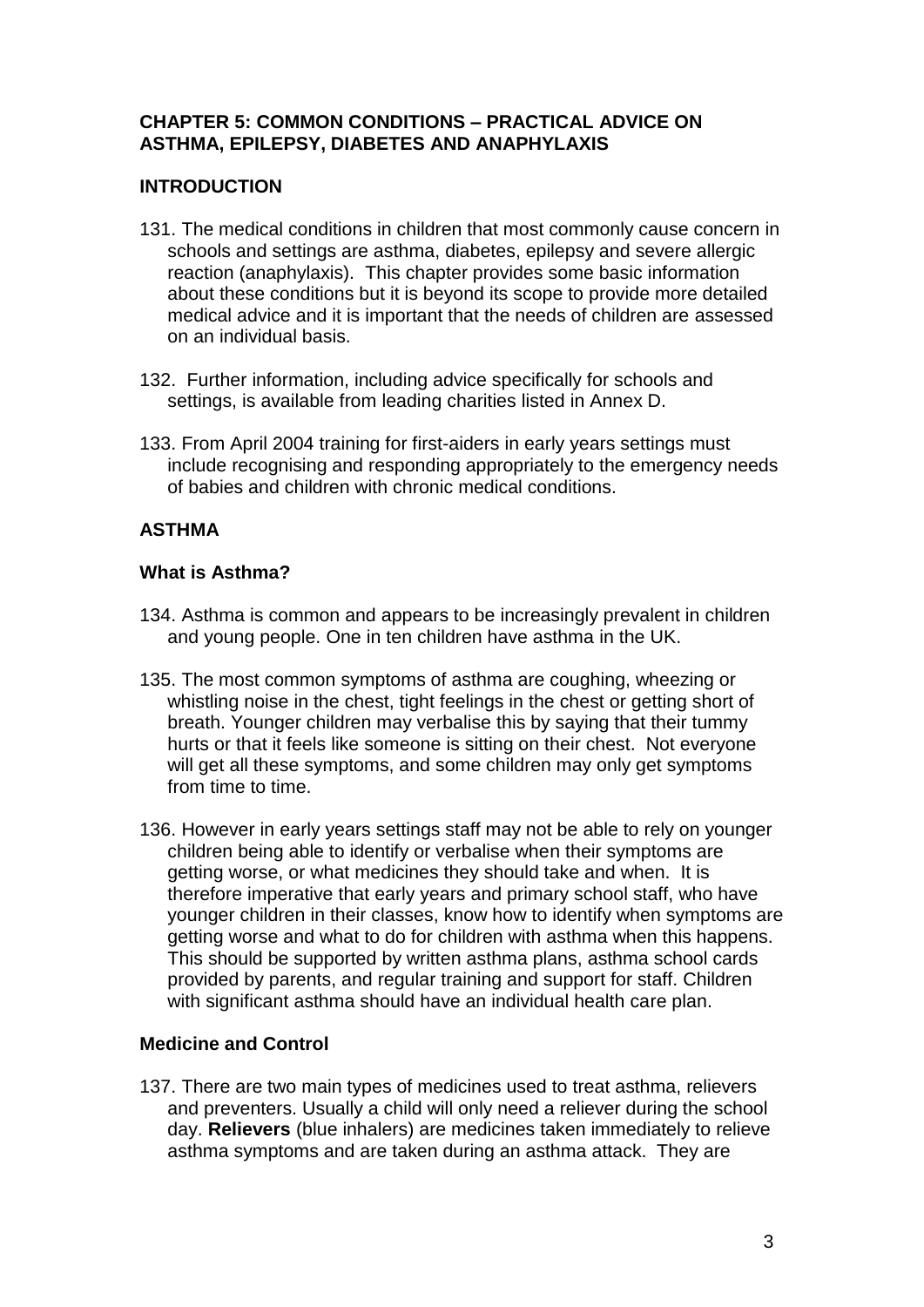sometimes taken before exercise**.** Whilst **Preventers** (brown, red, orange inhalers, sometimes tablets) are usually used out of school hours.

- 138. **Children with asthma need to have immediate access to their reliever inhalers when they need them.** Inhaler devices usually deliver asthma medicines. A spacer device is used with most inhalers, and the child may need some help to do this. It is good practice to support children with asthma to take charge of and use their inhaler from an early age, and many do.
- 139. Children who are able to use their inhalers themselves should be allowed to carry them with them. If the child is too young or immature to take personal responsibility for their inhaler, staff should make sure that it is stored in a safe but readily accessible place, and clearly marked with the child's name. Inhalers should always be available during physical education, sports activities and educational visits.
- 140. For a child with severe asthma, the health care professional may prescribe a spare inhaler to be kept in the school or setting.
- 141. The signs of an asthma attack include:
- coughing
- being short of breath
- wheezy breathing
- feeling of tight chest
- being unusually quiet
- 142. When a child has an attack they should be treated according to their individual health care plan or asthma card as previously agreed. An ambulance should be called if:
- the symptoms do not improve sufficiently in 5-10 minutes
- the child is too breathless to speak
- the child is becoming exhausted
- the child looks blue
- 143. It is important to agree with parents of children with asthma how to recognise when their child's asthma gets worse and what action will be taken. An Asthma School Card (available from Asthma UK) is a useful way to store written information about the child's asthma and should include details about asthma medicines, triggers, individual symptoms and emergency contact numbers for the parent and the child's doctor.
- 144. A child should have a regular asthma review with their GP or other relevant healthcare professional. Parents should arrange the review and make sure that a copy of their child's management plan is available to the school or setting. Children should have a reliever inhaler with them when they are in school or in a setting.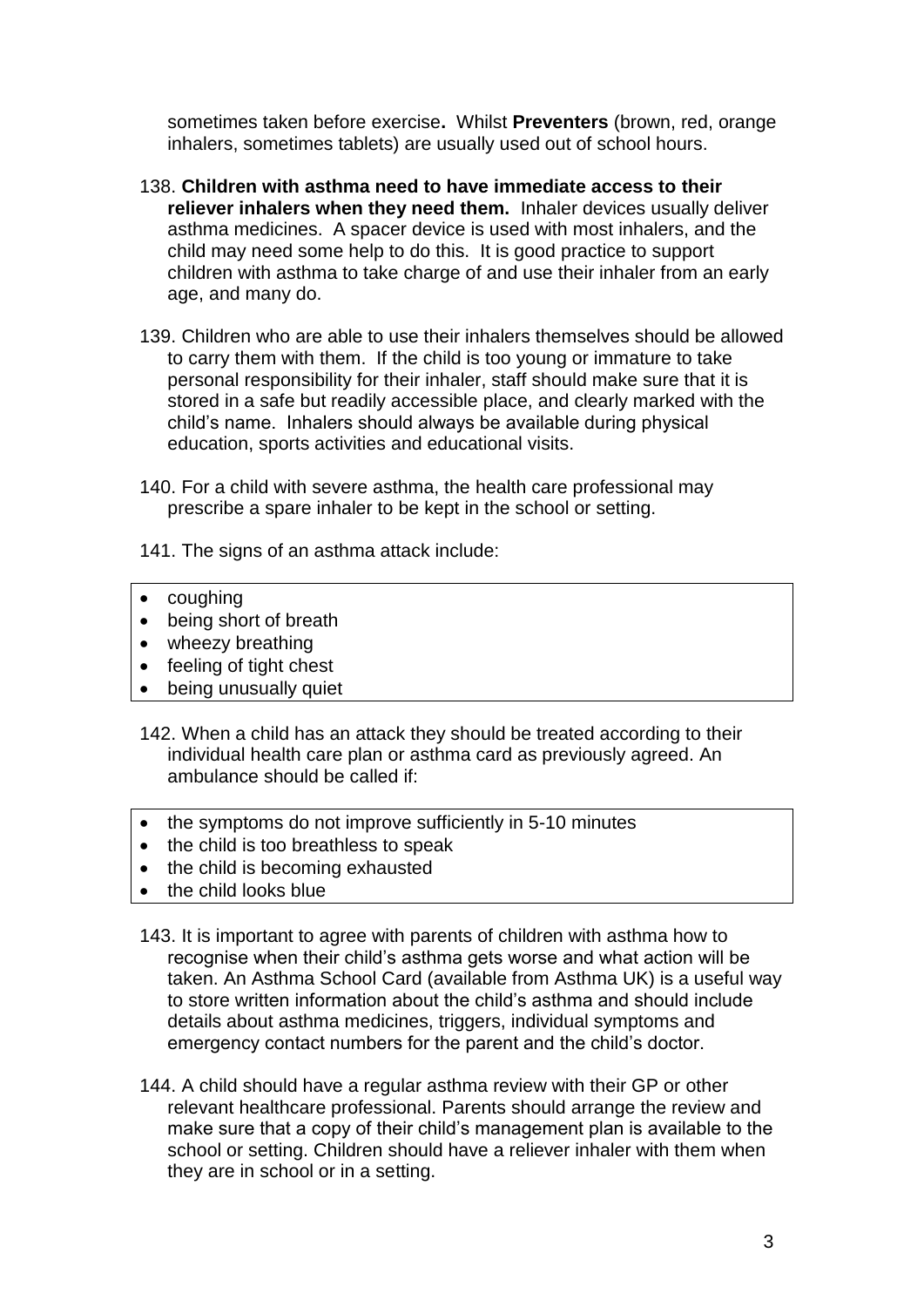- 145. Children with asthma should participate in all aspects of the school or setting 'day' including physical activities. They need to take their reliever inhaler with them on all off-site activities. Physical activity benefits children with asthma in the same way as other children. Swimming is particularly beneficial, although endurance work should be avoided. Some children may need to take their reliever asthma medicines before any physical exertion. Warm-up activities are essential before any sudden activity especially in cold weather. Particular care may be necessary in cold or wet weather
- 146. Reluctance to participate in physical activities should be discussed with parents, staff and the child. However children with asthma should not be forced to take part if they feel unwell. Children should be encouraged to recognise when their symptoms inhibit their ability to participate.
- 147. Children with asthma may not attend on some days due to their condition, and may also at times have some sleep disturbances due to night symptoms. This may affect their concentration. Such issues should be discussed with the child's parents or attendance officers as appropriate.
- 148. All schools and settings should have an asthma policy that is an integral part of the whole school or setting policy on medicines and medical needs. The asthma section should include key information and set out specific actions to be taken (a model policy is available from Asthma UK). The school environment should be asthma friendly, by removing as many potential triggers for children with asthma as possible.
- 149. All staff, particularly PE teachers, should have training or be provided with information about asthma once a year. This should support them to feel confident about recognising worsening symptoms of asthma, knowing about asthma medicines and their delivery and what to do if a child has an asthma attack.

#### **EPILEPSY**

#### **What is Epilepsy?**

- 150. Children with epilepsy have repeated seizures that start in the brain. An epileptic seizure, sometimes called a fit, turn or blackout can happen to anyone at any time. Seizures can happen for many reasons. At least one in 200 children have epilepsy and around 80 per cent of them attend mainstream school. Most children with diagnosed epilepsy never have a seizure during the school day. Epilepsy is a very individual condition.
- 151. Seizures can take many different forms and a wide range of terms may be used to describe the particular seizure pattern that individual children experience. Parents and health care professionals should provide information to schools, to be incorporated into the individual health care plan, setting out the particular pattern of an individual child's epilepsy. If a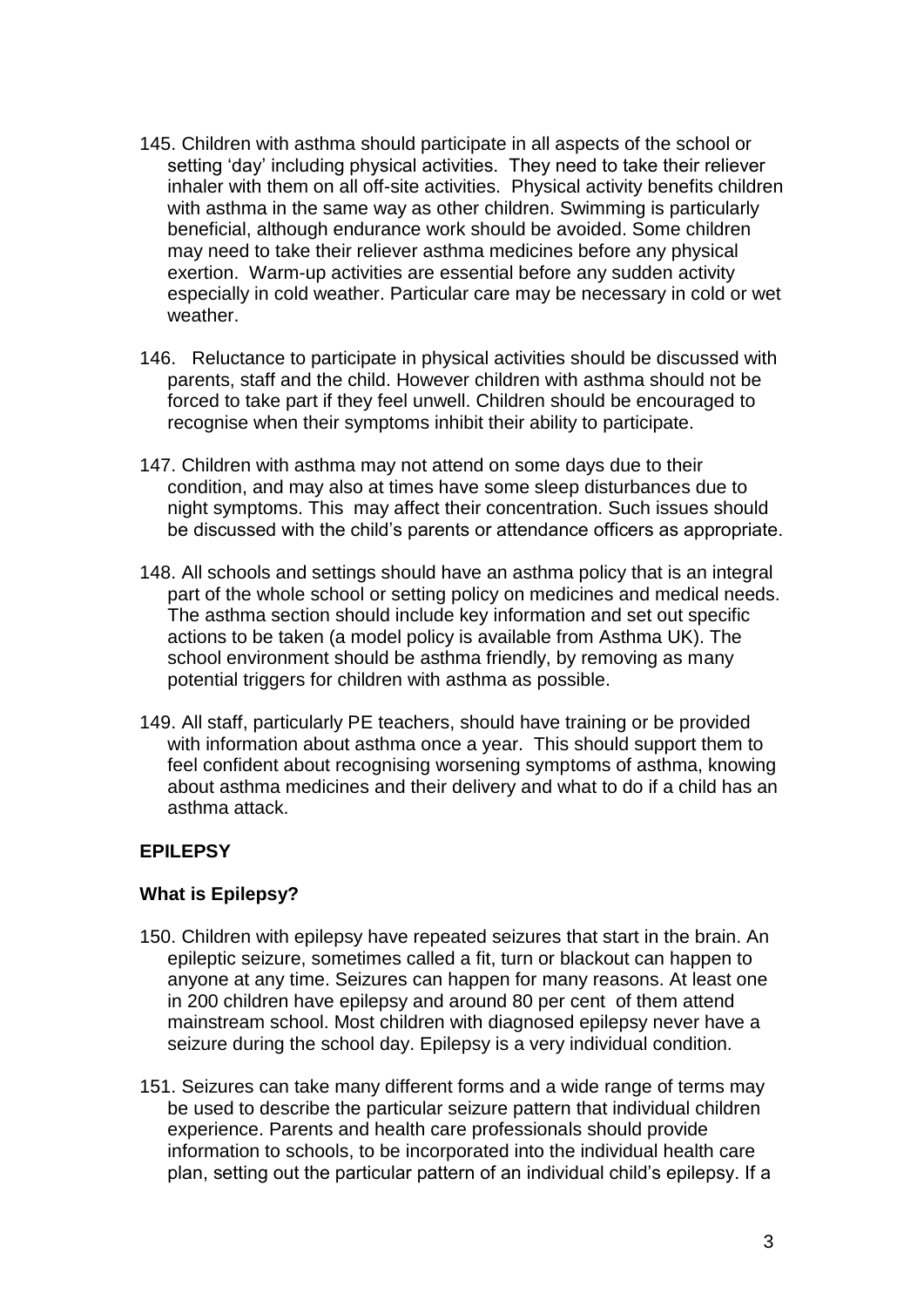child does experience a seizure in a school or setting, details should be recorded and communicated to parents including:

- any factors which might possibly have acted as a trigger to the seizure – e.g. visual/auditory stimulation, emotion (anxiety, upset)
- any unusual "feelings" reported by the child prior to the seizure
- parts of the body demonstrating seizure activity e.g. limbs or facial muscles
- $\bullet$  the timing of the seizure when it happened and how long it lasted
- whether the child lost consciousness
- whether the child was incontinent

This will help parents to give more accurate information on seizures and seizure frequency to the child's specialist.

- 152. What the child experiences depends whether all or which part of the brain is affected. Not all seizures involve loss of consciousness. When only a part of the brain is affected, a child will remain conscious with symptoms ranging from the twitching or jerking of a limb to experiencing strange tastes or sensations such as pins and needles. Where consciousness is affected; a child may appear confused, wander around and be unaware of their surroundings. They could also behave in unusual ways such as plucking at clothes, fiddling with objects or making mumbling sounds and chewing movements. They may not respond if spoken to. Afterwards, they may have little or no memory of the seizure.
- 153. In some cases, such seizures go on to affect all of the brain and the child loses consciousness. Such seizures might start with the child crying out, then the muscles becoming stiff and rigid. The child may fall down. Then there are jerking movements as muscles relax and tighten rhythmically. During a seizure breathing may become difficult and the child's colour may change to a pale blue or grey colour around the mouth. Some children may bite their tongue or cheek and may wet themselves.
- 154. After a seizure a child may feel tired, be confused, have a headache and need time to rest or sleep. Recovery times vary. Some children feel better after a few minutes while others may need to sleep for several hours.
- 155. Another type of seizure affecting all of the brain involves a loss of consciousness for a few seconds. A child may appear 'blank' or 'staring', sometimes with fluttering of the eyelids. Such absence seizures can be so subtle that they may go unnoticed. They might be mistaken for daydreaming or not paying attention in class. If such seizures happen frequently they could be a cause of deteriorating academic performance.

#### **Medicine and Control**

156. Most children with epilepsy take anti-epileptic medicines to stop or reduce their seizures. Regular medicine should not need to be given during school hours.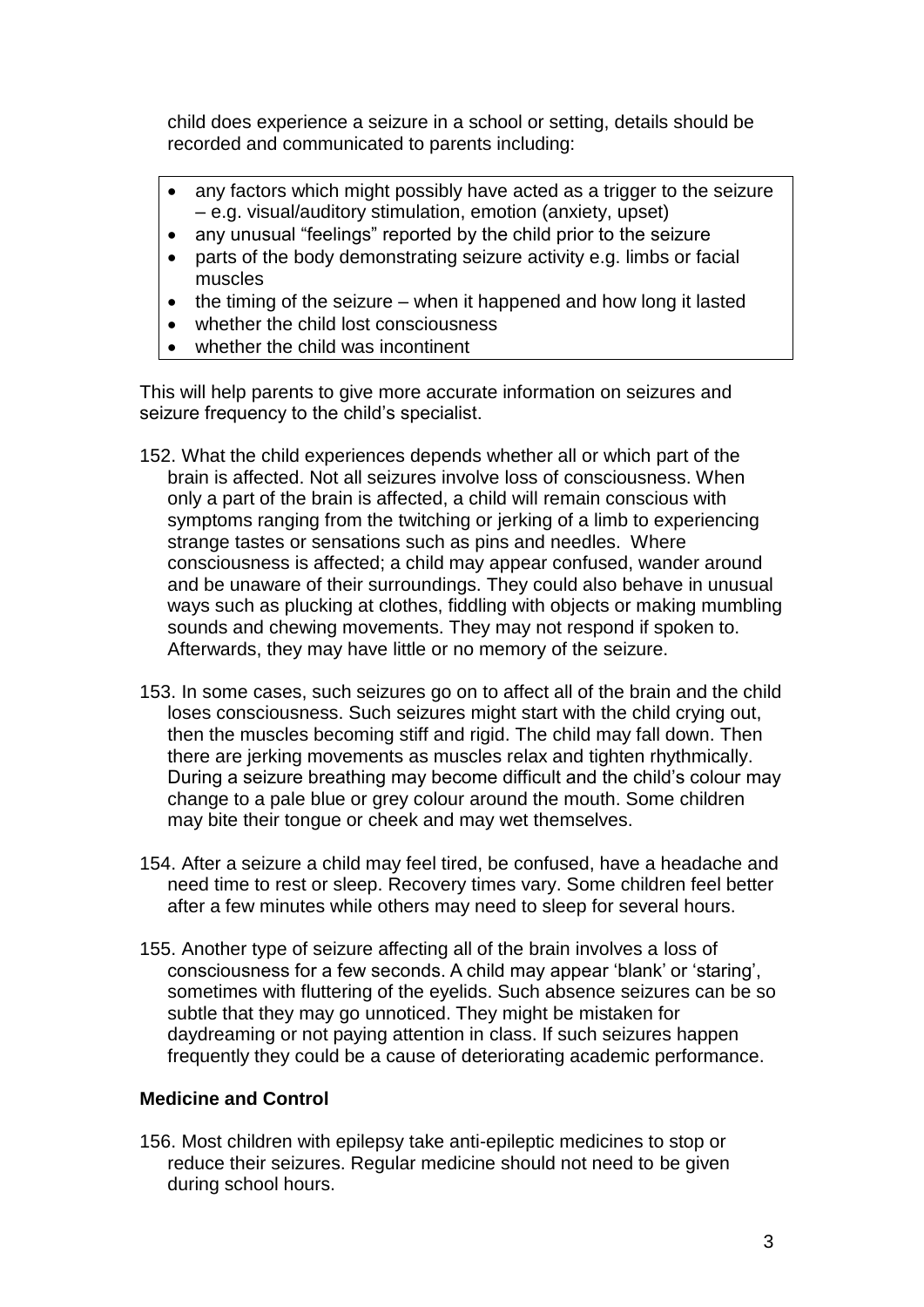- 157. Triggers such as anxiety, stress, tiredness or being unwell may increase a child's chance of having a seizure. Flashing or flickering lights and some geometric shapes or patterns can also trigger seizures. This is called photosensitivity. It is very rare. Most children with epilepsy can use computers and watch television without any problem.
- 158. Children with epilepsy should be included in all activities. Extra care may be needed in some areas such as swimming or working in science laboratories. Concerns about safety should be discussed with the child and parents as part of the health care plan.

During a seizure it is important to make sure the child is in a safe position, not to restrict a child's movements and to allow the seizure to take its course. In a convulsive seizure putting something soft under the child's head will help to protect it. Nothing should be placed in their mouth. After a convulsive seizure has stopped, the child should be placed in the recovery position and stayed with, until they are fully recovered.

159. An ambulance should be called during a convulsive seizure if:

- it is the child's first seizure
- the child has injured themselves badly
- they have problems breathing after a seizure
- a seizure lasts longer than the period set out in the child's health care plan
- a seizure lasts for five minutes if you do not know how long they usually last for that child
- there are repeated seizures, unless this is usual for the child as set out in the child's health care plan
- 160. Such information should be an integral part of the school or setting's emergency procedures as discussed at paragraphs 115 - 117 but also relate specifically to the child's individual health care plan. The health care plan should clearly identify the type or types of seizures, including seizure descriptions, possible triggers and whether emergency intervention may be required.
- 161. Most seizures last for a few seconds or minutes, and stop of their own accord. Some children who have longer seizures may be prescribed diazepam for rectal administration. This is an effective emergency treatment for prolonged seizures. The epilepsy nurse or a paediatrician should provide guidance as to when to administer it and why.
- 162. Training in the administration of rectal diazepam is needed and will be available from local health services. Staying with the child afterwards is important as diazepam may cause drowsiness. Where it is considered clinically appropriate, a liquid solution midazolam, given into the mouth or intra-nasally, may be prescribed as an alternative to rectal Diazepam. Instructions for use **must** come from the prescribing doctor. For more information on administration of rectal diazepam, see Form 9.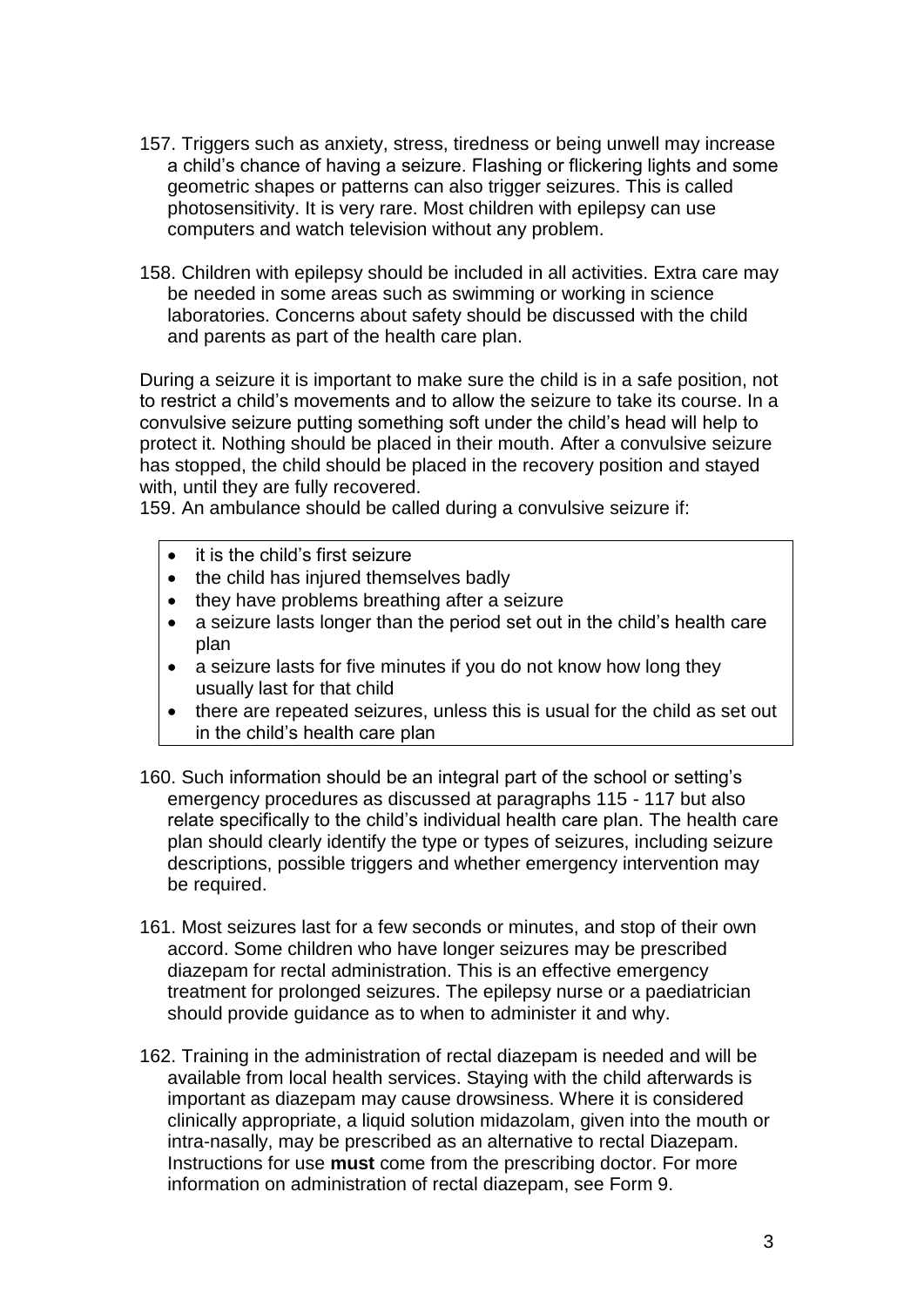163. Children and young people requiring rectal diazepam will vary in age, background and ethnicity, and will have differing levels of need, ability and communication skills. If arrangements can be made for two adults, at least one of the same gender as the child, to be present for such treatment, this minimises the potential for accusations of abuse. Two adults can also often ease practical administration of treatment. Staff should protect the dignity of the child as far as possible, even in emergencies. The criteria under the national standards for under 8s day care requires the registered person to ensure the privacy of children when intimate care is being provided.

#### **DIABETES**

#### **What is Diabetes?**

- 164. Diabetes is a condition where the level of glucose in the blood rises. This is either due to the lack of insulin (Type 1 diabetes) or because there is insufficient insulin for the child's needs or the insulin is not working properly (Type 2 diabetes).
- 165. About one in 550 school-age children have diabetes. The majority of children have Type 1 diabetes. They normally need to have daily insulin injections, to monitor their blood glucose level and to eat regularly according to their personal dietary plan. Children with Type 2 diabetes are usually treated by diet and exercise alone.
- 166. Each child may experience different symptoms and this should be discussed when drawing up the health care plan. Greater than usual need to go to the toilet or to drink, tiredness and weight loss may indicate poor diabetic control, and staff will naturally wish to draw any such signs to the parents' attention.

#### **Medicine and Control**

- 167. The diabetes of the majority of children is controlled by injections of insulin each day. Most younger children will be on a twice a day insulin regime of a longer acting insulin and it is unlikely that these will need to be given during school hours, although for those who do it may be necessary for an adult to administer the injection. Older children may be on multiple injections and others may be controlled on an insulin pump. Most children can manage their own injections, but if doses are required at school supervision may be required, and also a suitable, private place to carry it out.
- 168. Increasingly, older children are taught to count their carbohydrate intake and adjust their insulin accordingly. This means that they have a daily dose of long-acting insulin at home, usually at bedtime; and then insulin with breakfast, lunch and the evening meal, and before substantial snacks. The child is taught how much insulin to give with each meal, depending on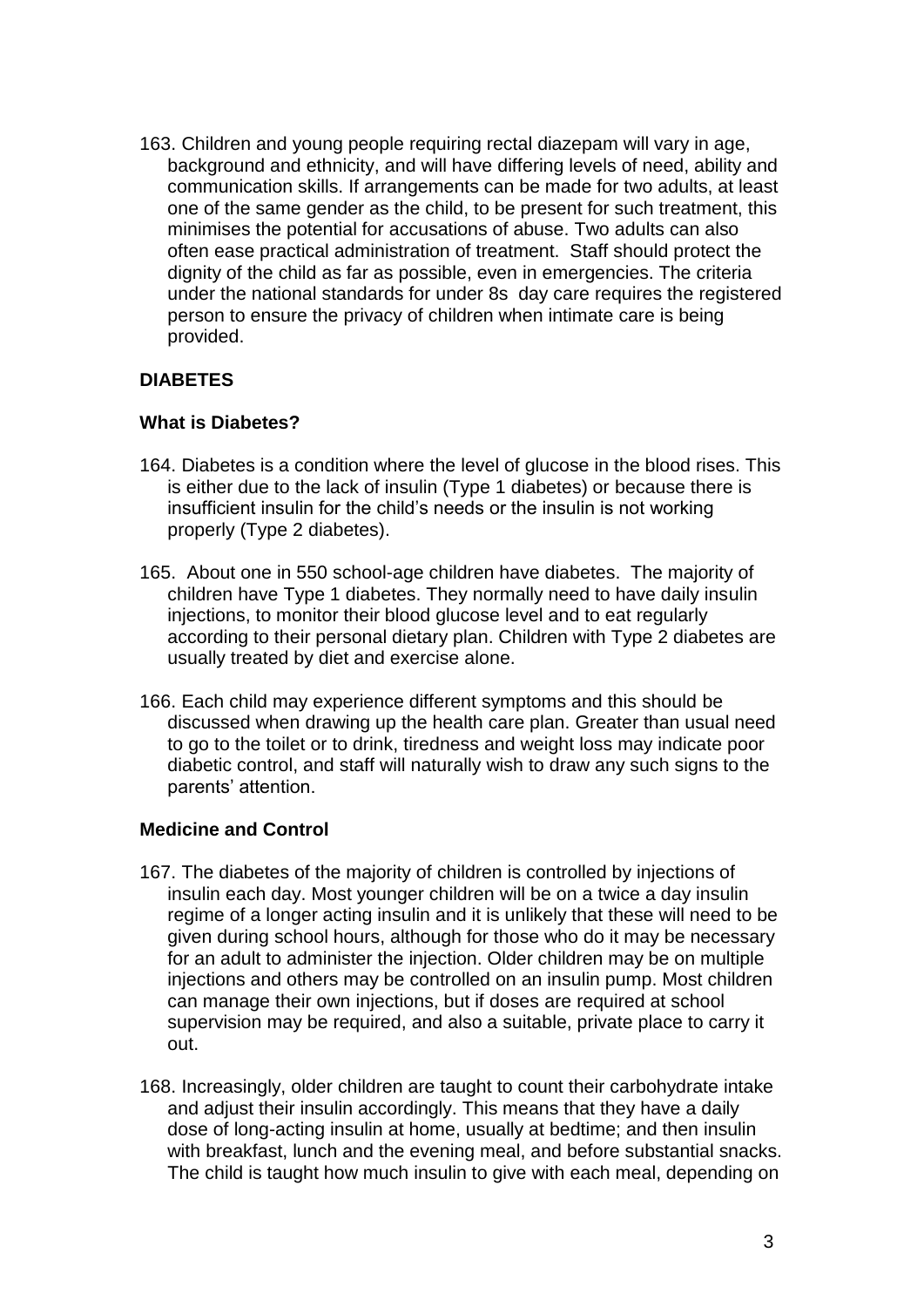the amount of carbohydrate eaten. They may or may not need to test blood sugar prior to the meal and to decide how much insulin to give. Diabetic specialists would only implement this type of regime when they were confident that the child was competent. The child is then responsible for the injections and the regime would be set out in the individual health care plan.

- 169. Children with diabetes need to ensure that their blood glucose levels remain stable and may check their levels by taking a small sample of blood and using a small monitor at regular intervals. They may need to do this during the school lunch break, before PE or more regularly if their insulin needs adjusting. Most older children will be able to do this themselves and will simply need a suitable place to do so. However younger children may need adult supervision to carry out the test and/or interpret test results.
- 170. When staff agree to administer blood glucose tests or insulin injections, they should be trained by an appropriate health professional.
- 171. Children with diabetes need to be allowed to eat regularly during the day. This may include eating snacks during class-time or prior to exercise. Schools may need to make special arrangements for pupils with diabetes if the school has staggered lunchtimes. If a meal or snack is missed, or after strenuous activity, the child may experience a hypoglycaemic episode (a hypo) during which blood glucose level fall too low. Staff in charge of physical education or other physical activity sessions should be aware of the need for children with diabetes to have glucose tablets or a sugary drink to hand.
- 172. Staff should be aware that the following symptoms, either individually or combined, may be indicators of low blood sugar - a **hypoglycaemic reaction** (hypo) in a child with diabetes:
	- hunger
	- sweating
	- drowsiness
	- pallor
	- glazed eyes
	- shaking or trembling
	- lack of concentration
	- irritability
	- headache
	- mood changes, especially angry or aggressive behaviour

173. Each child may experience different symptoms and this should be discussed when drawing up a health care plan.

174. If a child has a hypo, it is very important that the child is not left alone and that a fast acting sugar, such as glucose tablets, a glucose rich gel, or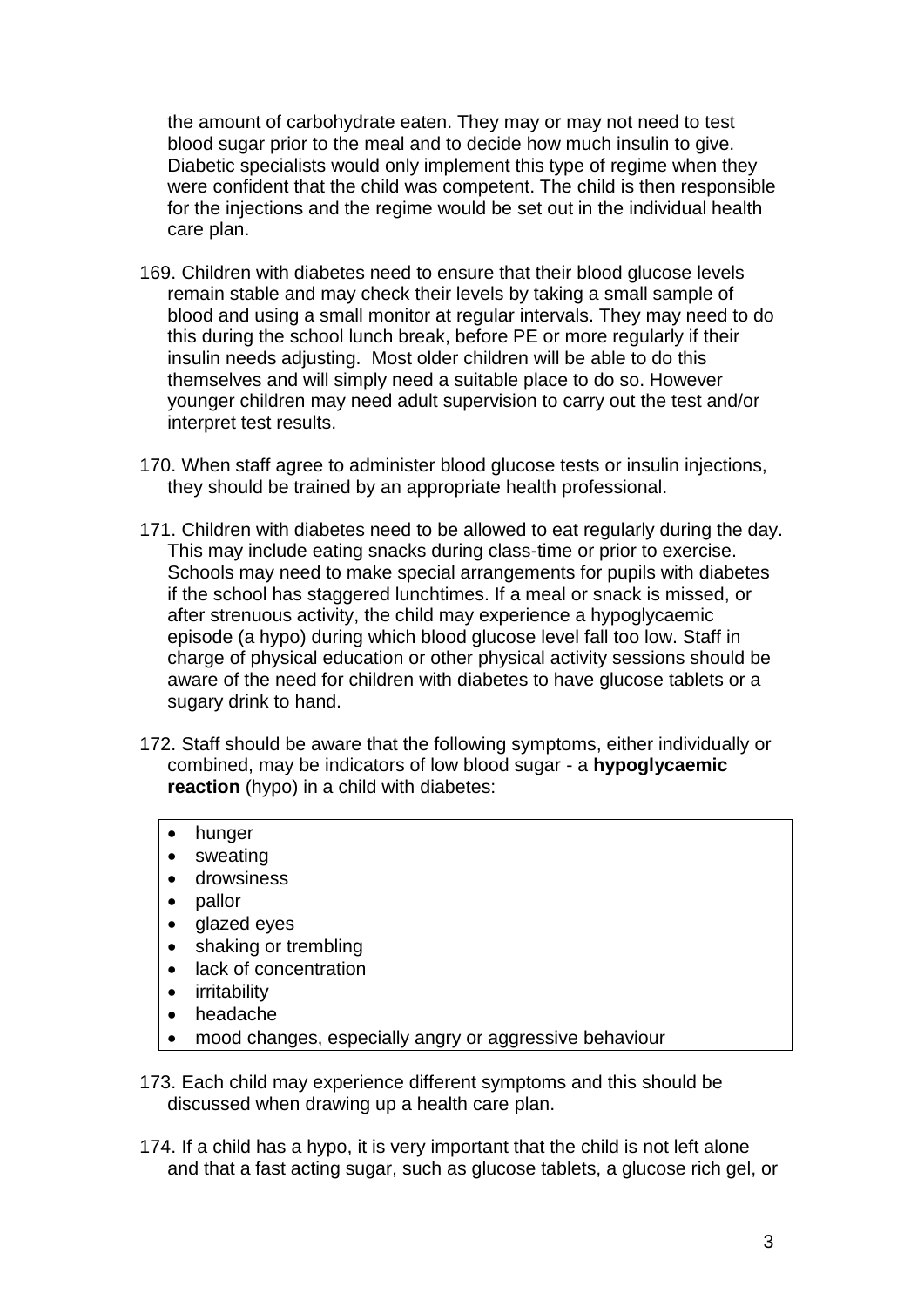a sugary drink is brought to the child and given immediately. Slower acting starchy food, such as a sandwich or two biscuits and a glass of milk, should be given once the child has recovered, some 10-15 minutes later.

175. An ambulance should be called if:

- the child's recovery takes longer than 10-15 minutes
- the child becomes unconscious
- 176. Some children may experience **hyperglycaemia** (high glucose level) and have a greater than usual need to go to the toilet or to drink. Tiredness and weight loss may indicate poor diabetic control, and staff will naturally wish to draw any such signs to the parents' attention. If the child is unwell, vomiting or has diarrhoea this can lead to dehydration. If the child is giving off a smell of pear drops or acetone this may be a sign of ketosis and dehydration and the child will need urgent medical attention.
- 177. Such information should be an integral part of the school or setting's emergency procedures as discussed at paragraphs 115 – 117 but also relate specifically to the child's individual health care plan.

#### **ANAPHYLAXIS**

#### **What is anaphylaxis?**

- 178. Anaphylaxis is an acute, severe allergic reaction requiring immediate medical attention. It usually occurs within seconds or minutes of exposure to a certain food or substance, but on rare occasions may happen after a few hours.
- 179. Common triggers include peanuts, tree nuts, sesame, eggs, cow's milk, fish, certain fruits such as kiwifruit, and also penicillin, latex and the venom of stinging insects (such as bees, wasps or hornets).
- 180. The most severe form of allergic reaction is anaphylactic shock, when the blood pressure falls dramatically and the patient loses consciousness. Fortunately this is rare among young children below teenage years. More commonly among children there may be swelling in the throat, which can restrict the air supply, or severe asthma. Any symptoms affecting the breathing are serious.
- 181. Less severe symptoms may include tingling or itching in the mouth, hives anywhere on the body, generalised flushing of the skin or abdominal cramps, nausea and vomiting. Even where mild symptoms are present, the child should be watched carefully. They may be heralding the start of a more serious reaction.

#### **Medicine and Control**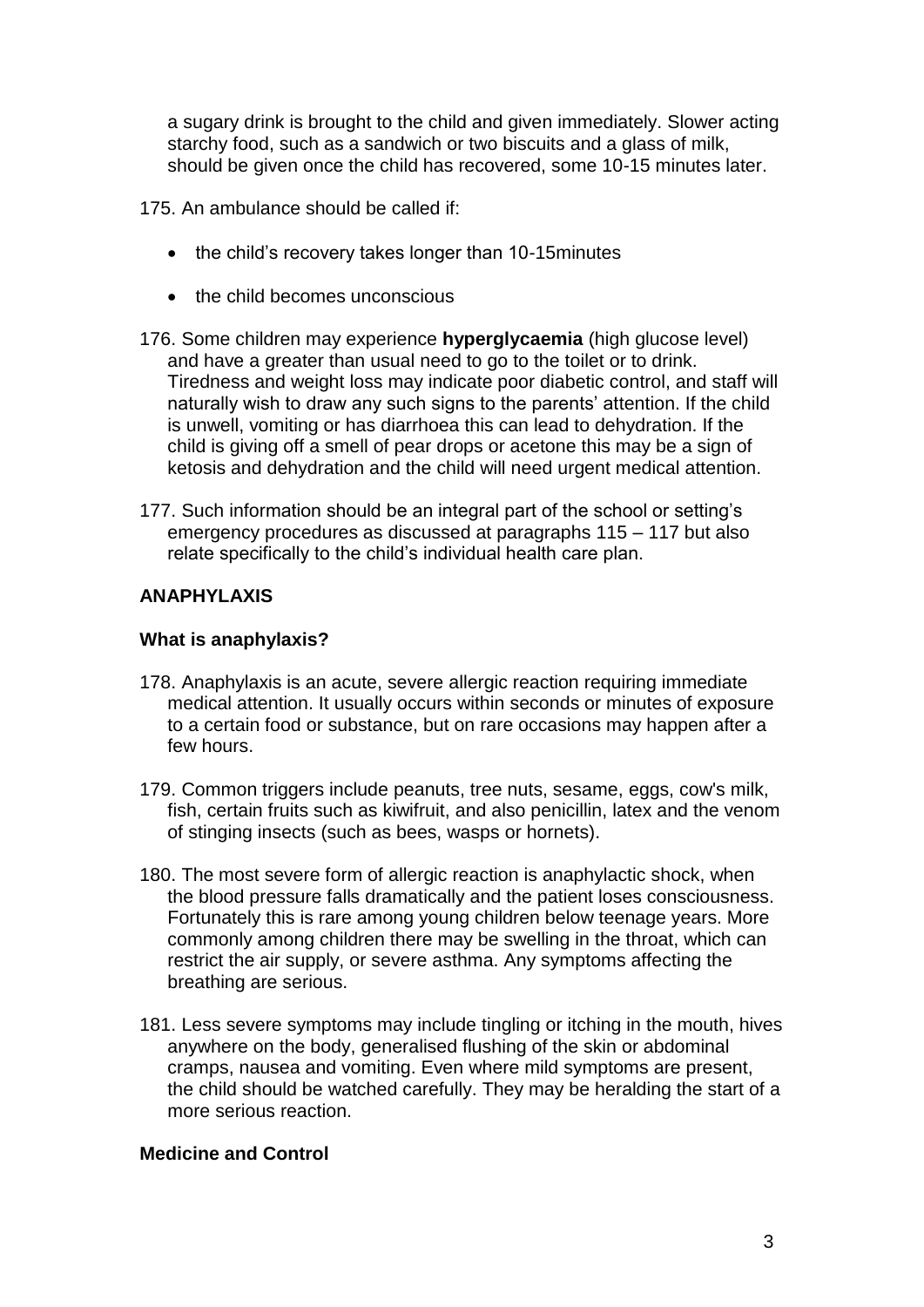- 182. The treatment for a severe allergic reaction is an injection of adrenaline (also known as epinephrine). Pre-loaded injection devices containing one measured dose of adrenaline are available on prescription. The devices are available in two strengths – adult and junior.
- 183. Should a severe allergic reaction occur, the adrenaline injection should be administered into the muscle of the upper outer thigh. **An ambulance should always be called.**
- 184. Staff that volunteer to be trained in the use of these devices can be reassured that they are simple to administer. Adrenaline injectors, given in accordance with the manufacturer's instructions, are a well-understood and safe delivery mechanism. It is not possible to give too large a dose using this device. The needle is not seen until after it has been withdrawn from the child's leg. In cases of doubt it is better to give the injection than to hold back.
- 185. The decision on how many adrenaline devices the school or setting should hold, and where to store them, has to be decided on an individual basis between the head, the child's parents and medical staff involved.
- 186. Where children are considered to be sufficiently responsible to carry their emergency treatment on their person<sup>24</sup>, there should always be a spare set kept safely which is not locked away and is accessible to all staff. In large schools or split sites, it is often quicker for staff to use an injector that is with the child rather than taking time to collect one from a central location.
- 187. Studies have shown that the risks for allergic children are reduced where an individual health care plan is in place. Reactions become rarer and when they occur they are mostly mild. The plan will need to be agreed by the child's parents, the school and the treating doctor.

188. Important issues specific to anaphylaxis to be covered include:

- $\bullet$  anaphylaxis what may trigger it
- what to do in an emergency
- prescribed medicine
- food management
- precautionary measures
- 189. Once staff have agreed to administer medicine to an allergic child in an emergency, a training session will need to be provided by local health services. Staff should have the opportunity to practice with trainer injection devices.

190. Day to day policy measures are needed for food management, awareness of the child's needs in relation to the menu, individual meal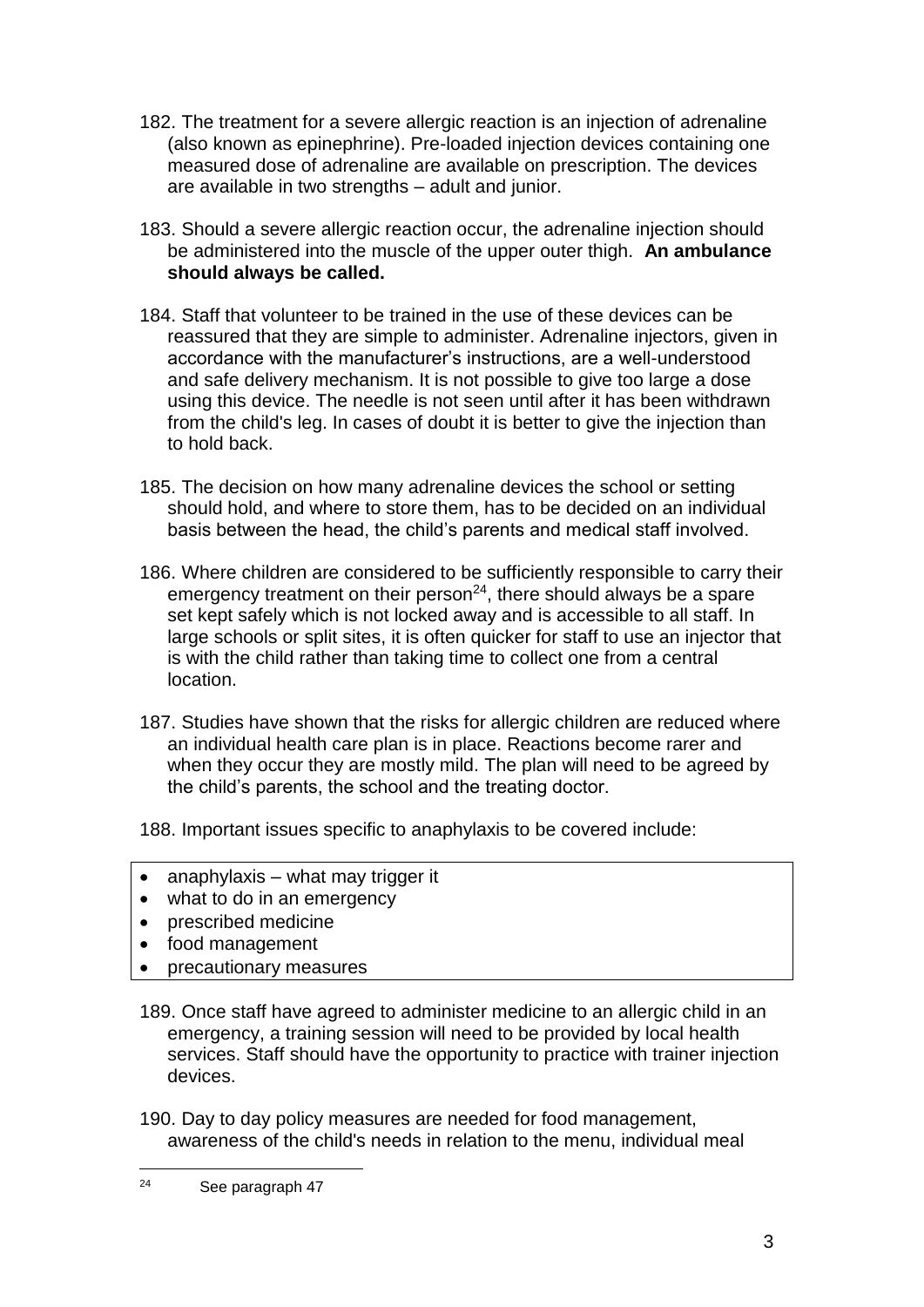requirements and snacks in school. When kitchen staff are employed by a separate organisation, it is important to ensure that the catering supervisor is fully aware of the child's particular requirements. A 'kitchen code of practice' could be put in place.

- 191. Parents often ask for the head to exclude from the premises the food to which their child is allergic. This is not always feasible, although appropriate steps to minimise any risks to allergic children should be taken.
- 192. Children who are at risk of severe allergic reactions are not ill in the usual sense. They are normal children in every respect – except that if they come into contact with a certain food or substance, they may become very unwell. It is important that these children are not stigmatised or made to feel different. It is important, too, to allay parents' fears by reassuring them that prompt and efficient action will be taken in accordance with medical advice and guidance.
- 193. Anaphylaxis is manageable. With sound precautionary measures and support from the staff, school life may continue as normal for all concerned.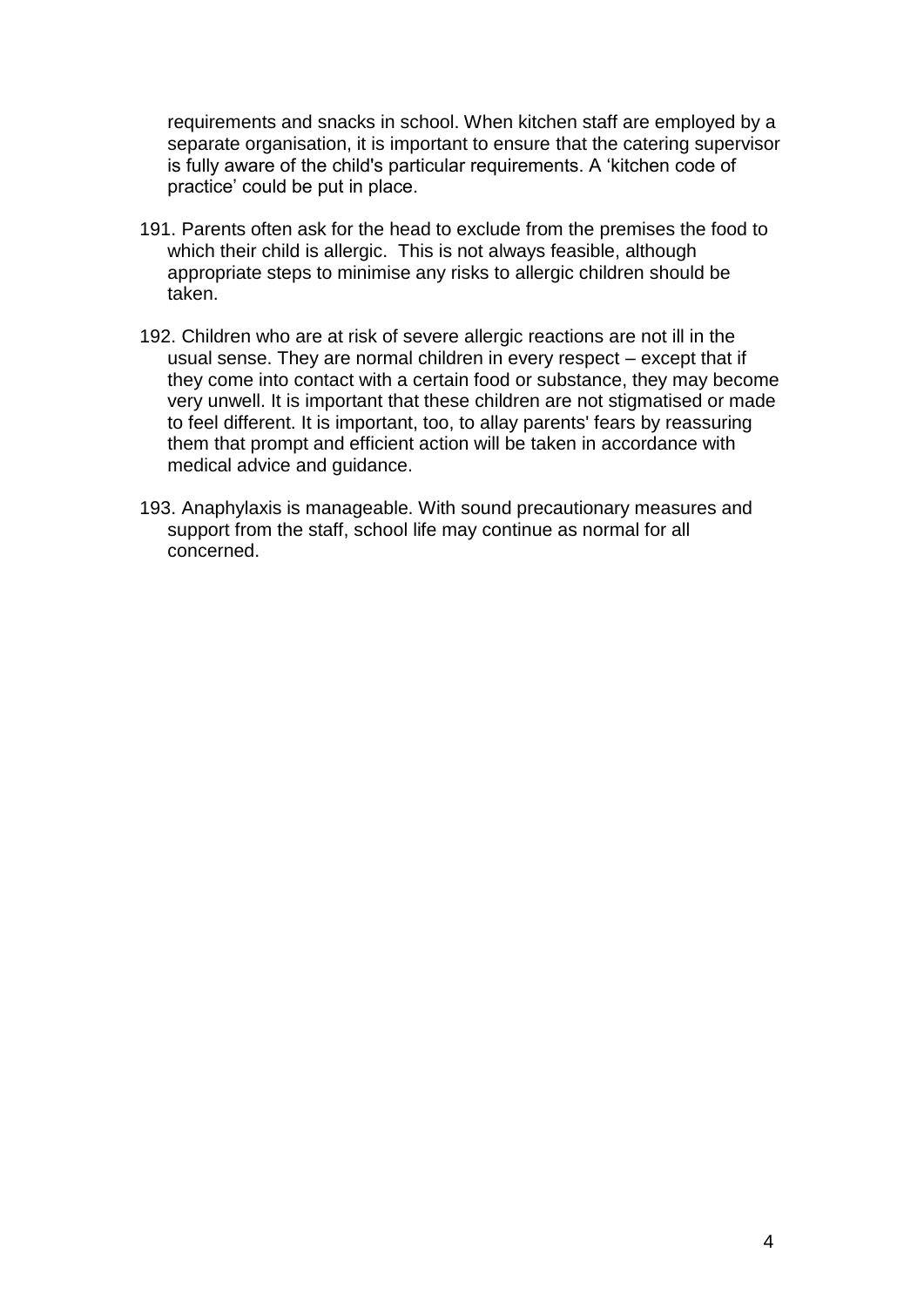#### **ANNEX A: LEGAL FRAMEWORK**

#### **CONTENTS**

#### **Introduction**

#### **General Background**

Staff administering medicine Staff 'duty of care' Admissions

#### **The Law<sup>25</sup>**

SEN and Disability Act 2001 Health and Safety at Work etc Act 1974 The Management of Health and Safety at Work Regulations 1999 Control of Substances Hazardous to Health Regulations 2002 Misuse of Drugs Act 1971 and associated regulations Medicines Act 1968 The Education (School Premises) Regulations 1999 The Education (Independent Schools Standards)(England) Regulations 2003 National Standards for under 8s day care and childminding – Premises Special Education Needs – Education Act 1996 Care Standards Act 2000

 $25\overline{)}$ Acts of the UK Parliament since 1988 can be viewed at Her Majesty's Stationery Office (HMSO) website<http://www.hmso.gov.uk/acts.htm>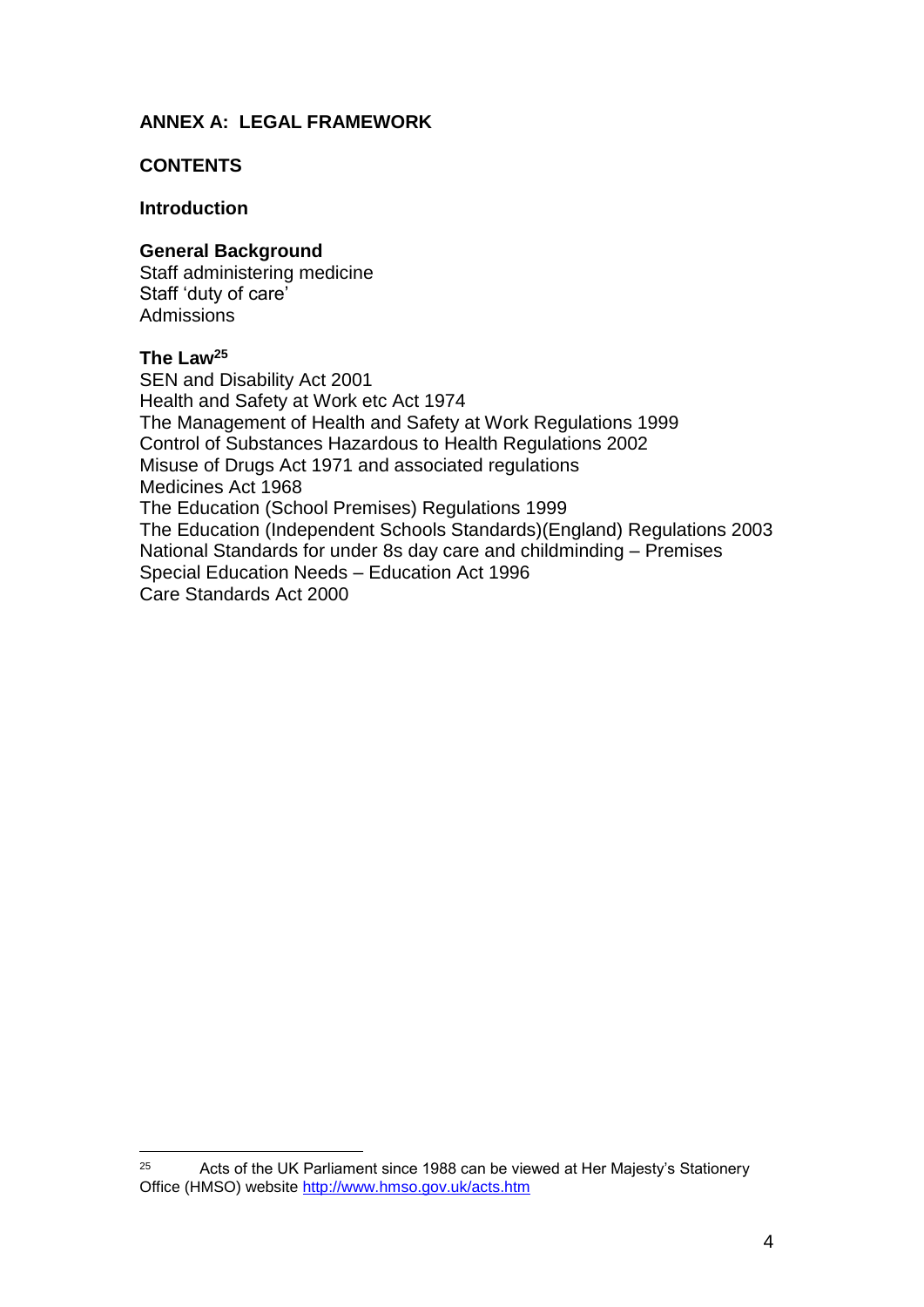#### **INTRODUCTION**

- 1. This part sets out the legal framework for schools and local education authorities in the management of medicines in schools and early years settings.
- 2. It summarises:
	- the main legal provisions that affect schools' responsibilities for managing a pupil's medical needs
	- the main legal provisions that affect early years settings' responsibilities for managing a child's medical needs
- 3. It is to be noted that this annex does not constitute an authoritative legal interpretation of the provisions of any enactments, regulations or common law: that is exclusively a matter for the Courts. It remains for Local Authorities, schools and settings to develop their policies in the light of their statutory responsibilities and their own assessment of local needs and resources.

#### **GENERAL BACKGROUND**

- 4. Local Education Authorities (LEAs), schools and governing bodies are responsible for the health and safety of pupils in their care**.** The legal framework for schools dealing with the health and safety of **all** their pupils derives from health and safety legislation. **The law imposes duties on employers. Primary Care Trusts (PCTs) and NHS Trusts**  also have legal responsibilities for the health of residents in their area.
- **5.** The registered person in early years settings, which can legally be a management group rather than an individual, is responsible for the health and safety of the children in their care. The legal framework for registered early years settings is derived from both health and safety legislation and the national standards for under 8s day care. **The law imposes duties on employers.**

#### **Staff administering medicine**

6. **There is no legal or contractual duty on staff to administer medicine or supervise a child taking it**. The only exceptions are set out in the paragraph below. Support staff may have specific duties to provide medical assistance as part of their contract. Of course, swift action needs to be taken by any member of staff to assist any child in an emergency. Employers should ensure that their insurance policies provide appropriate cover.

#### **Staff 'duty of care'**

7. Anyone caring for children including teachers, other school staff and day care staff in charge of children have a common law duty of care to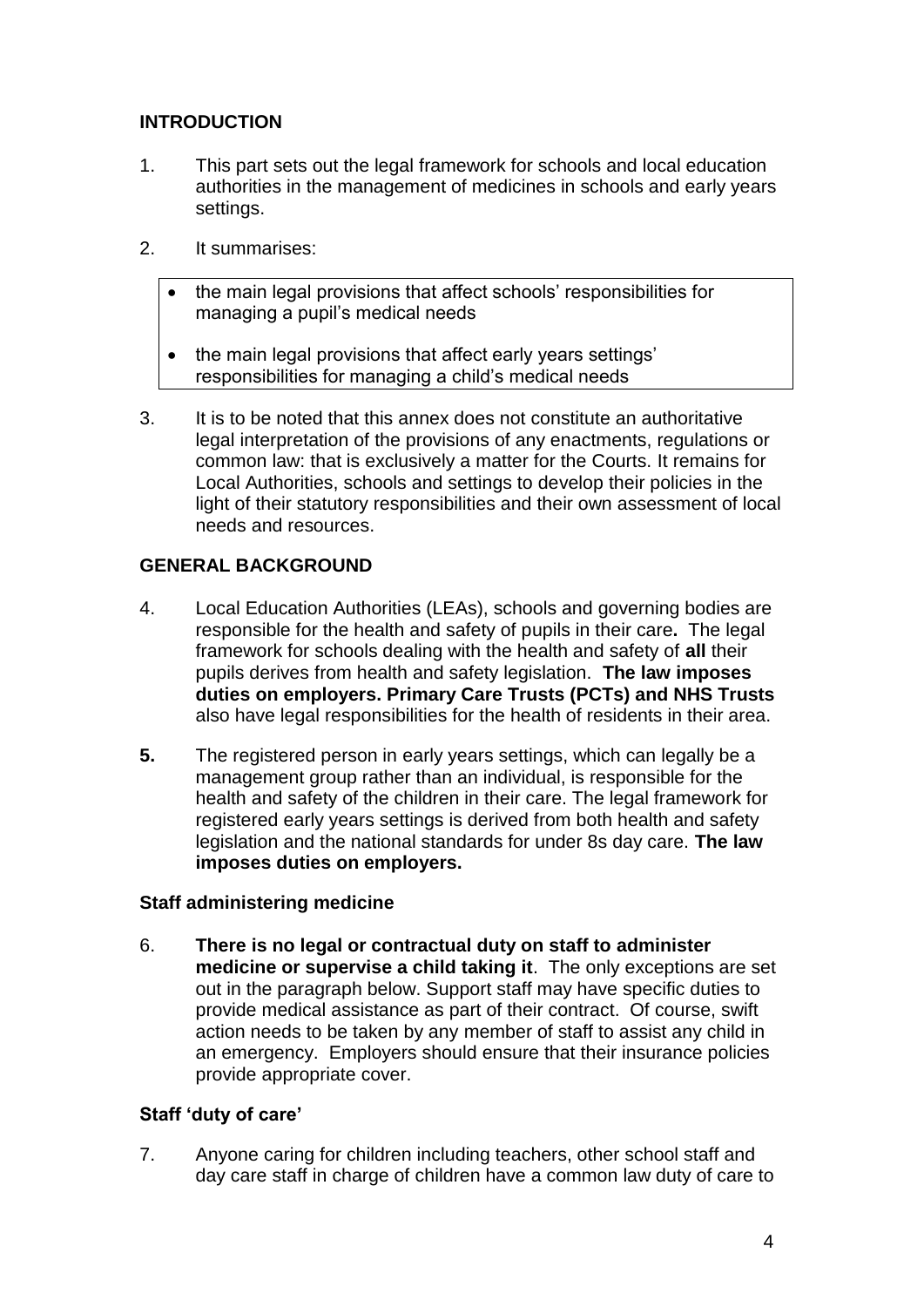act like any reasonably prudent parent. Staff need to make sure that children are healthy and safe. In exceptional circumstances the duty of care could extend to administering medicine and/or taking action in an emergency. This duty also extends to staff leading activities taking place off site, such as visits, outings or field trips.

#### **Admissions<sup>26</sup>**

8. Children with medical needs have the same rights of admission to school as other children, and cannot generally be excluded from school for medical reasons. Where a pupil's presence on the school site represents a serious risk to the health or safety of other pupils or school staff a head teacher may send the pupil home that day after consultation with the parents. This is not an exclusion and may only be done for medical reasons<sup>27</sup>.

#### **THE LAW**

9. Legislation, notably the Education Act 1996, the Disability Discrimination Act 1995, the Care Standards Act 2000 and the Medicines Act 1968 are also relevant to schools and settings in dealing with children's medical needs. The following paragraphs outline the provisions of these Acts that are relevant to the health and safety of children attending early years settings and schools.

#### **SEN and Disability Act (SENDA) 2001**

- 10. The SEN and Disability Act (SENDA) 2001 amended Part IV of the **Education Act 1996** making changes to the existing legislation, in particular strengthening the right of children with SEN to be educated in mainstream (as opposed to special) schools.
- 11. Schools and early years settings are both required to take "reasonable steps" to meet the needs of disabled children.

#### *LEAs and Schools*

- 12. **SENDA** also amended Part 4 of the **Disability Discrimination Act (DDA) 1995** bringing access to education within the remit of the DDA, making it unlawful for schools and LEAs to discriminate against disabled pupils for a reason relating to their disability, without justification. This might include some children with medical needs.
- 13. Part 4 duties apply to all schools; private or state maintained, mainstream or special and those early years settings constituted as schools.
- 14. Some medical conditions may be classed as a disability. The

<sup>26</sup> *School Admissions Code of Practice* (DfES/0031/2003)

<sup>27</sup> *Improving Attendance and Behaviour: Guidance on Exclusion from Schools and Pupil Referral Units* (DfES/0354/2004)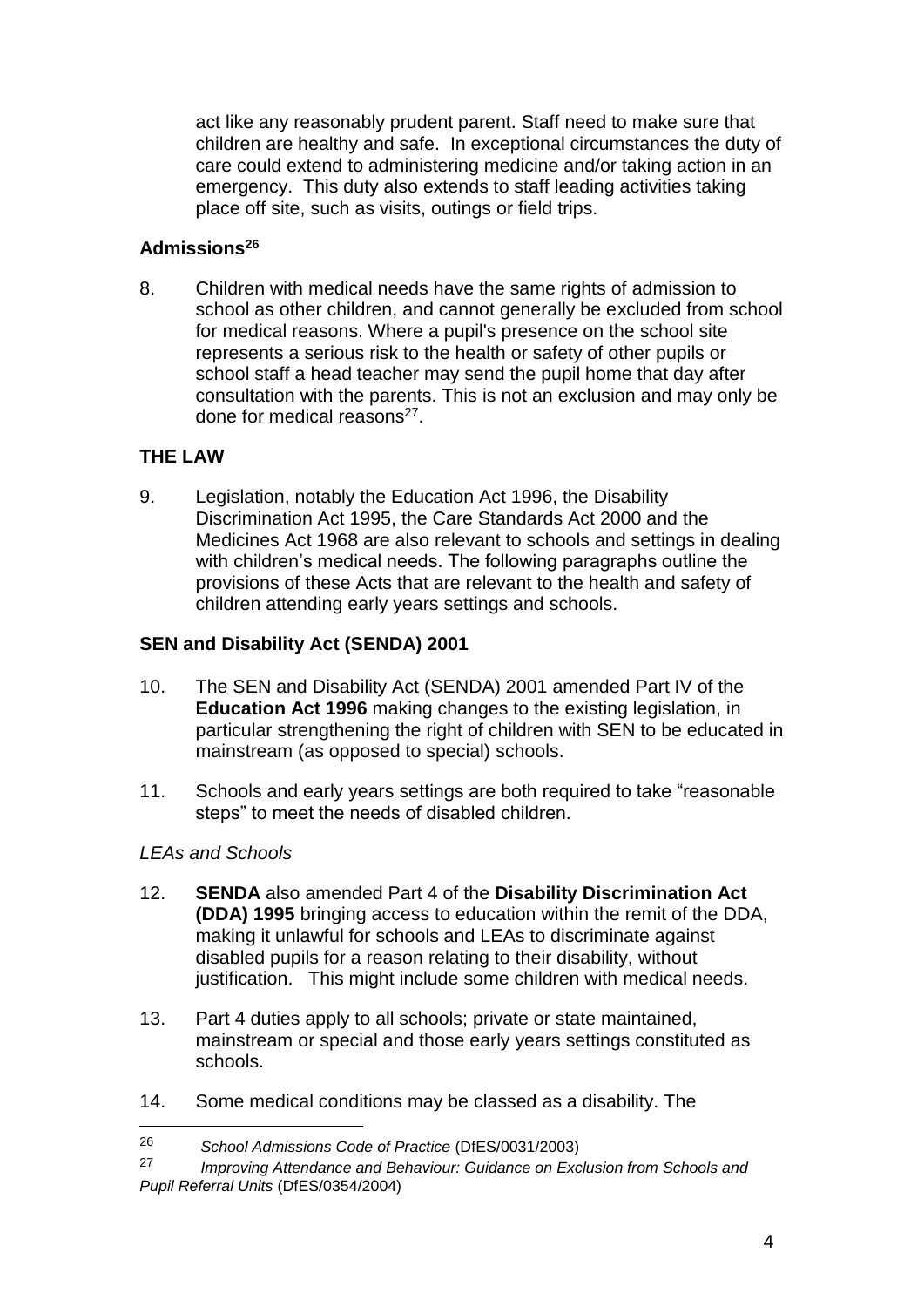responsible body of a school will need to consider what arrangements can reasonably be made to help support a pupil (or prospective pupil) who has a disability. The Disability Rights Commission has produced a Code of Practice for Schools<sup>28</sup>. Advice and training from local health professionals will help schools when looking at what arrangements they can reasonably make to support a pupil with a disability.

- 15. Since September 2002 schools and LEAs have been under a duty
	- a. not to treat less favourably disabled pupils or students, without justification, than pupils and students who are not disabled
	- b. to make reasonable adjustments to ensure that disabled pupils and students are not put at a substantial disadvantage in comparison to those who are not disabled.
- 16. Schools are not, however, required to provide auxiliary aids or services or to make changes to physical features. Instead, schools and LEAs are under a duty to plan strategically to increase access, over time, to schools. This duty includes planning to increase access to the school premises, to the curriculum and providing written material in alternative formats to ensure accessibility.
- 17. Part 4 duties cover discrimination in admissions, the provision of education and associated services and exclusions.
- 18. The reasonable adjustments duty in Part 4 includes provision of :
	- auxiliary aids and services
	- making physical alterations to buildings (from October 2004)

#### *Early years settings*

- 19. Early years settings, not constituted as schools, **must** comply with Part 3 of the DDA; this includes day nurseries, family centres, pre-schools, playgroups and childminders (including those in a childminding network). The duties cover the refusal to provide a service, offering a lower standard of service or offering a service on worse terms to a disabled child.
- 20. Under Parts 3 and 4 of the DDA all settings are required not to treat a disabled child "less favourably" than any other child for a reason relating to their disability. There may sometimes be justification for less favourable treatment, but it may not be possible to justify if there is a reasonable adjustment that might have been made but was not.

#### **Health and Safety at Work etc Act 1974**

<sup>28</sup> <sup>28</sup> *Code of Practice for Schools – DDA 1995: Part 4* (Disability Rights Commission, 2002)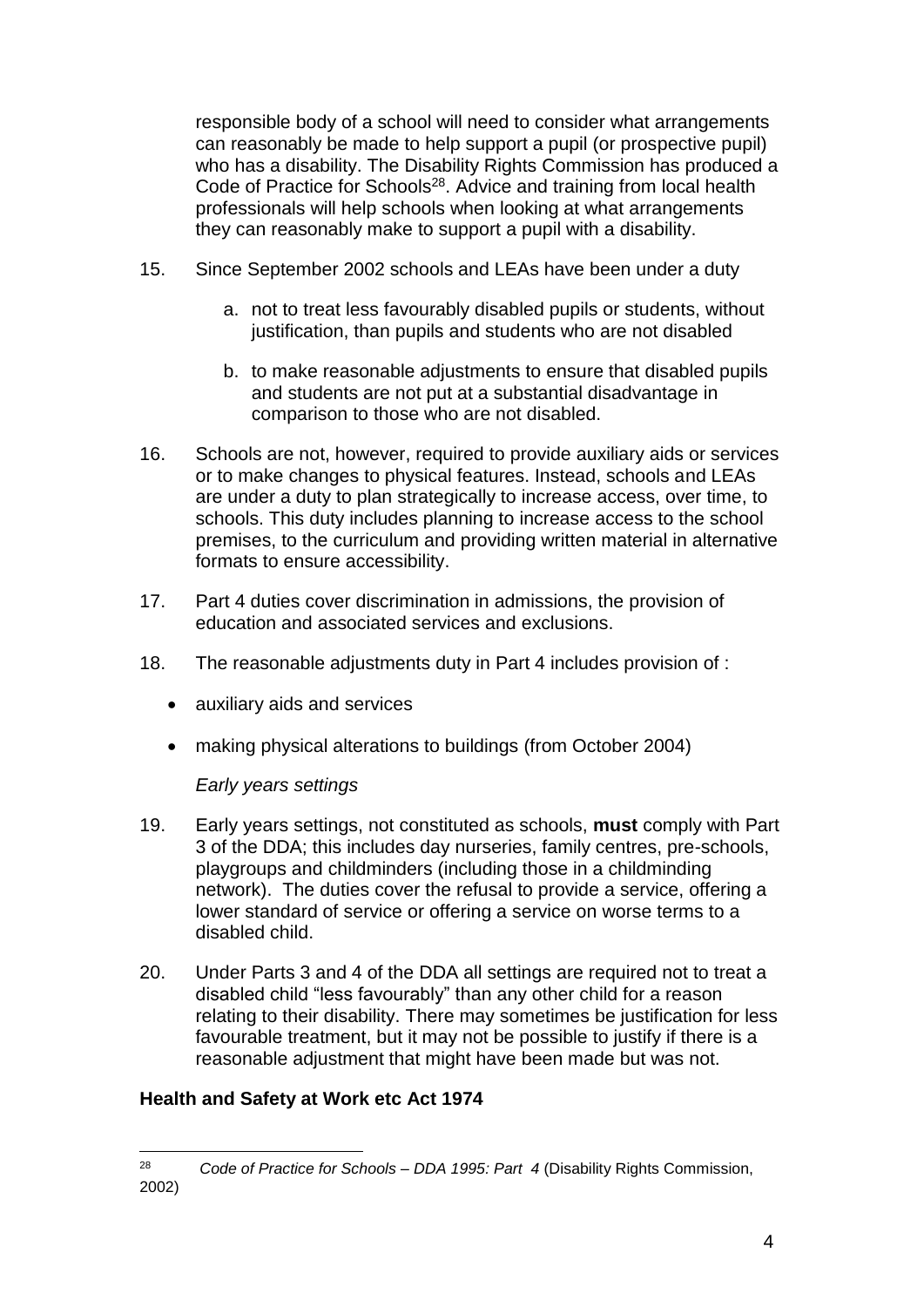- 21. The Health and Safety at Work etc Act (HSWA) 1974 places duties on employers for the health and safety of their employees and anyone else on the premises. This covers the head teacher and teachers, nonteaching staff, children and visitors.<sup>29</sup>
- 22. Who the employer is depends on the type of school:
	- For community schools, community special schools, voluntary controlled schools, maintained nursery schools and pupil referral units the employer is the LEA
	- for foundation schools, foundation special schools and voluntary-aided schools the employer is the governing body
	- for academies and city technology colleges the employer is the governing body
	- for non-maintained special schools the employer is the trustees
	- for other independent schools the employer is usually the governing body, proprietor or trustees
- 23. The employer for registered day care will depend on the way it has been set up. Settings may be run by private individuals, charities, voluntary committees, Local Authorities, school governors, the proprietor or the trustees in some independent schools, and companies that provide day care as an additional service to customers (e.g. crèches in shops or sports clubs).
- 24. The employer of staff at a school or setting **must** do all that is reasonably practicable to ensure the health, safety and welfare of employees. The employer must also make sure that others, such as pupils and visitors, are not put at risk. The main actions employers must take under the Health and Safety at Work etc Act are to:
	- prepare a written Health and Safety policy
	- make sure that staff are aware of the policy and their responsibilities within that policy
	- make arrangements to implement the policy

- make sure that appropriate safety measures are in place
- make sure that staff are properly trained and receive guidance on their responsibilities as employees
- 25. Most schools and settings will at some time have children on roll with medical needs. The responsibility of the employer is to make sure that

<sup>29</sup> *Health and Safety: Responsibilities and Powers* (DfES/0803/ 2001)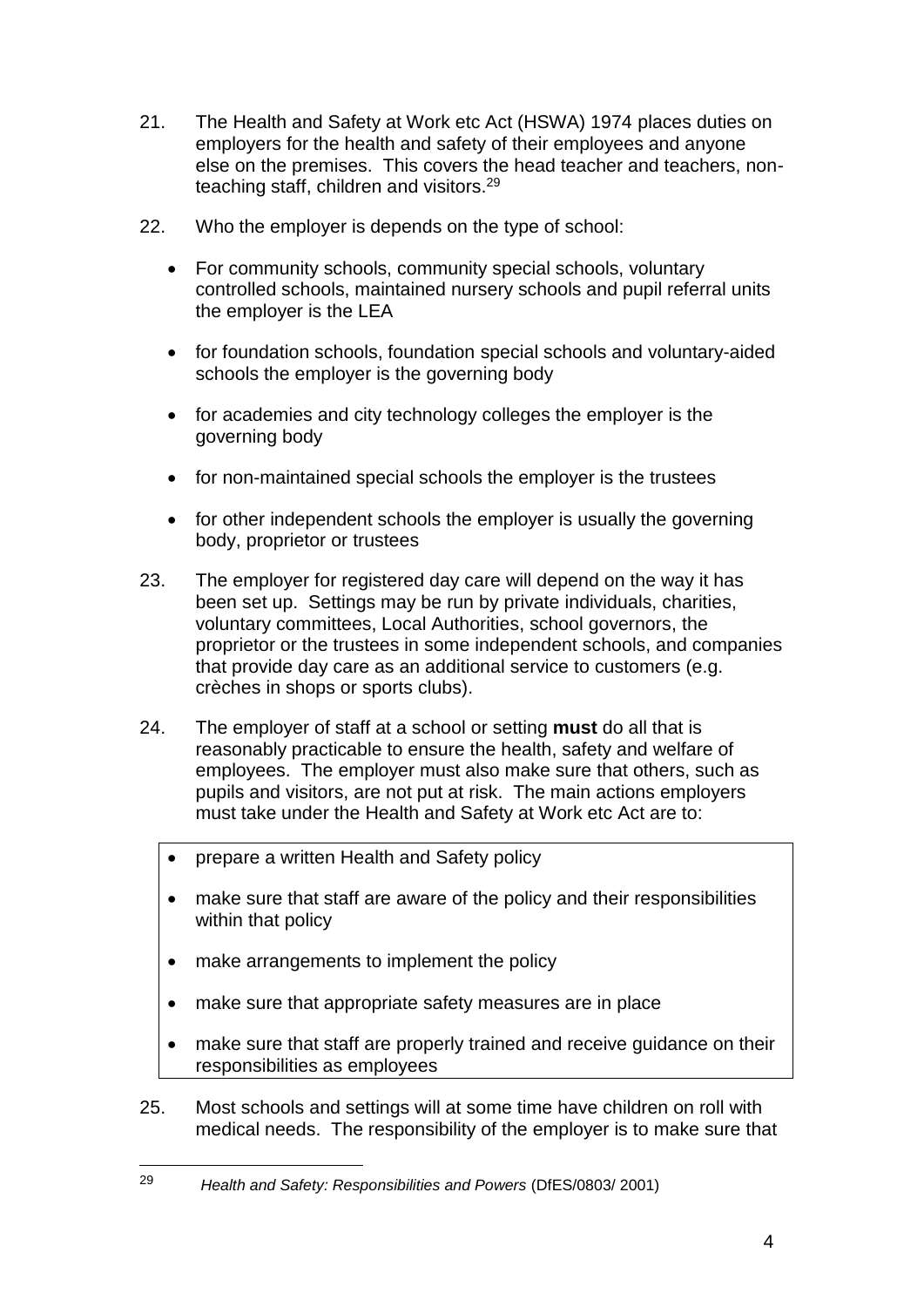safety measures cover the needs of **all** children at the school or setting. This may mean making special arrangements for particular children.

#### **Management of Health and Safety at Work Regulations 1999**

- 26. The Management of Health and Safety at Work Regulations 1999, made under the HSWA, require employers of staff at a school or early years setting to:
	- make an assessment of the risks of activities
	- introduce measures to control these risks
	- tell their employees about these measures
- 27. The national standards for day care settings make it clear that the registered person **must** comply with all relevant health and safety legislation. Registered persons in early years settings are also required under the national standards to take positive steps to promote safety. Supporting criteria under the safety standard includes undertaking risk assessments.
- 28. HWSA and the Management of Health and Safety at Work Regulations 1999 also apply to employees. Employees **must**:
	- take reasonable care of their own and others' health and safety
	- co-operate with their employers
	- carry out activities in accordance with training and instructions
	- inform the employer of any serious risk
- 29. In some cases children with medical needs may be more at risk than other children Staff may need to take additional steps to safeguard the health and safety of such children. In a few cases individual procedures may be needed. The employer is responsible for making sure that all relevant staff know about and are, if necessary, trained to provide any additional support these children require.

#### **Control of Substances Hazardous to Health Regulations 2002**

30. The Control of Substances Hazardous to Health Regulations 2002 (COSHH) require employers to control exposures to hazardous substances to protect both employees and others. Some medicines may be harmful to anyone for whom they are not prescribed. Where a school or setting agrees to administer this type of medicine the employer **must** ensure that the risks to the health of staff and others are properly controlled.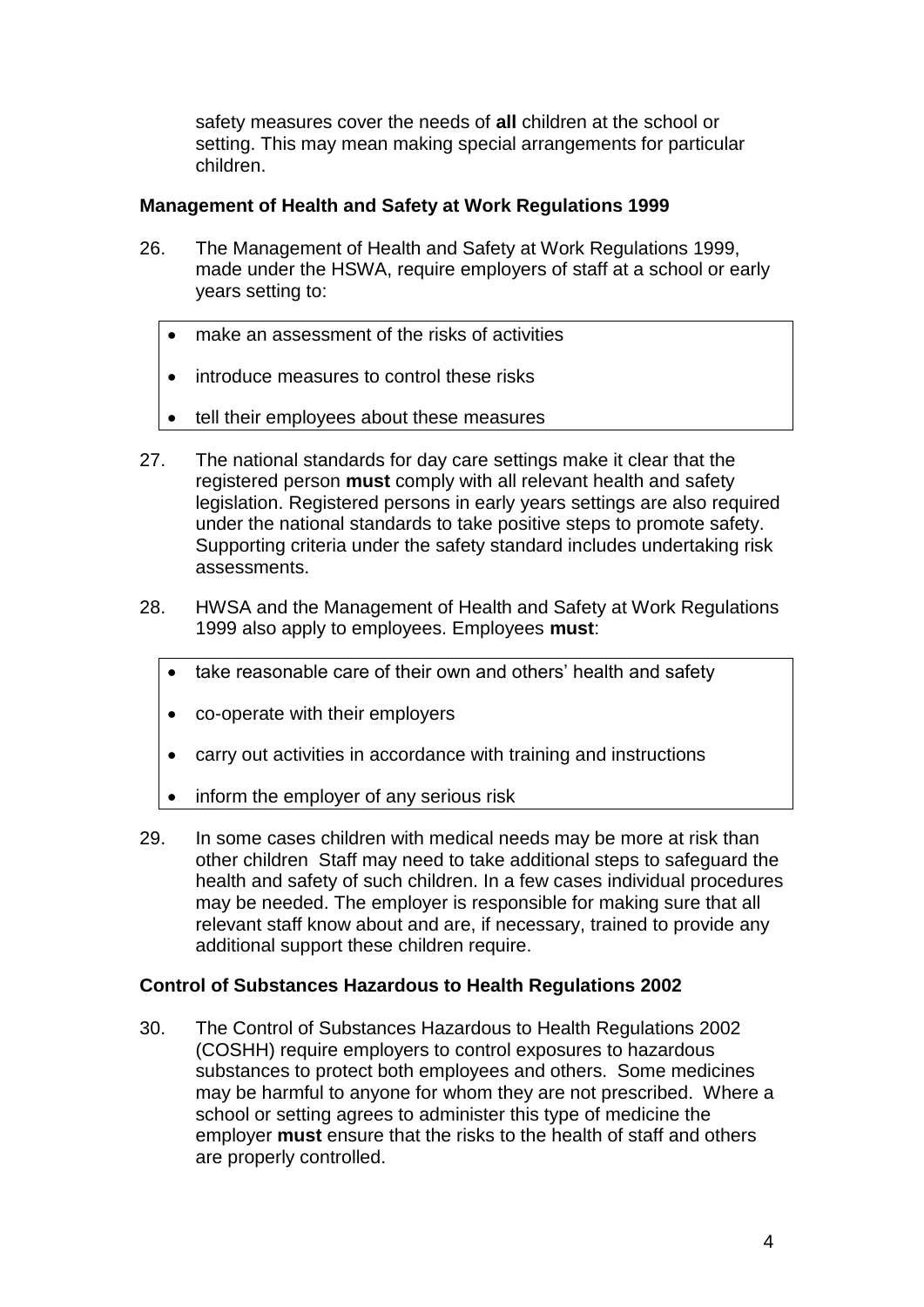#### **Misuse of Drugs Act 1971 and associated regulations**

31. The supply, administration, possession and storage of certain drugs are controlled by the Misuse of Drugs Act 1971and associated regulations. This is of relevance to schools and settings because they may have a child that has been prescribed a controlled drug. The Misuse of Drugs Regulations 2001 allow "any person" to administer the drugs listed in the Regulations.

#### **Medicines Act 1968**

- 32. The Medicines Act 1968 specifies the way that medicines are prescribed, supplied and administered within the UK and places restrictions on dealings with medicinal products, including their administration. Anyone may administer a prescribed medicine, with consent, to a third party, so long as it is in accordance with the prescriber's instructions. This indicates that a medicine may only be administered to the person for whom it has been prescribed, labelled and supplied; and that no-one other than the prescriber may vary the dose and directions for administration.
- 33. The administration of prescription-only medicine by injection may be done by any person but must be in accordance with directions made available by a doctor, dentist, nurse prescriber or pharmacist prescriber in respect of a named patient.

#### **The Education (School Premises) Regulations 1999 <sup>30</sup>**

- 34. The Education (School Premises) Regulations 1999 require every school to have a room appropriate and readily available for use for medical or dental examination and treatment and for the caring of sick or injured pupils. It **must** contain a washbasin and be reasonably near a water closet. It **must not** be teaching accommodation. If this room is used for other purposes as well as for medical accommodation, the body responsible **must** consider whether dual use is satisfactory or has unreasonable implications for its main purpose.
- 35. The responsibility for providing these facilities in all maintained schools rests with the Local Authority.

#### **The Education (Independent Schools Standards) (England) Regulations 2003**

36. The Education (Independent Schools Standards) (England) Regulations 2003 require that independent schools have and implement a satisfactory policy on First Aid and have appropriate facilities for pupils in accordance with the Education (School Premises) Regulations 1999. The 1999 Regulations specify the accommodation provisions that apply to boarding schools only, these state that a

<sup>1</sup> <sup>30</sup> *Standards for School Premises* (DFEE/0029/2000)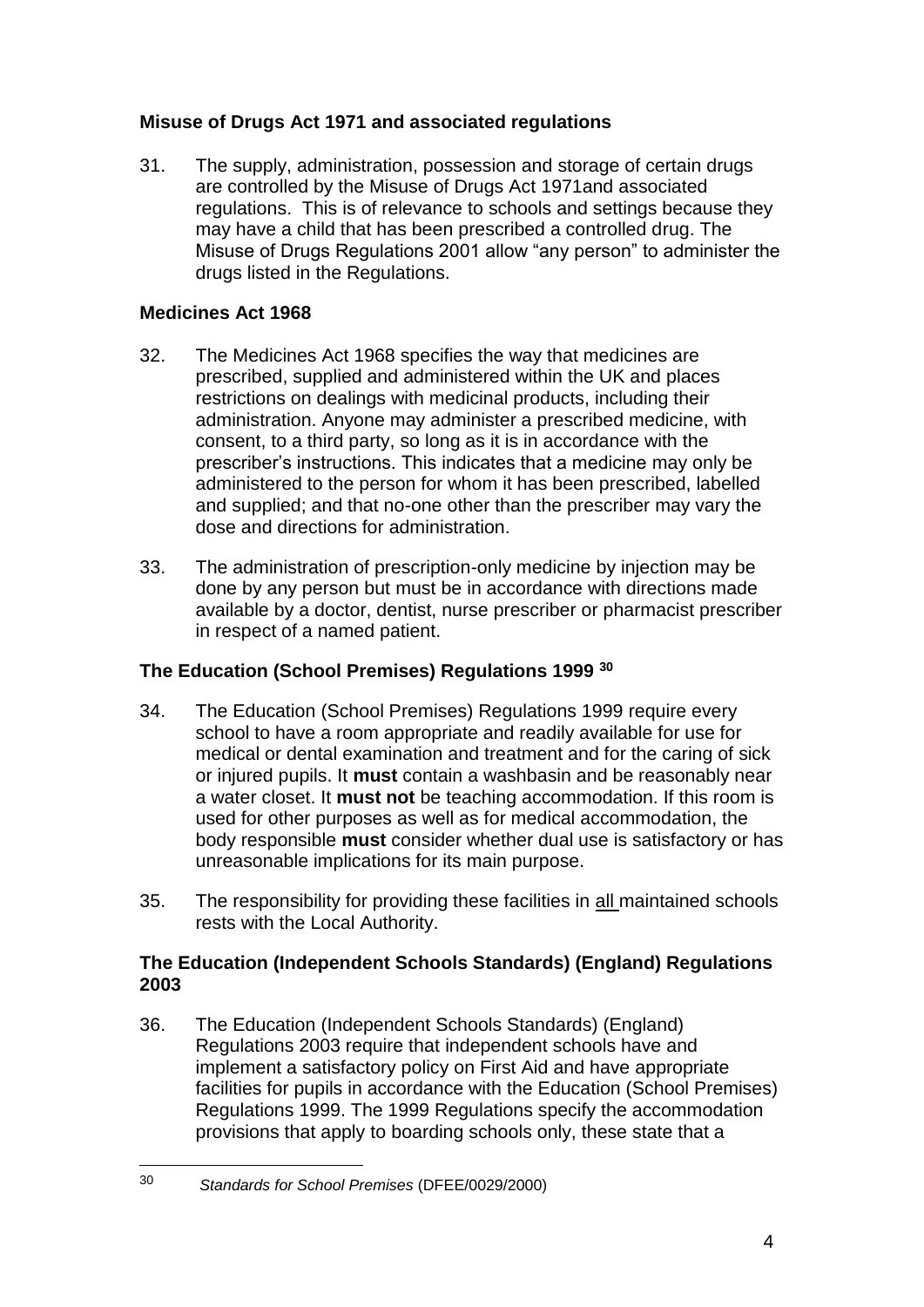boarding school must have one or more sick rooms.

#### **National Standards for under 8s day care and childminding – Premises**

- 37. The national standards do not require day care settings to have a separate first aid room but they do cover the promotion of good health and taking positive steps to prevent the spread of infection. Such settings should also have one washbasin for every ten children over two years of age.
- 38. The national standards also require premises to be safe, secure and suitable for their purpose. They must provide adequate space in an appropriate location, be welcoming to children and offer all the necessary facilities for a range of activities that promote their development. Supporting criteria under the standard includes space standards, outdoor play areas, toilets, staff facilities, kitchens and laundry facilities. The standards do not require settings to have a separate first aid room but they do cover the promotion of good health and taking positive steps to prevent the spread of infection.

#### **Special Educational Needs**

- 39. Section 312 of the **Education Act 1996** sets out that a child has special educational needs if he has a learning difficulty that calls for special educational provision to be made for him. Children with medical needs will not necessarily have special educational needs (SEN). For those who do, schools should refer to the DfES SEN guidance <sup>31</sup>.
- 40. Section 322 of the **Education Act 1996** requires that local health services **must** provide help to a LEA for a child with SEN (which may include medical needs), unless the health services consider that the help is not necessary to enable the LEA to carry out its duties or that it would not be reasonable to give such help in the light of the resources available to the local health services to carry out their other statutory duties. This applies whether or not a child attends a special school. Help from local health services could include providing advice and training for staff in procedures to deal with a child's medical needs if that child would otherwise have limited access to education. Local Authorities, schools and early years settings should work together, in close partnership with parents, to ensure proper support for children with medical needs.

<sup>31</sup> *SEN Code of Practice* (DfES/0581/ 2001) paragraphs 7:64 – 7:67.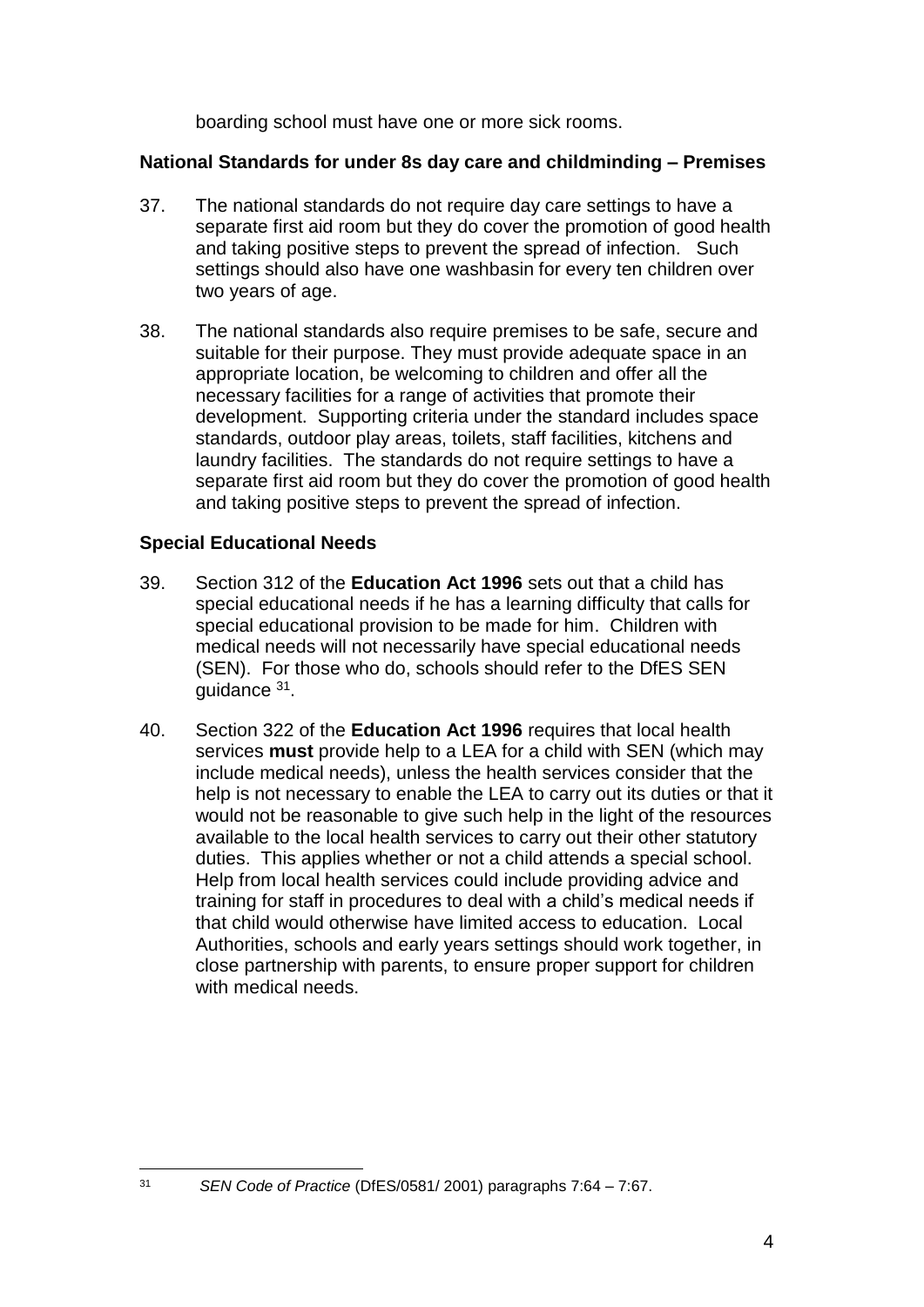#### **Care Standards Act 2000**

#### *Schools*

- 41. Residential special schools are required to register with the Commission for Social Care Inspection (CSCI) and are subject to the requirements set out in the Children's Homes Regulations 2001. In respect of medication, this is set out in Regulation 21 and places a duty on the registered person to make 'suitable arrangements for the recording, handling, safekeeping, safe administration and disposal of … medicines'. The Department of Health has also published National Minimum Standards (NMS) that set out guidance of how the Regulations may be met (Standard 13).
- 42. CSCI also works in conjunction with Ofsted to monitor health and social welfare in boarding schools. There are also NMS for boarding schools although such schools are not subject to these Regulations under the Care Standards Act.

#### *Day care provision*

- 43. The Children Act 1989 was amended by the Care Standards Act 2000 by the introduction of Part XA. In accordance with 79B in Part XA of the Children Act the Office for Standards in Education (Ofsted) registers day care provision (day nurseries, crèches, out of school clubs and pre-school provision) and childminders. As regulator, Ofsted ensures that those who provide day care or childminding services are suitable and that the requirements set out in the national standards for under 8s day care and childminding are met. The registered person in early years settings in the private and voluntary sectors **must** meet the requirements of the national standards for under 8s day care and childminding.
- 44. The national standards for under 8s day care and childminding require that the registered person in an early years setting promotes the good health of children and takes positive steps to prevent the spread of infection and appropriate measures when they are ill (Standard 7).
- 45. The criteria for this standard sets out that the registered person has a clear policy, understood by all staff and discussed with parents, regarding the administration of medicines. If the administration of prescription medicine requires technical/medical knowledge then individual training **must** be provided for staff from a qualified health professional and that training **must** be specific to the individual child concerned.
- 46. There is a requirement in the national standards for under 8s day care and childminding that the registered person must take positive steps to promote safety within the setting and on outings and ensure proper precautions are taken to prevent accidents (Standard 6).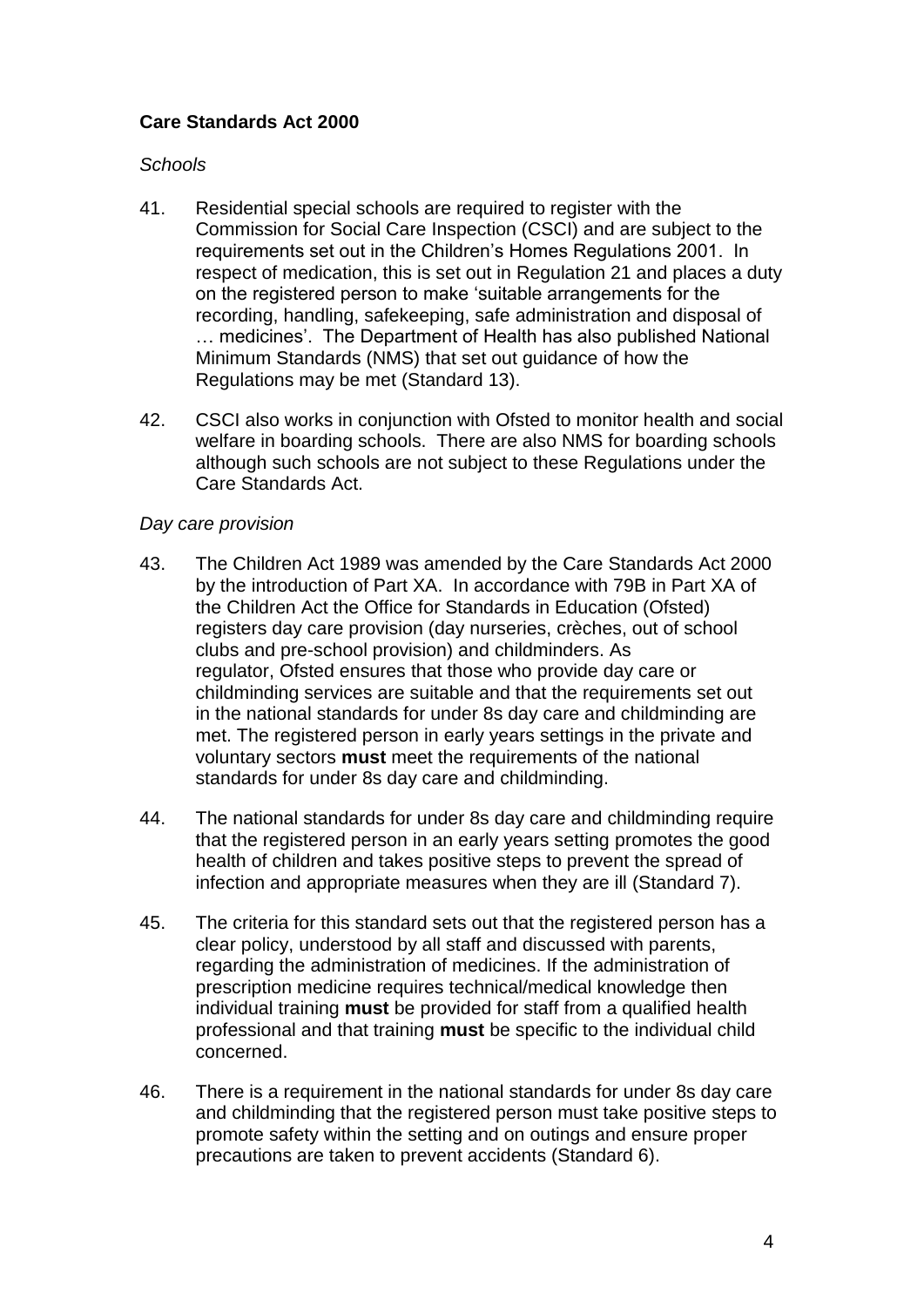- 47. For day care settings, the criteria sets out that the registered person must take reasonable steps to ensure that hazards to children on the premises, both inside and outside, are minimised and is aware of, and complies with, health and safety regulations. Staff must be trained to have an understanding of health and safety requirements for the environment in which they work.
- 48. The national standards do not override the need for providers to comply with other legislation such as that covering health and safety, food hygiene and so on. The registered person would therefore need to be aware of all other legislative requirements as set out in this annex.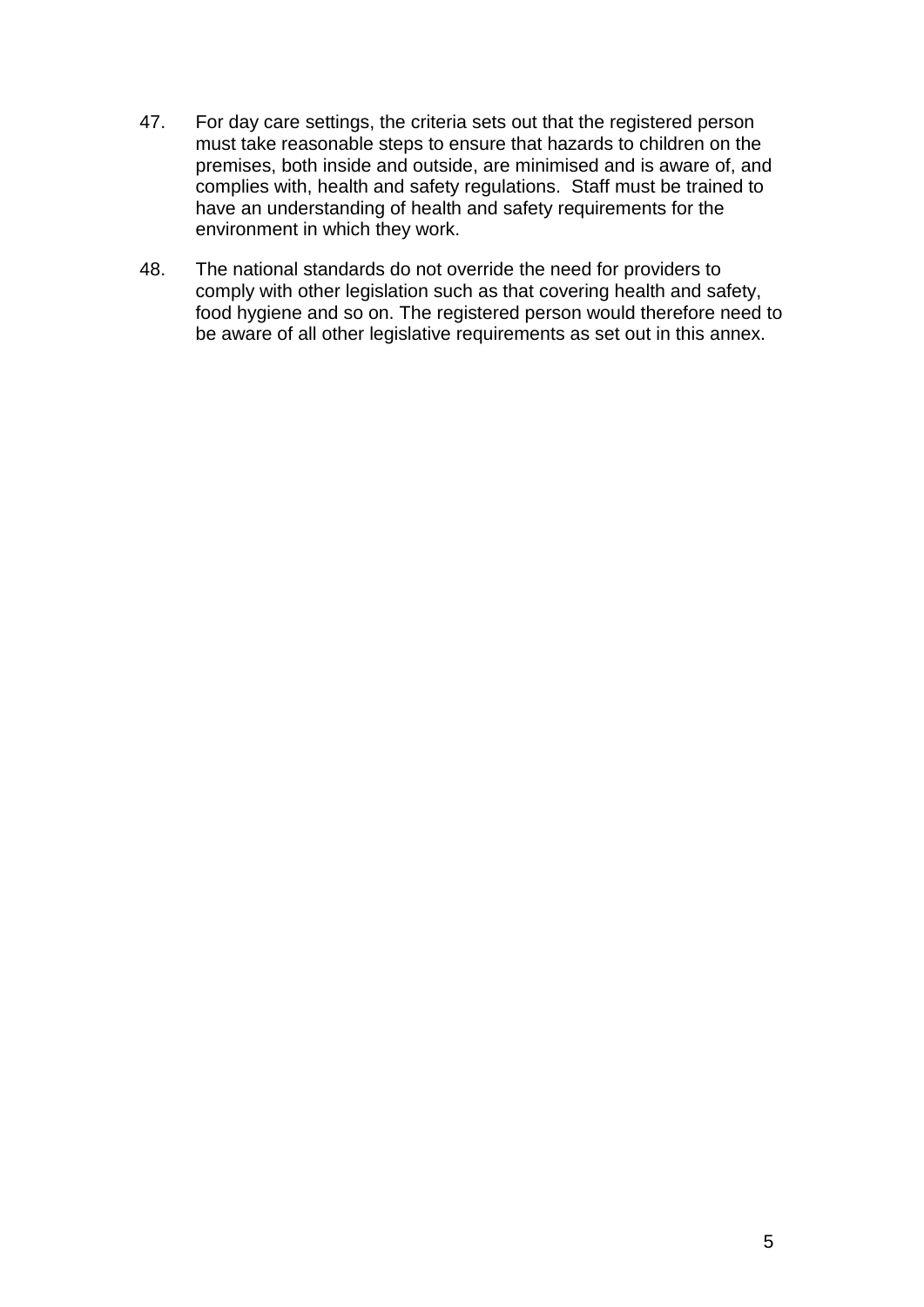#### **ANNEX B: FORMS**

| Form 1               | Emergency planning - request for an ambulance                 |
|----------------------|---------------------------------------------------------------|
| Form 2               | <b>Healthcare Plan</b>                                        |
| Form 3 A             | Parental agreement for school/setting to administer medicines |
| Form 3 B             | Parental agreement for school/setting to administer medicines |
| Form 4<br>medication | Head teacher/Head of setting agreement to administer          |
| Form $5:$            | Record of medicine administered to an individual              |
| Form 6:              | Record of medicines administered to all children              |
| Form 7:              | Request for child to carry his/her own medicine               |
| Form 8:              | Staff training record - administration of medicines           |
| Form 9:              | Authorisation for administration of rectal diazepam           |

All forms set out below are examples that schools and settings may wish to use or adapt according to their particular policies on administering medicines.

Versions of these forms are available from [http://www.teachernet.gov.uk/medical](http://www.teachernet/gov.uk/medical)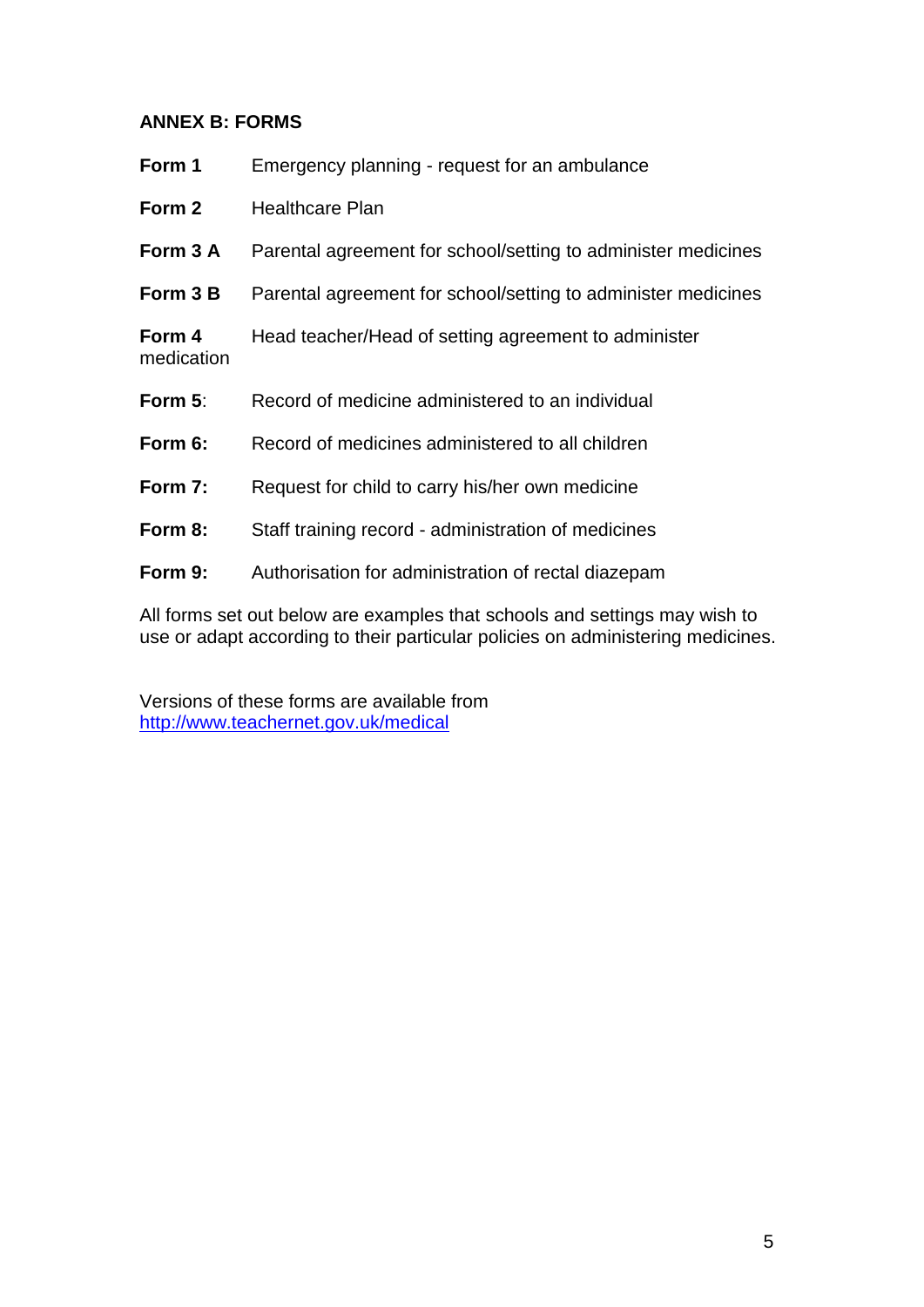#### **FORM 1 - Contacting Emergency Services**

#### **Request for an Ambulance**

#### **Dial 999, ask for ambulance and be ready with the following information**

- 1. Your telephone number
- 2. Give your location as follows: (insert school/setting address)
- 3. State that the postcode is
- 4. Give exact location in the school/setting (insert brief description)
- 5. Give your name
- 6. Give name of child and a brief description of child's symptoms

7. Inform Ambulance Control of the best entrance and state that the crew will be met and taken to

#### **Speak clearly and slowly and be ready to repeat information if asked**

Put a completed copy of this form by the telephone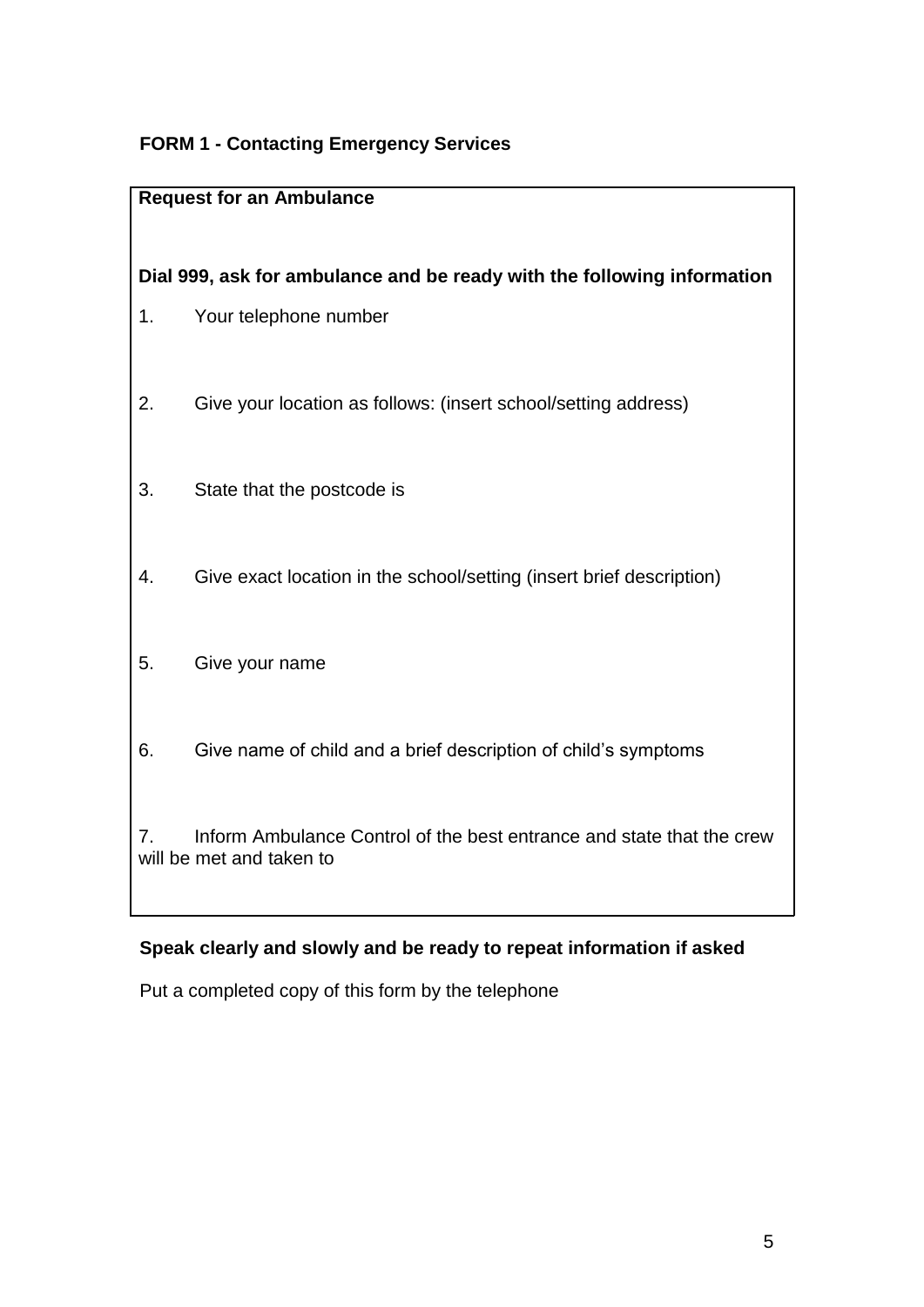#### **FORM 2 - Healthcare Plan**

| Name of School/Setting                |  |
|---------------------------------------|--|
| Child's name                          |  |
| Group/Class/Form                      |  |
| Date of Birth                         |  |
| <b>Child's Address</b>                |  |
| <b>Medical Diagnosis or Condition</b> |  |
| Date                                  |  |
| <b>Review date</b>                    |  |

## **CONTACT INFORMATION**

| <b>Family contact 1</b><br><b>Family contact 2</b> |          |                  |          |  |
|----------------------------------------------------|----------|------------------|----------|--|
| Name                                               |          | Name             |          |  |
| Phone No. (work)                                   |          | Phone No. (work) |          |  |
|                                                    | (home)   |                  | (home)   |  |
|                                                    | (mobile) |                  | (mobile) |  |

| <b>Clinic/Hospital contact</b> | GP        |
|--------------------------------|-----------|
| Name                           | Name      |
| Phone No.                      | Phone No. |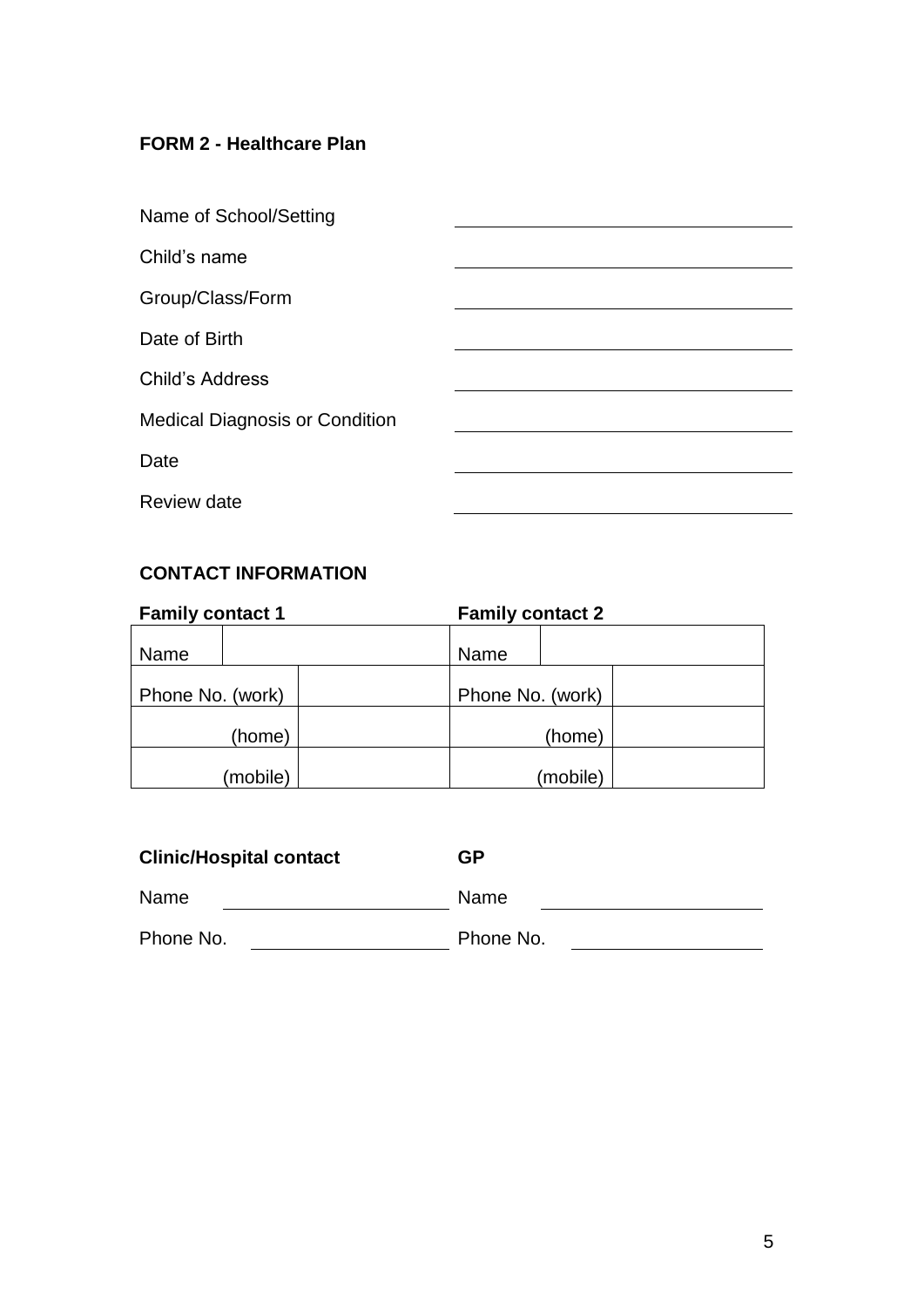Describe medical needs and give details of child's symptoms:

Daily care requirements: (e.g. before sport/at lunchtime)

Describe what constitutes an emergency for the child, and the action to take if this occurs:

Follow up care:

Who is responsible in an Emergency: (State if different for off-site activities)

Form copied to: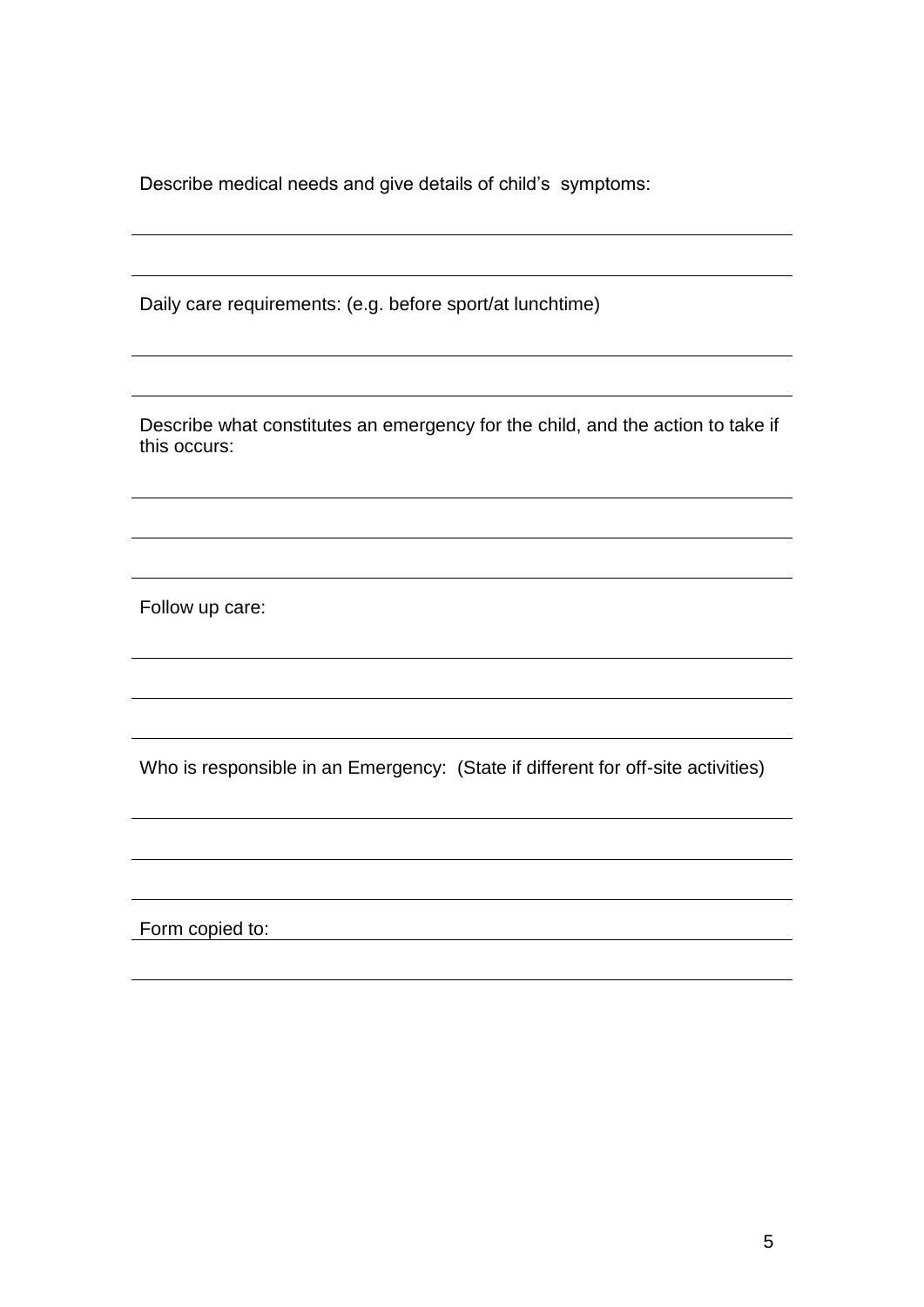#### **FORM 3A**

#### **Parental agreement for school/setting to administer medicine**

The school/setting will not give your child medicine unless you complete and sign this form, and the school or setting has a policy that staff can administer medicine

| Name of School/Setting                                                     |                                |
|----------------------------------------------------------------------------|--------------------------------|
| Name of Child:                                                             |                                |
| Date of Birth:                                                             |                                |
| Group/Class/Form:                                                          |                                |
| Medical condition/illness:                                                 |                                |
| <b>Medicine</b>                                                            |                                |
| Name/Type of Medicine (as described on<br>the container):                  |                                |
| Date dispensed:                                                            |                                |
| Expiry date:                                                               |                                |
| Agreed review date to be initiated by<br>[name of member of staff]:        |                                |
| Dosage and method:                                                         |                                |
| Timing:                                                                    |                                |
| <b>Special Precautions:</b>                                                |                                |
| Are there any side effects that the<br>school/setting needs to know about? |                                |
| Self Administration:                                                       | Yes/No (delete as appropriate) |
| Procedures to take in an Emergency:                                        |                                |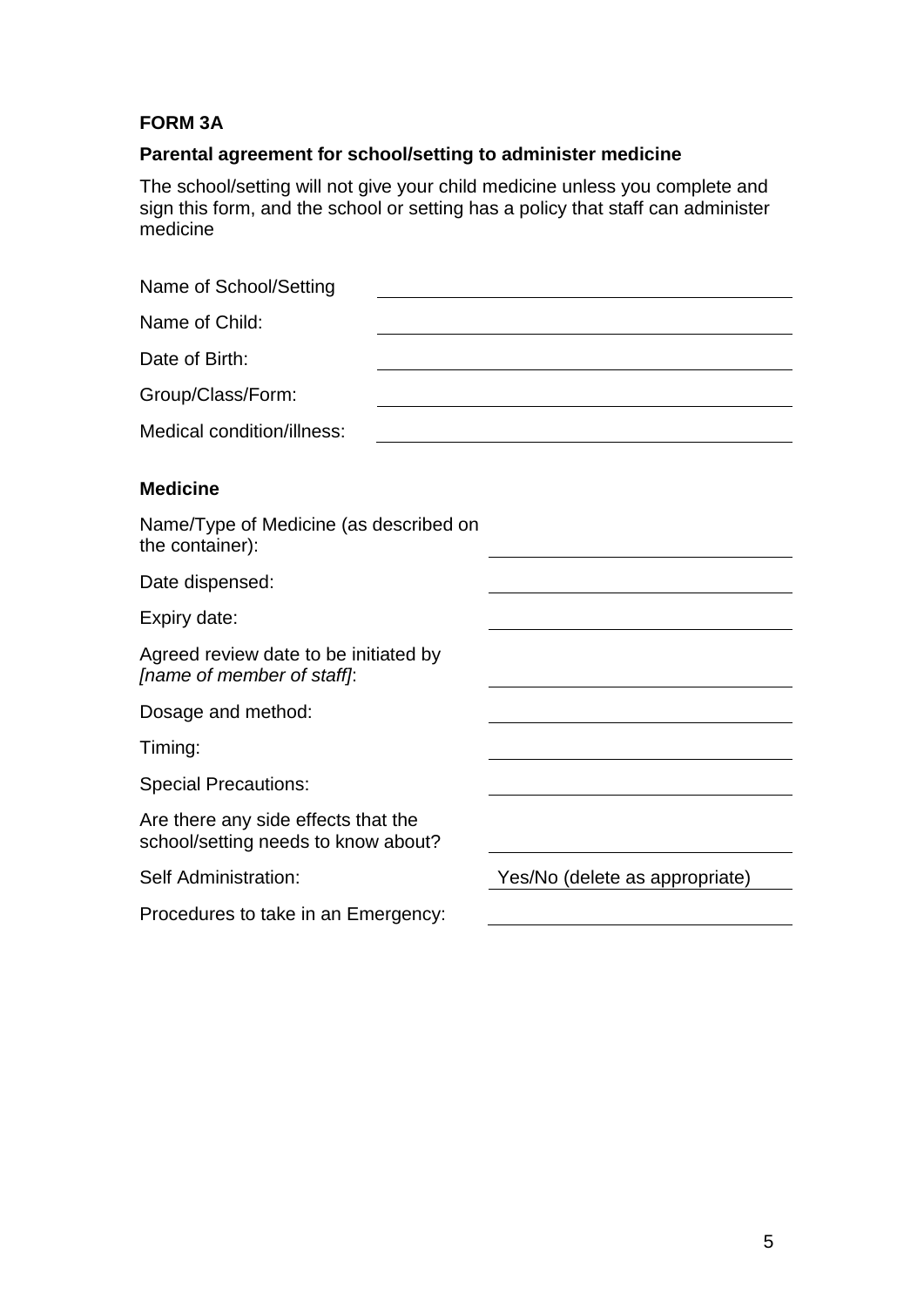#### **Contact Details**

Name:

| Daytime Telephone No:  |  |
|------------------------|--|
| Relationship to Child: |  |
| Address:               |  |
|                        |  |

I understand that I must deliver the medicine personally to [agreed member of staff] and accept that this is a service that the school/setting is not obliged to undertake.

I understand that I must notify the school/setting of any changes in writing.

Date:

Signature(s):

Relationship to child: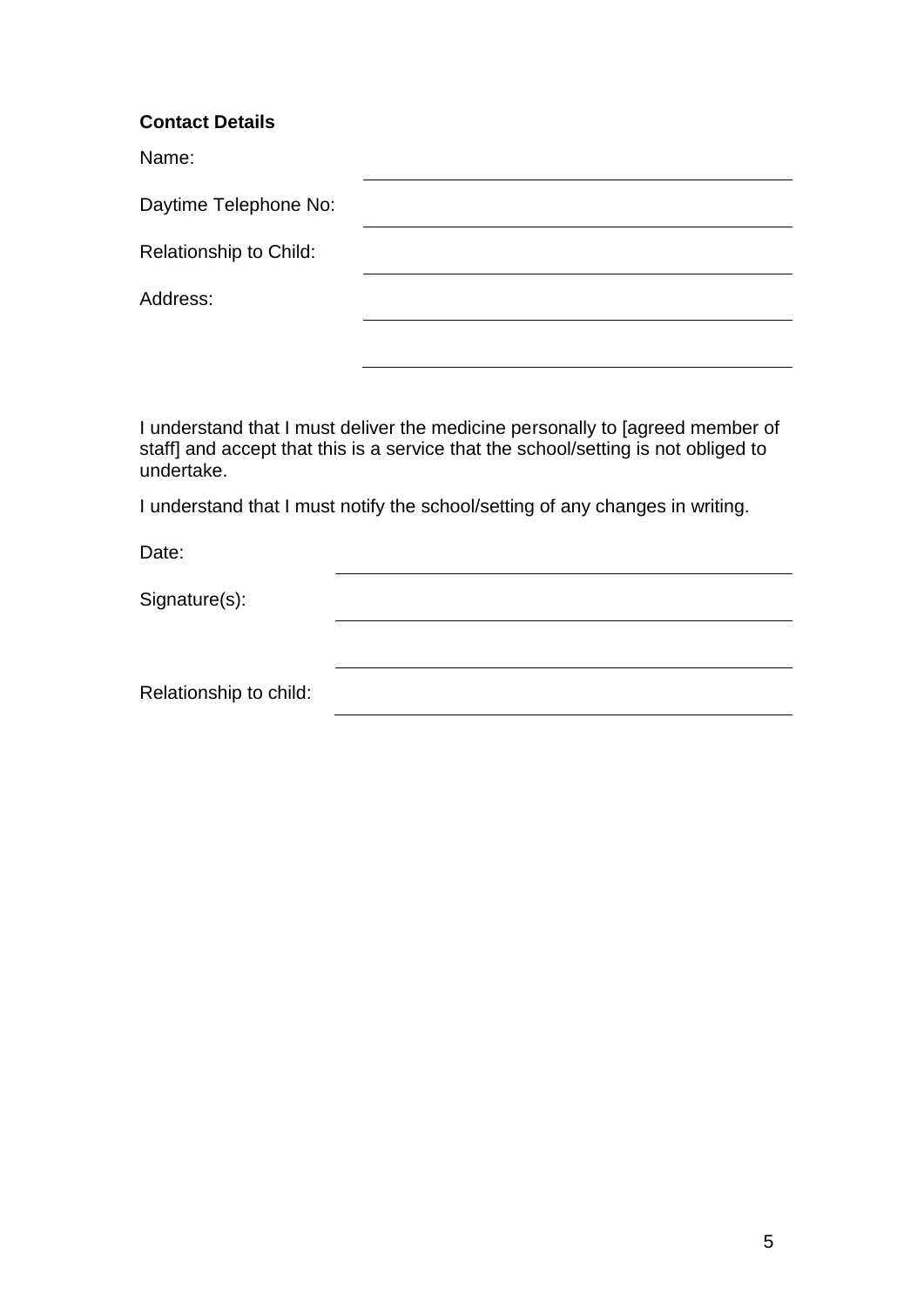#### **FORM 3B**

#### **Parental agreement for school/setting to administer medicine**

The school/setting will not give your child medicine unless you complete and sign this form, and the school or setting has a policy that staff can administer medicine.

| Name of School/Setting                                                         |                                                                                |
|--------------------------------------------------------------------------------|--------------------------------------------------------------------------------|
| Date                                                                           |                                                                                |
| Child's Name                                                                   |                                                                                |
| Group/Class/Form                                                               |                                                                                |
| Name and strength of medicine                                                  |                                                                                |
| <b>Expiry date</b>                                                             |                                                                                |
| How much to give (i.e. dose to be<br>given)                                    |                                                                                |
| When to be given                                                               |                                                                                |
| Any other instructions                                                         |                                                                                |
| Number of tablets/quantity to be<br>given to school/setting                    |                                                                                |
| Note: Medicines must be the original container as dispensed by the<br>pharmacy |                                                                                |
| Daytime phone no. of parent or adult<br>contact                                |                                                                                |
| Name and phone no. of GP                                                       |                                                                                |
| Agreed review date to be initiated by<br>[name of member of staff]:            |                                                                                |
| writing and I give consent to school/setting staff administering medicine in   | The above information is, to the best of my knowledge, accurate at the time of |

accordance with the school/setting policy. I will inform the school/setting immediately, in writing, if there is any change in dosage or frequency of the medication or if the medicine is stopped.

Parent's signature: Print Name:

If more than one medicine is to be given a separate form should be completed for each one.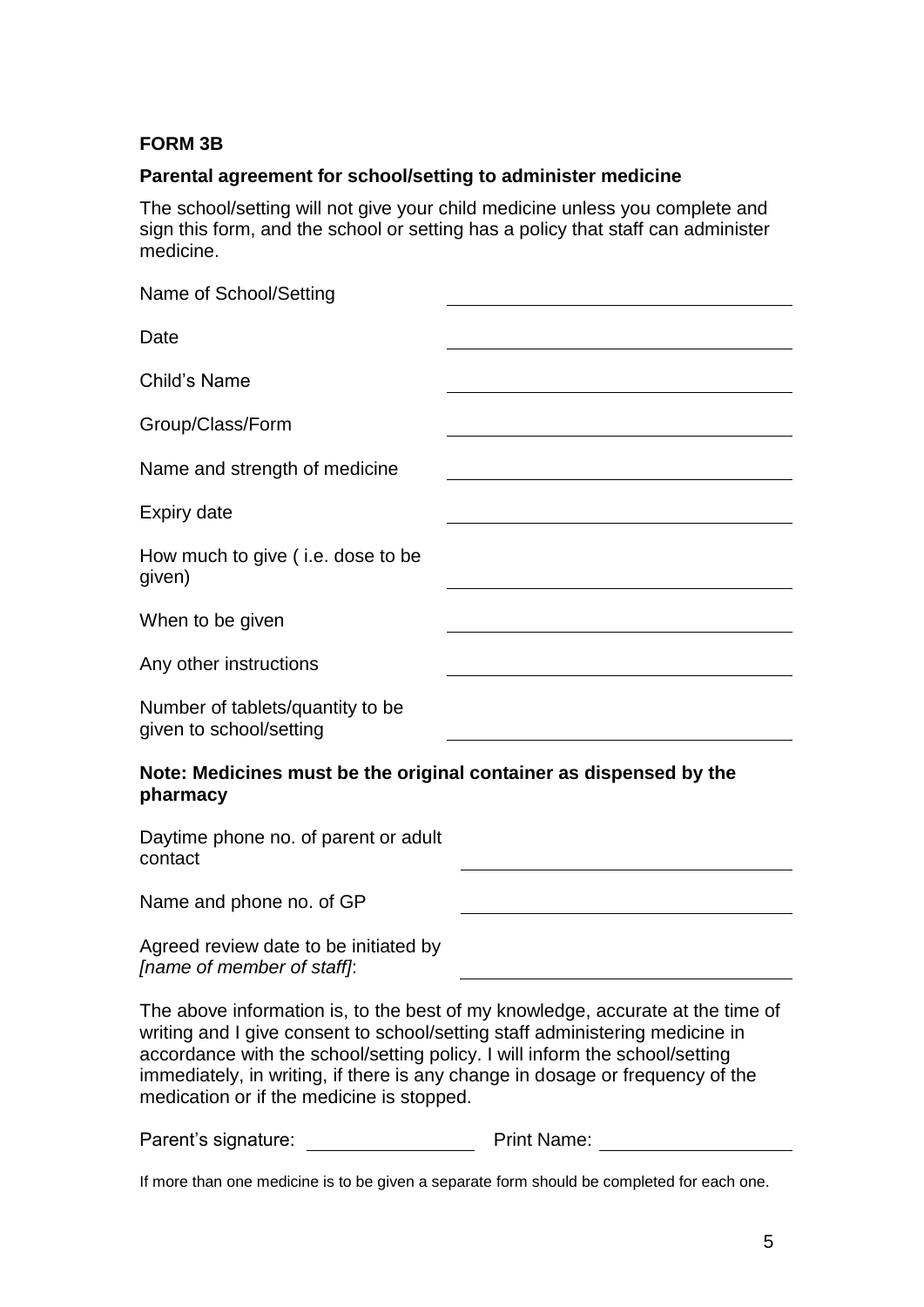#### **Confirmation of the Head's agreement to administer medicine**

Name of School/Setting

It is agreed that \_\_\_\_\_\_\_\_\_\_\_\_\_\_\_\_\_\_ *[name of child]* will receive \_\_\_\_\_\_\_\_\_\_\_\_\_\_\_\_\_\_\_\_\_\_\_ *[quantity and name of medicine]* every day at \_\_\_\_\_\_\_\_\_\_\_\_\_\_\_\_\_\_\_ *[time medicine to be administered e.g. Lunchtime or afternoon break]*.

*\_\_\_\_\_\_\_\_\_\_\_\_\_\_\_\_\_\_ [name of child]* will be given/supervised whilst he/she takes their medication by \_\_\_\_\_\_\_\_\_\_\_\_\_\_\_\_\_\_ *[name of member of staff]*.

This arrangement will continue until\_\_\_\_\_\_\_\_\_\_\_\_\_\_\_\_\_\_\_\_ *[either end date of course of medicine or until instructed by parents].*

Date:

Signed: 

[*The Head teacher/Head of Setting/Named Member of Staff*]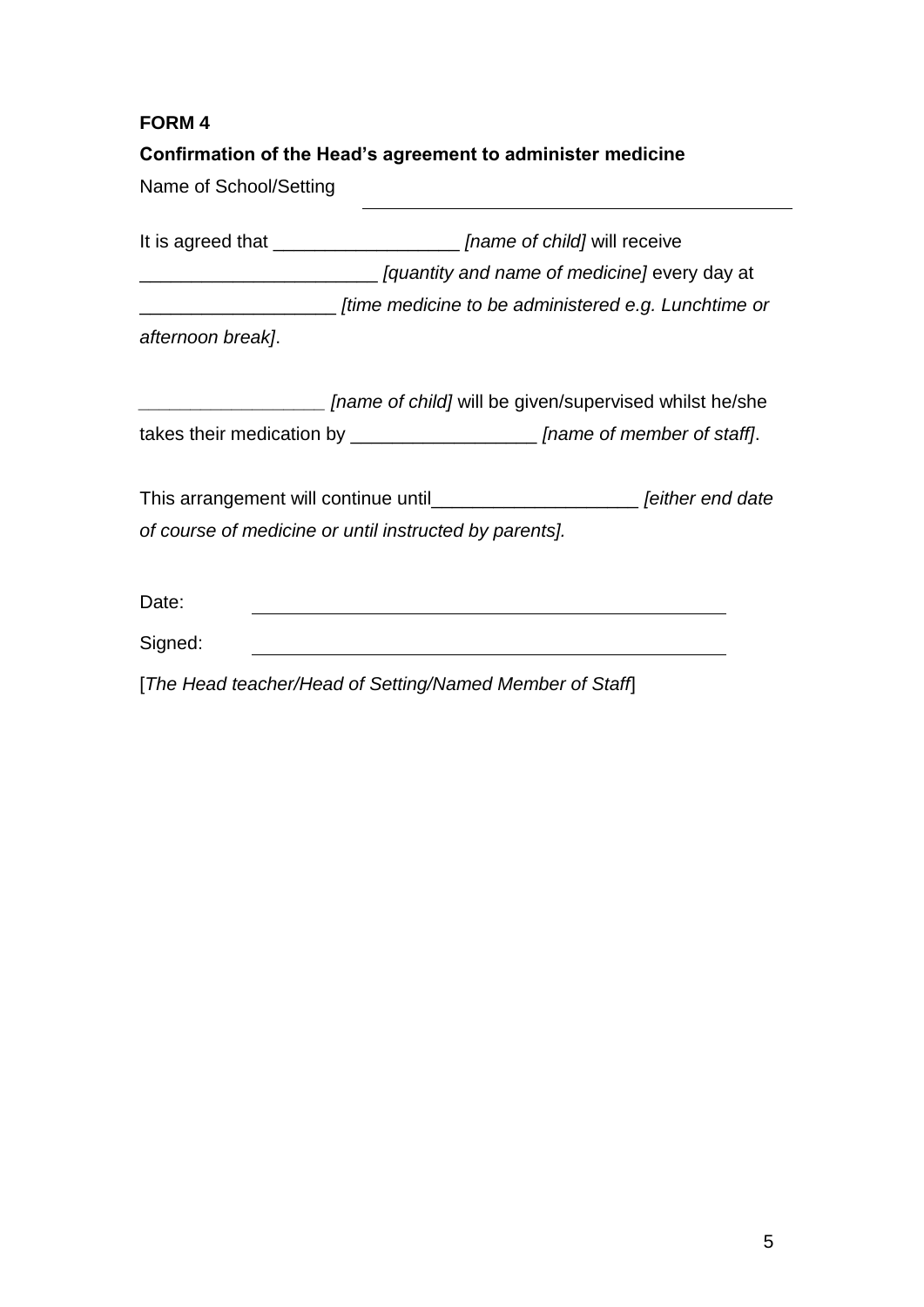# **Record of medicine administered to an individual child**

| Name of School/Setting              |  |  |
|-------------------------------------|--|--|
| Name of Child                       |  |  |
| Date medicine provided<br>by parent |  |  |
| Group/class/ form                   |  |  |
| <b>Quantity received</b>            |  |  |
| Name and strength of<br>medicine    |  |  |
| <b>Expiry date</b>                  |  |  |
| <b>Quantity returned</b>            |  |  |
| Dose and frequency of<br>medicine   |  |  |
| Staff signature                     |  |  |
| Parent signature                    |  |  |
|                                     |  |  |
| Date                                |  |  |
| <b>Time Given</b>                   |  |  |
| Dose Given                          |  |  |
| Name of member of<br>staff          |  |  |
| <b>Staff initials</b>               |  |  |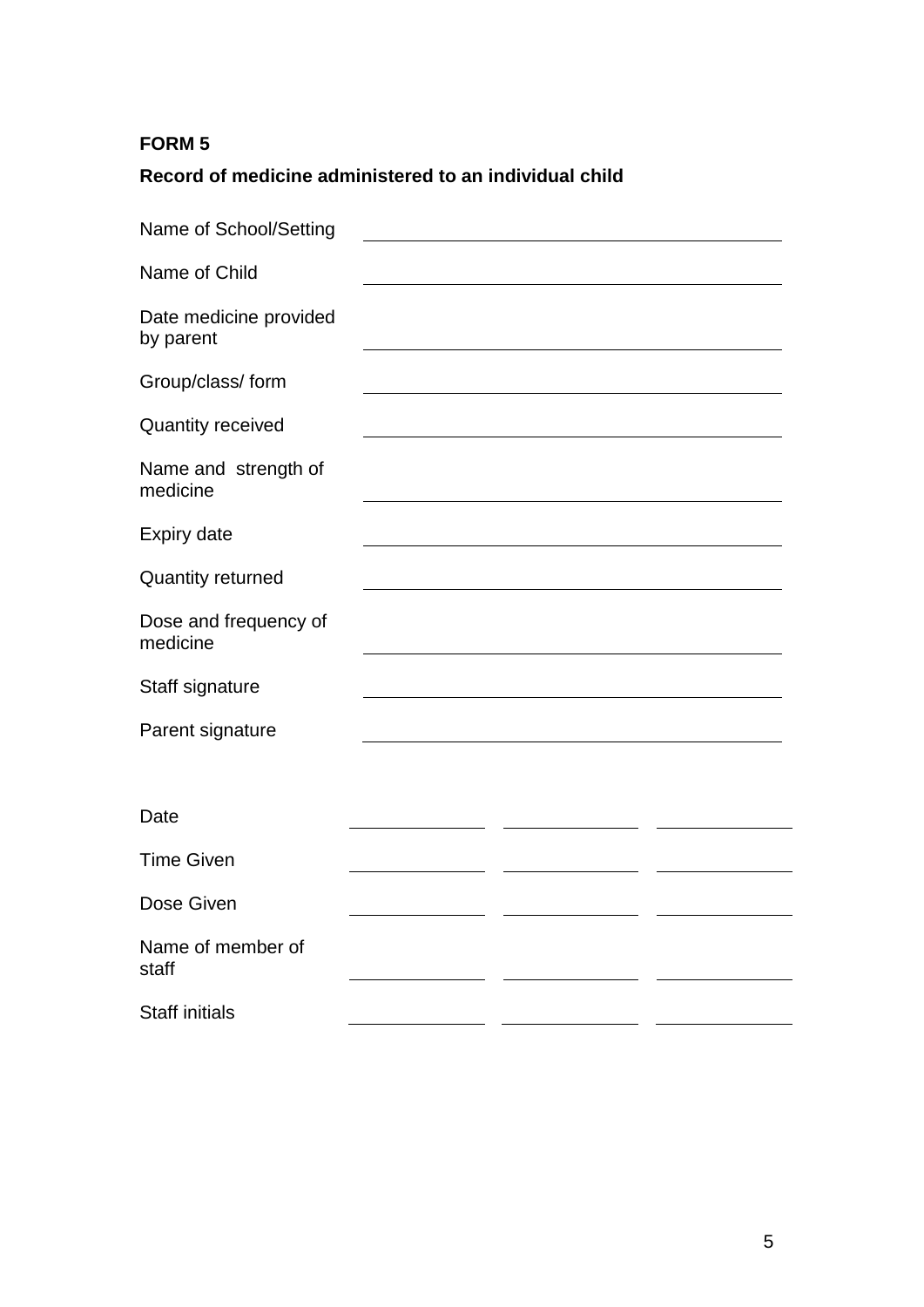| Date                       |  |  |
|----------------------------|--|--|
| <b>Time Given</b>          |  |  |
| Dose Given                 |  |  |
| Name of member of<br>staff |  |  |
| <b>Staff initials</b>      |  |  |
| Date                       |  |  |
| <b>Time Given</b>          |  |  |
| Dose Given                 |  |  |
| Name of member of<br>staff |  |  |
| <b>Staff initials</b>      |  |  |
| Date                       |  |  |
| <b>Time Given</b>          |  |  |
| Dose Given                 |  |  |
| Name of member of<br>staff |  |  |
| <b>Staff initials</b>      |  |  |
| Date                       |  |  |
| <b>Time Given</b>          |  |  |
| Dose Given                 |  |  |
| Name of member of<br>staff |  |  |
|                            |  |  |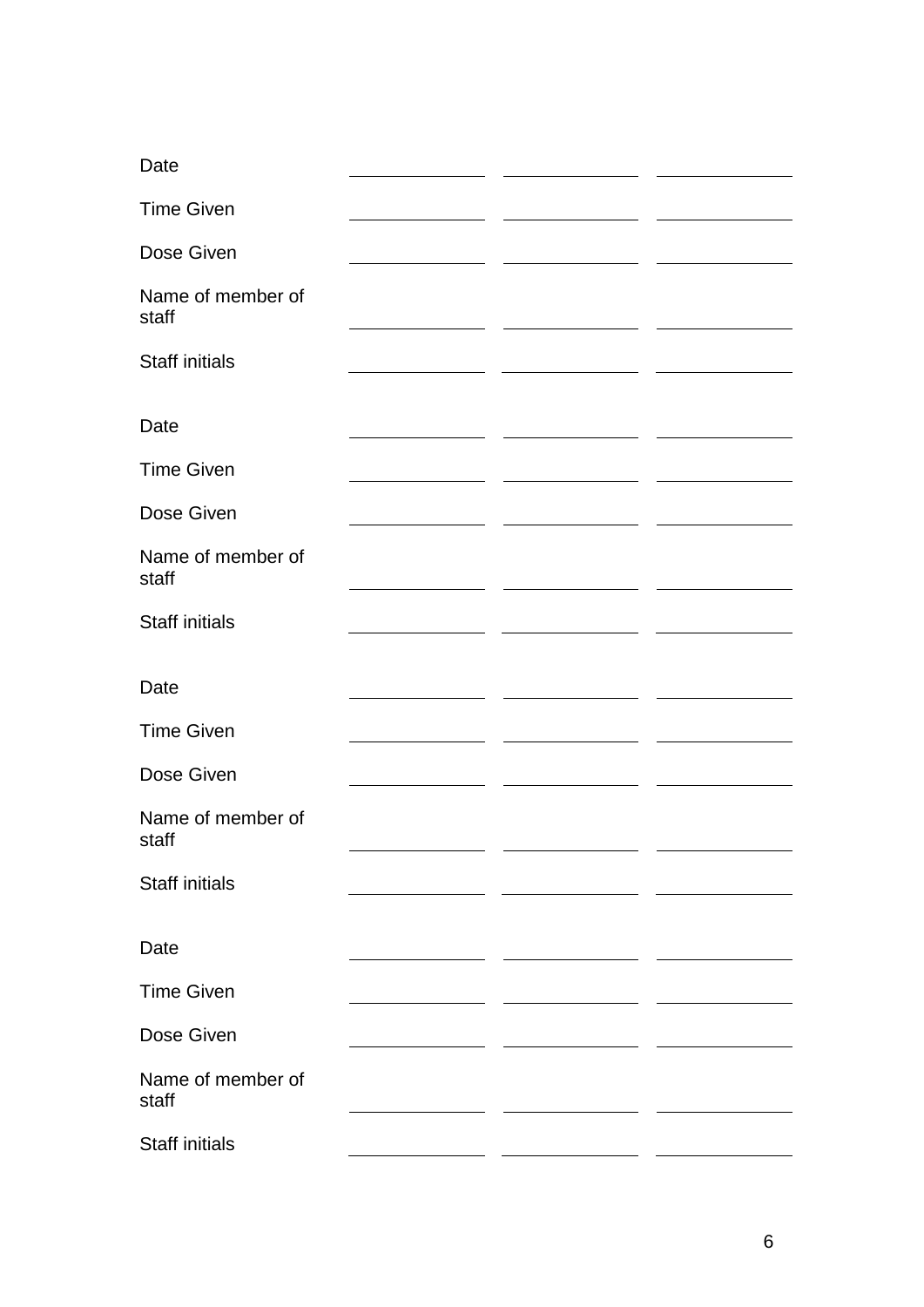# **Record of medicines administered in school/setting to all children**

Name of School/Setting

| Pri<br>nt<br>Na<br>me                          |  |  |  |  |  |
|------------------------------------------------|--|--|--|--|--|
| Sig<br>$n$ at<br>ure<br>of<br><b>Sta</b><br>ff |  |  |  |  |  |
| An<br>y<br>Re<br>act<br>ion<br>S               |  |  |  |  |  |
| Do<br>se<br>giv<br>en                          |  |  |  |  |  |
| <b>Na</b><br>me<br>of<br>Me<br>dic<br>ine      |  |  |  |  |  |
| Ti<br>me                                       |  |  |  |  |  |
| Ch<br>ild'<br>s<br>Na<br>me                    |  |  |  |  |  |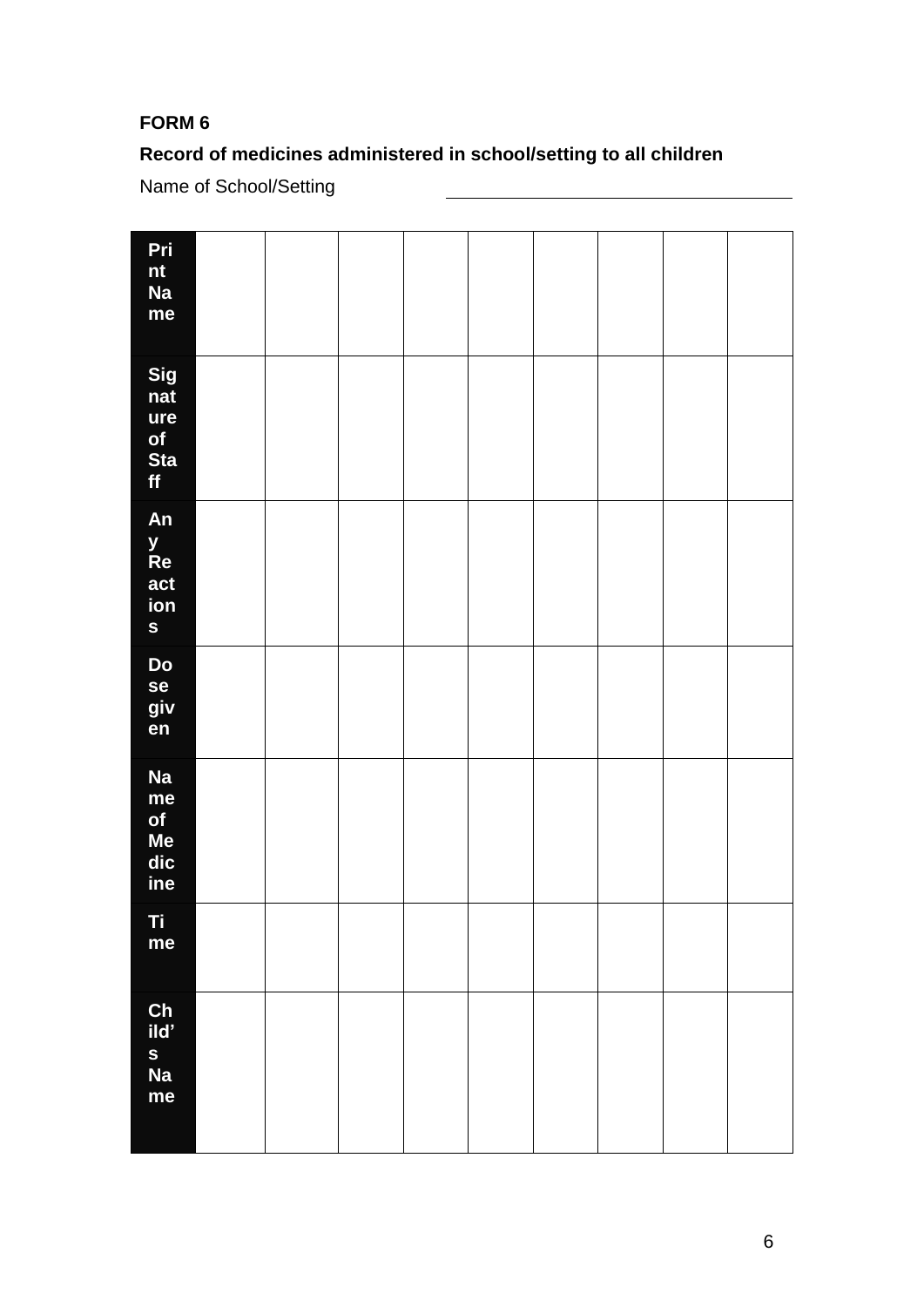| <b>Da</b><br>te |  |  |  |  |
|-----------------|--|--|--|--|
| <b>CODM7</b>    |  |  |  |  |

#### **Request for child to carry his/her medicine**

#### **THIS FORM MUST BE COMPLETED BY PARENTS/GUARDIAN**

#### **If staff have any concerns discuss request with school healthcare professionals**

| Name of School/Setting:                    |                                                                             |
|--------------------------------------------|-----------------------------------------------------------------------------|
| Child's Name:                              |                                                                             |
| Group/Class/Form:                          |                                                                             |
| Address:                                   |                                                                             |
|                                            |                                                                             |
| Name of Medicine:                          |                                                                             |
| Procedures to be taken in an<br>emergency: |                                                                             |
| <b>Contact Information</b>                 |                                                                             |
| Name:                                      |                                                                             |
| Daytime Phone No:                          |                                                                             |
| Relationship to child:                     |                                                                             |
| necessary.                                 | I would like my son/daughter to keep his/her medicine on him/her for use as |
| Signed:                                    | Date:                                                                       |

If more than one medicine is to be given a separate form should be completed for each one.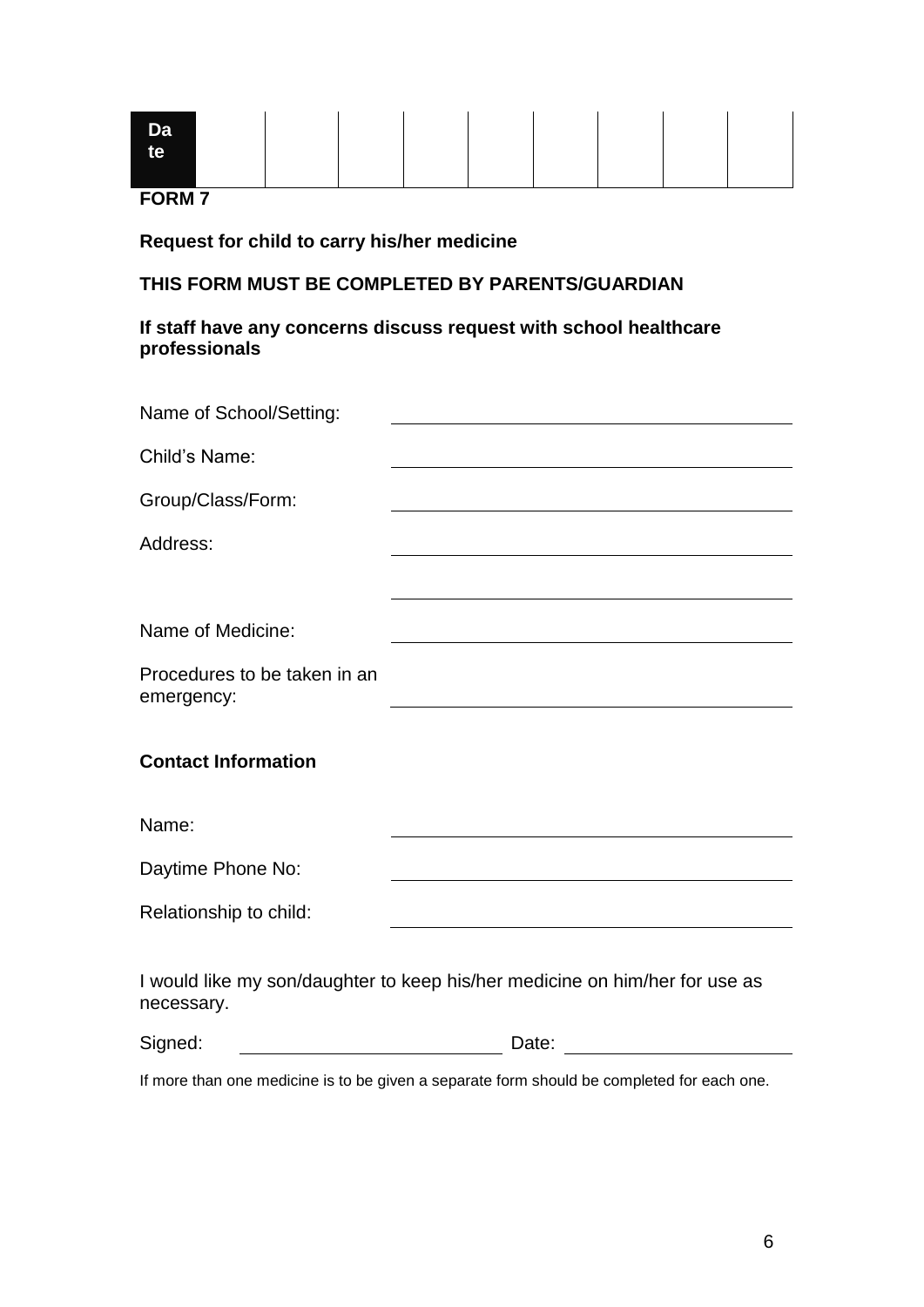# **Staff training record - administration of medicines**

| Name of School/Setting:                                     |                                                                                                                                                                                                                                                    |
|-------------------------------------------------------------|----------------------------------------------------------------------------------------------------------------------------------------------------------------------------------------------------------------------------------------------------|
| Name:                                                       |                                                                                                                                                                                                                                                    |
| Type of training received:                                  |                                                                                                                                                                                                                                                    |
| Date of training completed:                                 |                                                                                                                                                                                                                                                    |
| Training provided by:                                       |                                                                                                                                                                                                                                                    |
| Profession and title:                                       |                                                                                                                                                                                                                                                    |
| I confirm that<br>how often)                                | [name of member of staff]<br><u> 1980 - Johann John Stone, mars eta biztanleria (</u><br>has received the training detailed above and is competent to carry out any<br>necessary treatment. I recommend that the training is updated (please state |
| Trainer's signature:                                        |                                                                                                                                                                                                                                                    |
| Date:                                                       |                                                                                                                                                                                                                                                    |
| I confirm that I have received the training detailed above. |                                                                                                                                                                                                                                                    |
|                                                             |                                                                                                                                                                                                                                                    |
| Staff signature:                                            |                                                                                                                                                                                                                                                    |
| Date:                                                       |                                                                                                                                                                                                                                                    |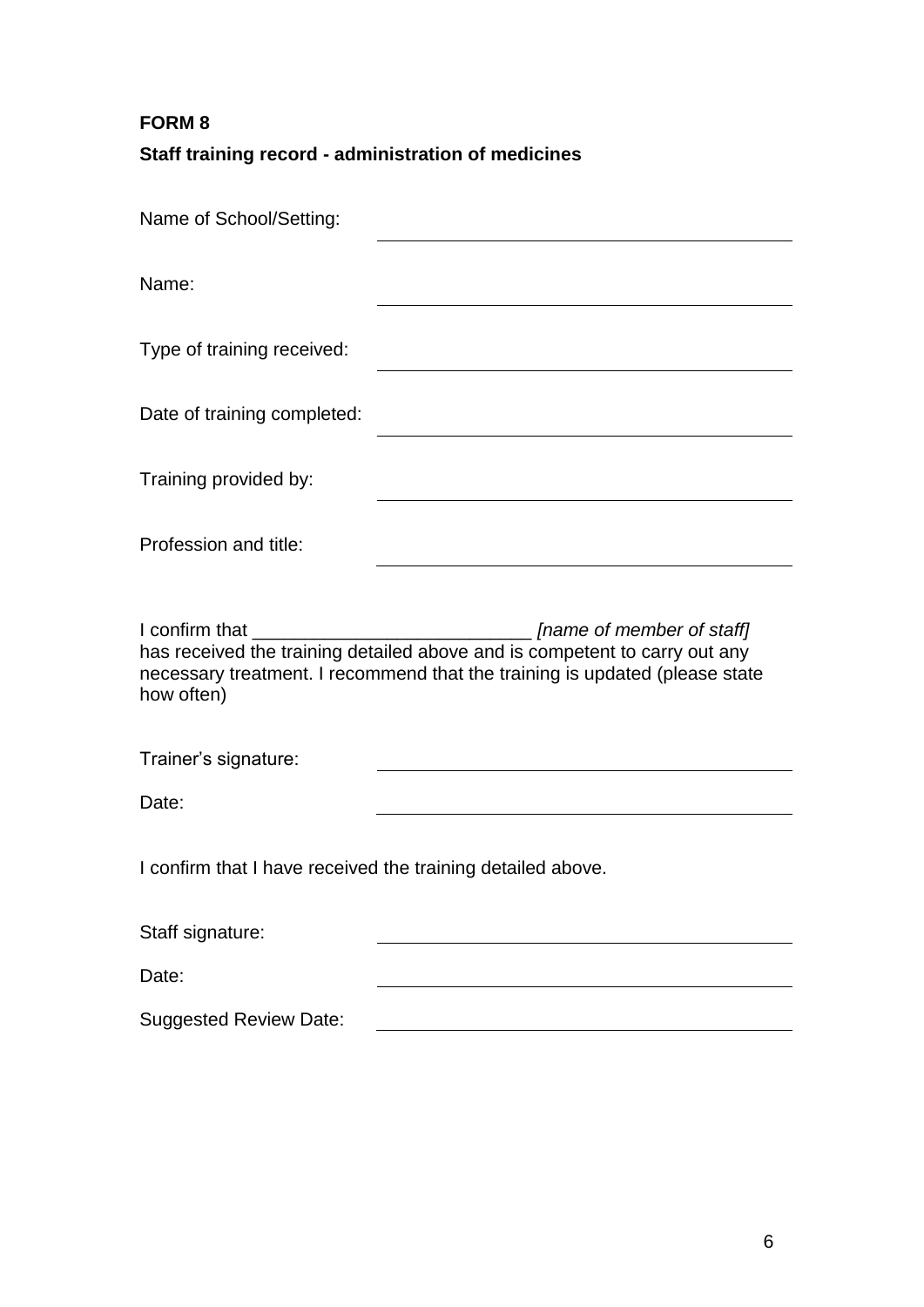# **Authorisation for the administration of rectal diazepam**

| Name of School/Setting                                             |           |                                                                                                                                   |
|--------------------------------------------------------------------|-----------|-----------------------------------------------------------------------------------------------------------------------------------|
| Child's name                                                       |           |                                                                                                                                   |
| Date of birth                                                      |           |                                                                                                                                   |
| Home address                                                       |           |                                                                                                                                   |
|                                                                    |           |                                                                                                                                   |
| GP                                                                 |           |                                                                                                                                   |
| Hospital consultant                                                |           |                                                                                                                                   |
|                                                                    |           |                                                                                                                                   |
|                                                                    |           | [name of child] should be given Rectal Diazepam____<br>mg. If he/she has a *prolonged epileptic seizure lasting over ____ minutes |
|                                                                    | OR        |                                                                                                                                   |
| *serial seizures lasting over ______________________ minutes.      |           |                                                                                                                                   |
| An Ambulance should be called for *at the beginning of the seizure |           |                                                                                                                                   |
|                                                                    |           |                                                                                                                                   |
|                                                                    | <u>OR</u> |                                                                                                                                   |
| If the seizure has not resolved *after ________________ minutes.   |           |                                                                                                                                   |
| (* please delete as appropriate)                                   |           |                                                                                                                                   |
|                                                                    |           |                                                                                                                                   |
| Doctor's signature:                                                |           |                                                                                                                                   |
| Parent's signature:                                                |           |                                                                                                                                   |
| <b>Print Name:</b>                                                 |           |                                                                                                                                   |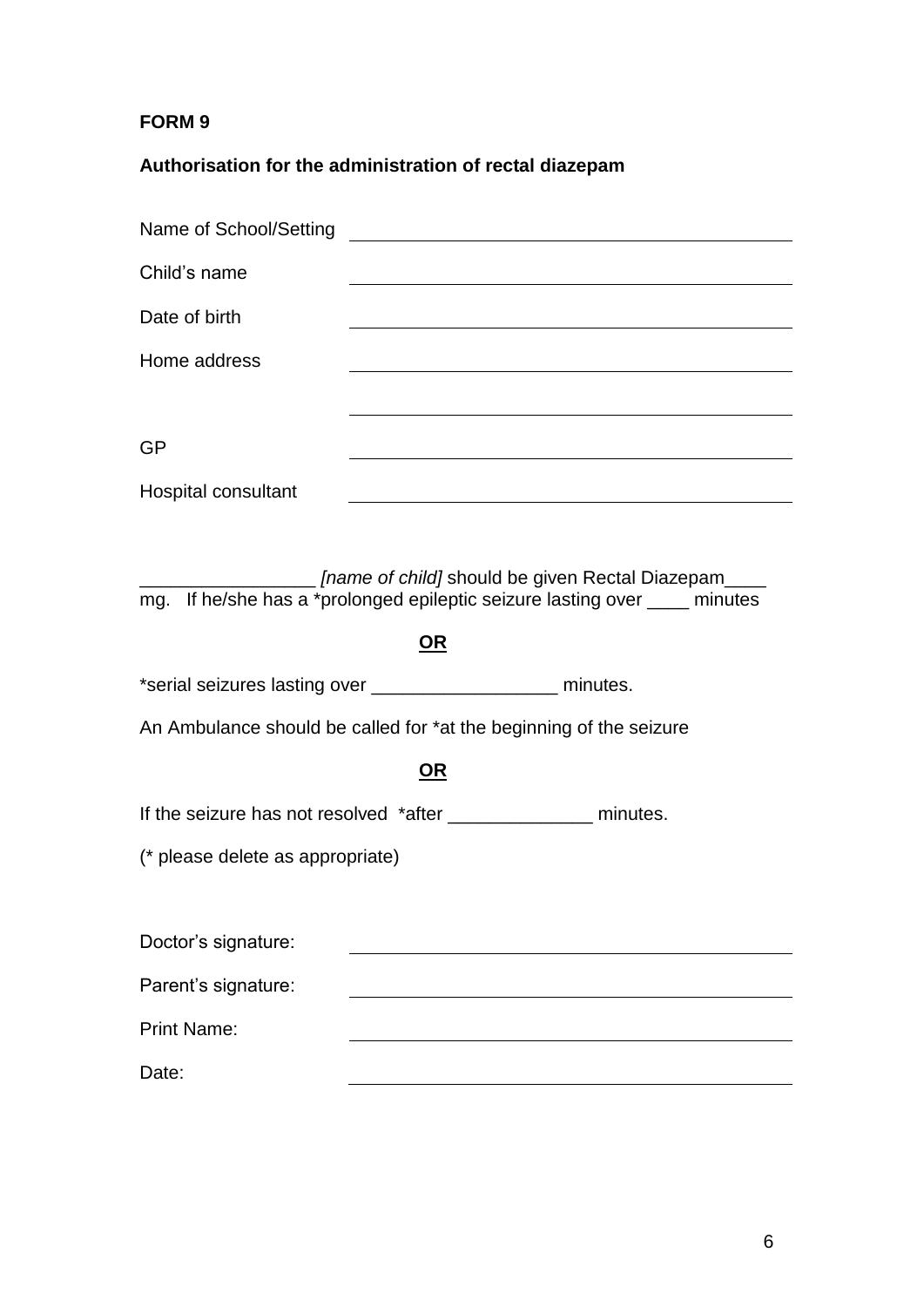#### **NB: Authorisation for the Administration of Rectal Diazepam**

As the indications of when to administer the diazepam vary, an individual authorisation is required for each child. This should be completed by the child's GP, Consultant and/or Epilepsy Specialist Nurse and reviewed regularly. This ensures the medicine is administered appropriately.

The Authorisation should clearly state:

- when the diazepam is to be given e.g. after 5 minutes; and
- how much medicine should be given.

Included on the Authorisation Form should be an indication of when an ambulance is to be summoned.

**Records of administration should be maintained using Form 5 or similar**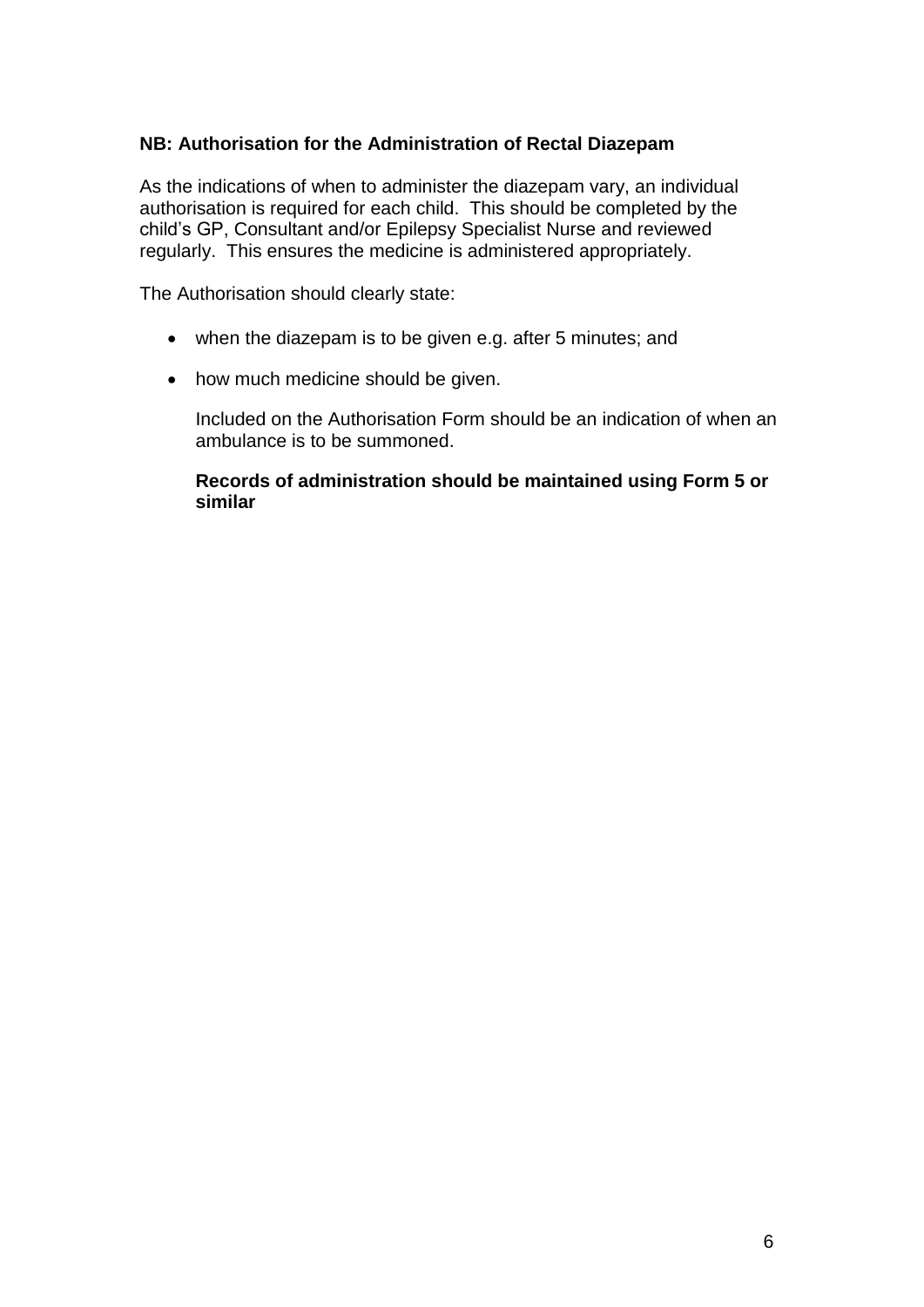#### **ANNEX C: RELATED DOCUMENTS**

DfES unpriced documents can be ordered from DfES Publications. Tel: 0845 6022260. Email: [dfes@prolog.uk.com.](mailto:dfes@prolog.uk.com) Please quote the publication reference when ordering.

#### **Early Years Settings**

*Disability Discrimination Act 1995 - Code of Practice - Rights of Access - Goods, Facilities, Services and Premises* (Disability Rights Commission, 2002). Price: £13.95. Order: The Stationery Office. Tel: 0870 600 5522 DRC Code of Practice webpage:<http://www.drc-gb.org/thelaw/practice.asp>

*Early Support Family Support Pack* and *Early Support Professional Guidance.*  (DfES, 2004). Ref: ESPP1. Website: [http://www.earlysupport.org.uk](http://www.earlysupport.org.uk/)

*Including Me - Managing Complex Health Needs in Schools and Early Years Settings* (Council for Disabled Children, due for publication in summer 2005). Council for Disabled Children tel (020) 7843 1900.

*National standards for under 8s day care and childminding* (DfES/DWP, 2003) – *Childminding* Ref: DfES/0649/2003 ; *Creches* Ref: DfES/0650/2003 ; *Full day care* Ref: DfES/0651/2003 ; *Out of school care* Ref: DfES/0652/2003 ; *Sessional care* Ref: DfES/0653/2003.

<http://www.surestart.gov.uk/ensuringquality/standardsandregulation/>

#### **Schools**

*Code of Practice for Schools – Disability Discrimination Act 1995: Part 4* (Disability Rights Commission, 2002). Ref: COPSH. [http://www.drc](http://www.drc-gb.org/thelaw/practice.asp)[gb.org/thelaw/practice.asp](http://www.drc-gb.org/thelaw/practice.asp) Order: Disability Rights Commission Tel: 08457 622 633.

*Drugs: Guidance for Schools* (DfES, 2004) Ref: DfES/0092/2004 <http://www.teachernet.gov.uk/drugs/>

*Guidance on First Aid for Schools: a good practice guide* (DfES, 1998) Ref: GFAS98. <http://www.teachernet.gov.uk/firstaid>

*Health and Safety: Responsibilities and Powers* (DfES, 2001) Ref: DfES/0803/2001 <http://www.teachernet.gov.uk/responsibilities/>

*Health and Safety of Pupils on Education Visits: a good practice guide* (DfES, 1998) Ref: HSPV. [http://www.teachernet.gov.uk/visits/.](http://www.teachernet.gov.uk/visits/) Also three part supplement: *Part 1 - Standards for LEAs in Overseeing Educational Visits* (DfES, 2002) REF: DfES/0564/2002; *Part 2 - Standards for Adventure (*DfES, 2002) REF: DfES/0565/2002; *Part 3 - Handbook for Group Leaders* (DfES, 2002) REF: DfES /0566/2002.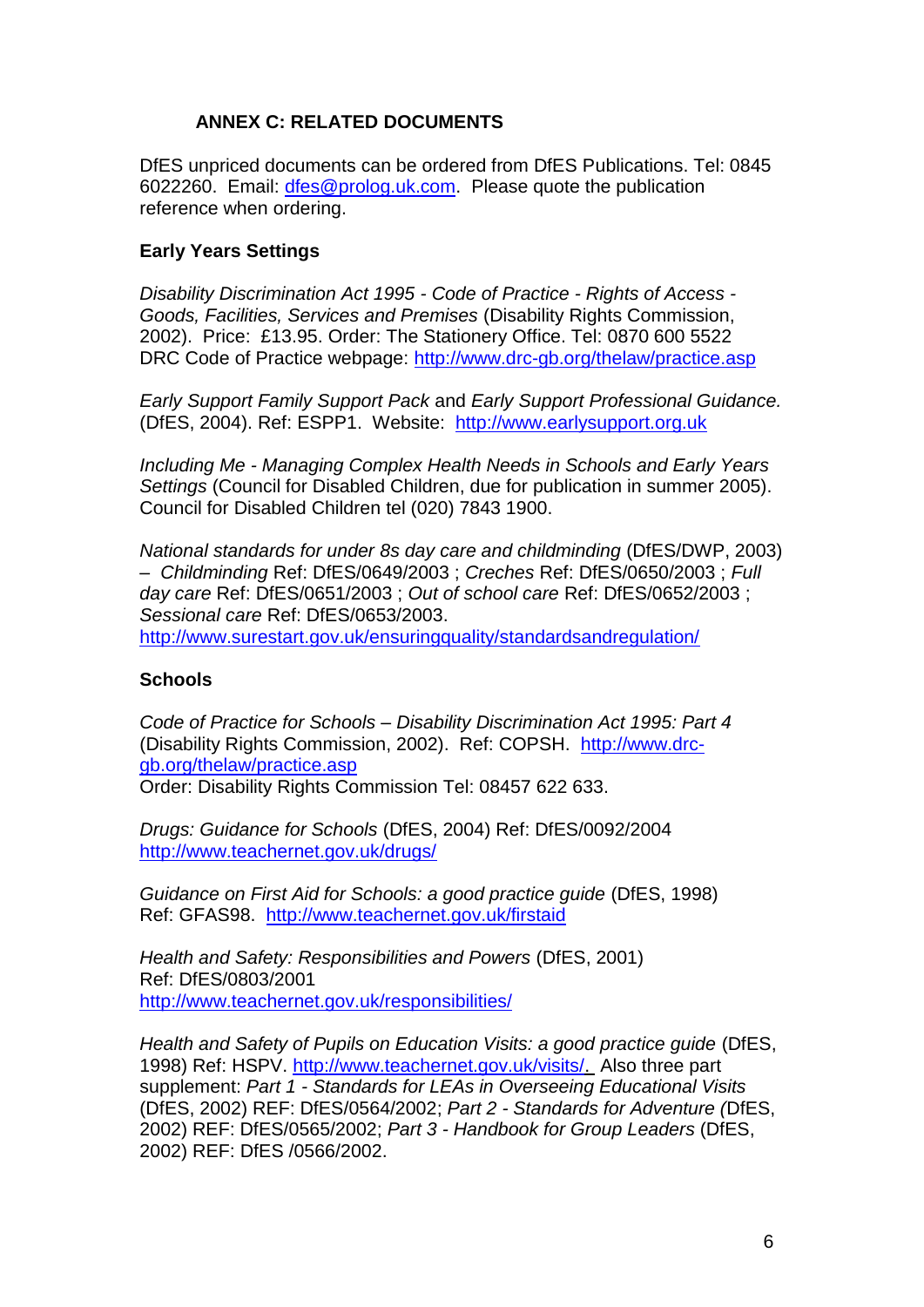*Home to school travel for pupils requiring special arrangements* (DfES, 2004) Ref: LEA/0261/2004 <http://www.teachernet.gov.uk/wholeschool/sen/sentransport/>

*Improving Attendance and Behaviour: Guidance on Exclusion from Schools and Pupil Referral Units* (DfES, 2004) Ref: DfES/0354/2004 [http://www.teachernet.gov.uk/exclusion](http://www.teachernet.gov.uk/wholeschool/behaviour/exclusion/guidance)

*Insurance – A guide for schools* (DfES, 2003) Ref: DfES/0256/2003 [http://www.teachernet.gov.uk/management/atoz/i/insurance/index.cfm?code=](http://www.teachernet.gov.uk/management/atoz/i/insurance/index.cfm?code=keyd) [keyd](http://www.teachernet.gov.uk/management/atoz/i/insurance/index.cfm?code=keyd)

*School Admissions Code of Practice* (DfES, 2003) Ref: DfES/0256/2003 <http://www.dfes.gov.uk/sacode/>

*Special Educational Needs Code of Practice* (DfES, 2001) Ref: DfES/0581/2001 <http://www.teachernet.gov.uk/teachinginengland/detail.cfm?id=390>

*Standards for School Premises* (DfEE, 2000) Ref: DFEE/0029/2000 <http://www.teachernet.gov.uk/sbregulatoryinformation>

*Work Related Learning and the Law* (DfES,2004) Ref: DfES/0475/2004 <http://www.dfes.gov.uk/qualifications/document.cfm?sID=2>

#### **Department of Health (including joint publications)**

*Guidance on infection control in schools and nurseries* (Department of Health/Department for Education and Employment/Public Health Laboratory Service, 1999) Download only from: Wired for Health website <http://www.wiredforhealth.gov.uk/doc.php?docid=7199>

*National Service Framework for Children, Young People and Maternity Services: Medicines for Children and Young People*  Website:<http://www.dh.gov.uk/healthtopics> (click on 'Children's services'). Order: DH Publications Tel: 08701 555 455.

#### **Ofsted**

*Inspecting schools – Handbook for inspecting nursery and primary schools* Ref: HMI 1359; *Inspecting schools – Handbook for inspecting secondary schools* Ref: HMI 1360; *Inspecting schools – Handbook for inspecting special schools and pupil referral units* Ref: HMI 1361. All Ofsted 2003. Priced documents. Order: The Stationery Office, tel: 0870 600 5522. Or view online at<http://www.ofsted.gov.uk/schools>

*LEA Framework 2004 - Support for health and safety, welfare and child protection* (Ofsted, 2004) Website only: <http://www.ofsted.gov.uk/lea/index.cfm?fuseaction=inspectionGuidance>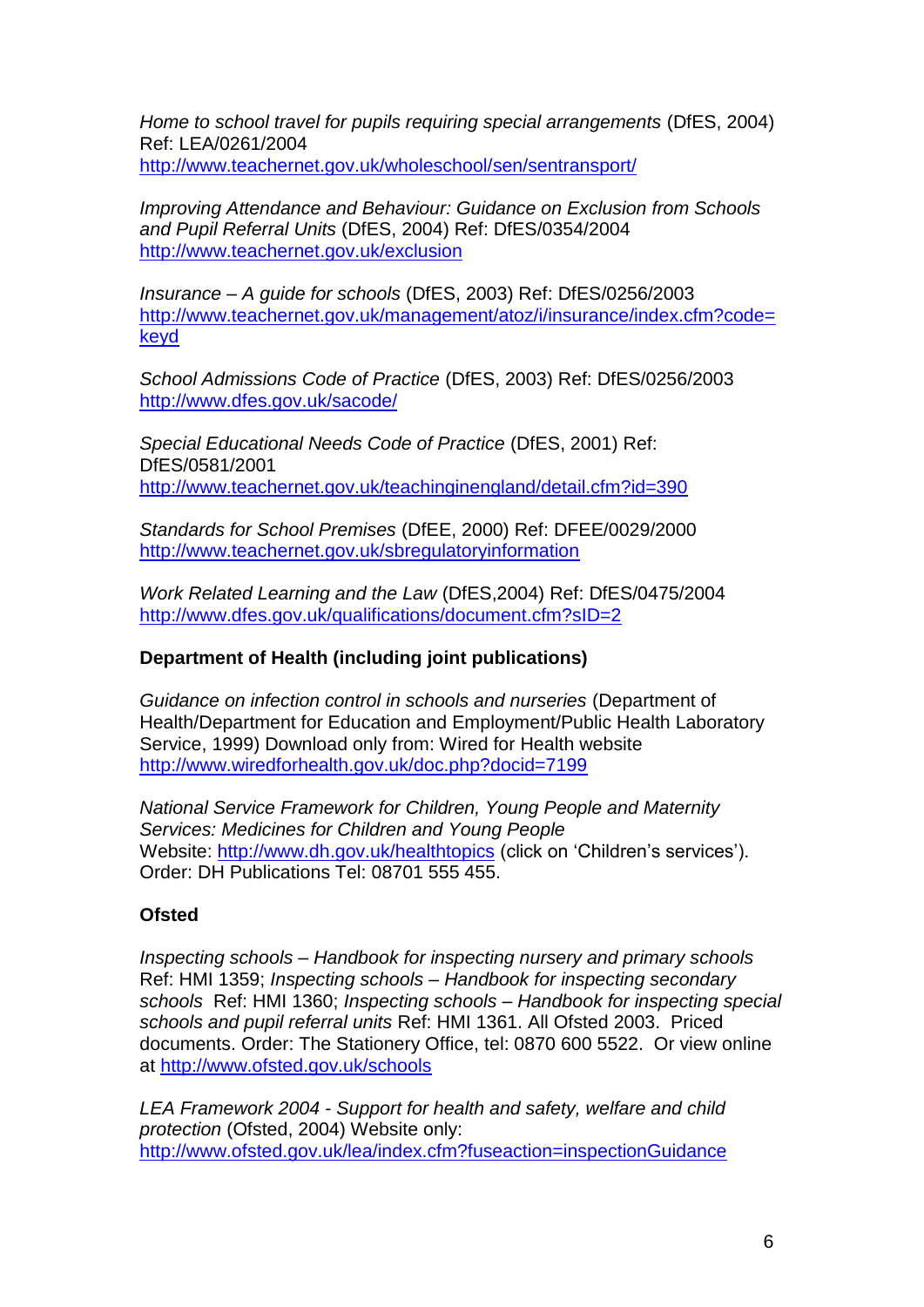#### **ANNEX D: USEFUL CONTACTS**

Allergy UK Allergy Help Line: (01322) 619864 Website: [www.allergyfoundation.com](http://www.allergyfoundation.com/)

The Anaphylaxis Campaign Helpline: (01252) 542029 Website: [www.anaphylaxis.org.uk](http://www.anaphylaxis.org.uk/) and [www.allergyinschools.co.uk](http://www.allergyinschools.co.uk/)

Association for Spina Bifida and Hydrocephalus Tel: (01733) 555988 (9am to 5pm) Website: [www.asbah.org](http://www.asbah.org/)

Asthma UK (formerly the National Asthma Campaign) Adviceline: 08457 01 02 03 (Mon-Fri 9am to 5pm) Website: [www.asthma.org.uk](http://www.asthma.org.uk/)

Council for Disabled Children (National Children's Bureau) Tel: (020) 7843 1900 Website:<http://www.ncb.org.uk/cdc/>

Contact a Family (Information about caring for disabled and special needs children) Helpline: 0808 808 3555. Website: [www.cafamily.org.uk](http://www.cafamily.org.uk/)

Cystic Fibrosis Trust Tel: (020) 8464 7211 (Out of hours: 020 8464 0623) Website: [www.cftrust.org.uk](http://www.cftrust.org.uk/)

Diabetes UK Careline: 0845 1202960 (Weekdays 9am to 5pm) Website: [www.diabetes.org.uk](http://www.diabetes.org.uk/)

Department for Education and Skills Tel: 0870 000 2288 Website: [http://www.dfes.gov.uk](http://www.dfes.gov.uk/)

Department of Health Tel: (020) 7210 4850 Website: [http://www.dh.gov.uk](http://www.dh.gov.uk/)

Disability Rights Commission (DRC) DRC helpline: 08457 622633. Textphone: 08457 622 644 Fax: 08457 778878 Website: [www.drc-gb.org](http://www.drc-gb.org/)